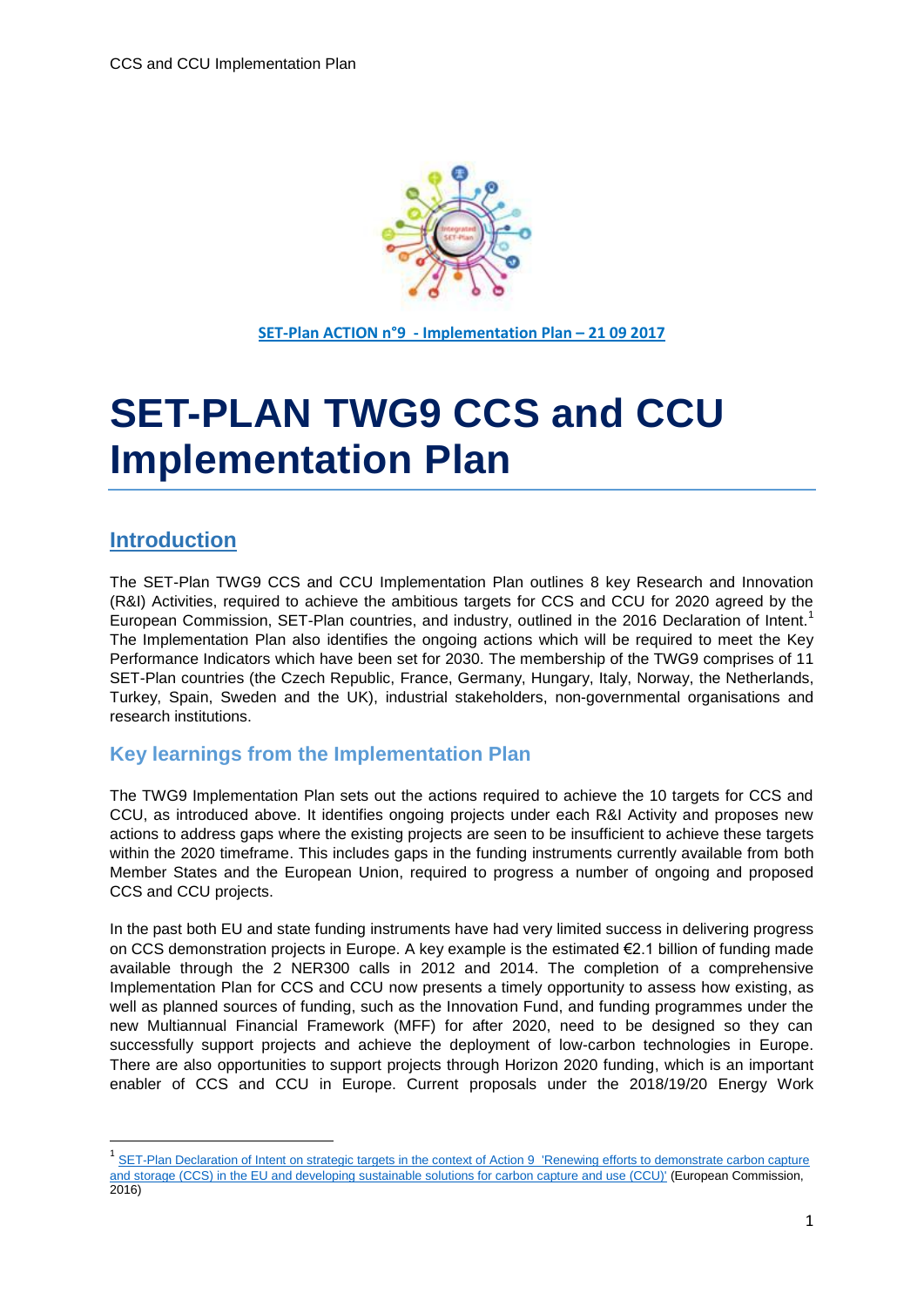Programme now show good alignment with the ongoing and proposed activities identified within the Implementation Plan.

A further issue raised by the TWG9, and outlined within the Implementation Plan, is the current status of the London Protocol. This prohibits the export of  $CO<sub>2</sub>$  from a contracting party to other countries for injection into sub‐seabed geological formations. The protocol was amended in 2009 to enable cross‐border CCS projects, but the amendment must be ratified by two‐thirds of contracting parties to enter into force. Given the required number of ratifications and difficulties associated with the ratification process, it appears unlikely that two-thirds of contracting parties will be in a position to ratify the amendment in the near term. Raising awareness among relevant government ministries of the importance to global CCS deployment of ratifying the London Protocol amendment should be a priority. There are interim solutions to address this barrier and consideration should be given to options identified by the International Energy Agency<sup>2</sup> that may be available to contracting parties under international law to address this barrier to CCS deployment pending formal entry into force of the 2009 amendment.

Another major risk to the delivery of one of the targets, are the recent developments in the ROAD project. The delivery of Target 1 – to have at least one commercial-scale, whole chain CCS project operating in the power sector in 2020 - will be very unlikely. The 2030 target should be carefully assessed over the course of the next two years, also taking into account the integrated national energy and climate plans for after 2020 prepared as part of the Energy Union Governance.

#### <span id="page-1-0"></span>**Proposal for further work**

The monitoring and follow up of the execution of the IP will be carried out by the SET Plan Steering Group members of the Action 9 TWG. This will be ensured by the co-chairs by the TWG.

The EC intends to facilitate through a Coordination and Support Action (CSA) the coordination activities needed for the execution of the Implementation Plan on CCUS.

In order to continue the momentum and delivery of the work so far, the co-chairs will organise meetings as necessary in order to strengthen the Implementation plan activities and commitments from the different actors. It is envisaged that the aims of this work could be twofold:

- 1. Maintaining a dialogue between the European Commission and the SET-Plan countries and stakeholders involved in the TWG9 to ensure that the actions needed to progress the CCS and CCU activities outlined in the Implementation Plan can be identified and addressed.
- 2. Monitoring the progress of the actions outlined under the Implementation Plan, including the 'monitoring mechanisms' towards 2020 and beyond.

#### <span id="page-1-1"></span>**Guide to the Implementation Plan structure and terms**

The structure of the Implementation Plan is based on the guidance of the European Commission's Common Guiding Principles document, outlined by the SET-Plan Steering Committee. Whilst a number of the projects listed are expected to be operational within the 2020 timeframe, the long timescales involved in developing CCS projects mean that the progress of the activities identified may range from the completion of feasibility studies, up to the final investment decision by this date. To ensure that the momentum of projects, as well as the supporting policy actions, is not lost, proposals are included for actions needed beyond 2020, based on the '2030 Key Performance Indicators' set out in the Declaration of Intent.<sup>3</sup> This will require continued support from industry, SET-Plan countries and

**.** 

<sup>&</sup>lt;sup>2</sup> [Carbon Capture and Storage and the London Protocol](https://www.iea.org/publications/freepublications/publication/CCS_London_Protocol.pdf) (IEA, 2011)

<sup>&</sup>lt;sup>3</sup> SET-Plan Declaration of Intent on strategic targets in the context of Action 9 'Renewing efforts to demonstrate carbon capture [and storage \(CCS\) in the EU and developing sustainable solutions for carbon capture and use \(CCU\)'](https://setis.ec.europa.eu/system/files/integrated_set-plan/setplan_doi_ccus-final.pdf) (European Commission, 2016)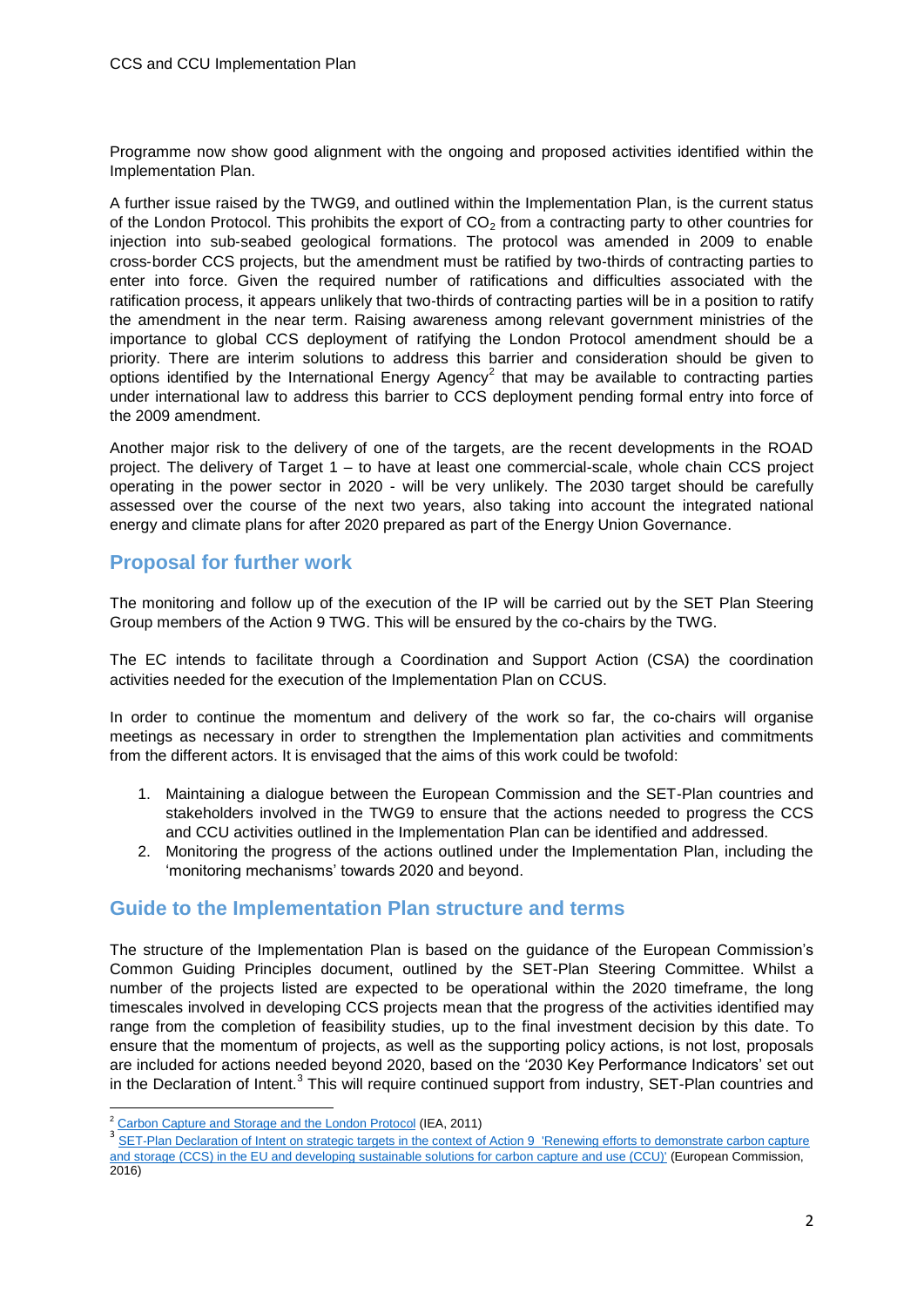the European Union through successor programmes to Horizon 2020, including through future R&D strategies proposed under Framework Programme 9.

Within this document monitoring mechanisms refer to key milestones for each project/action included under the R&I Activity, which will contribute to delivering the relevant SET-Plan target. Deliverables refer to projects or actions which will deliver the relevant SET-Plan target.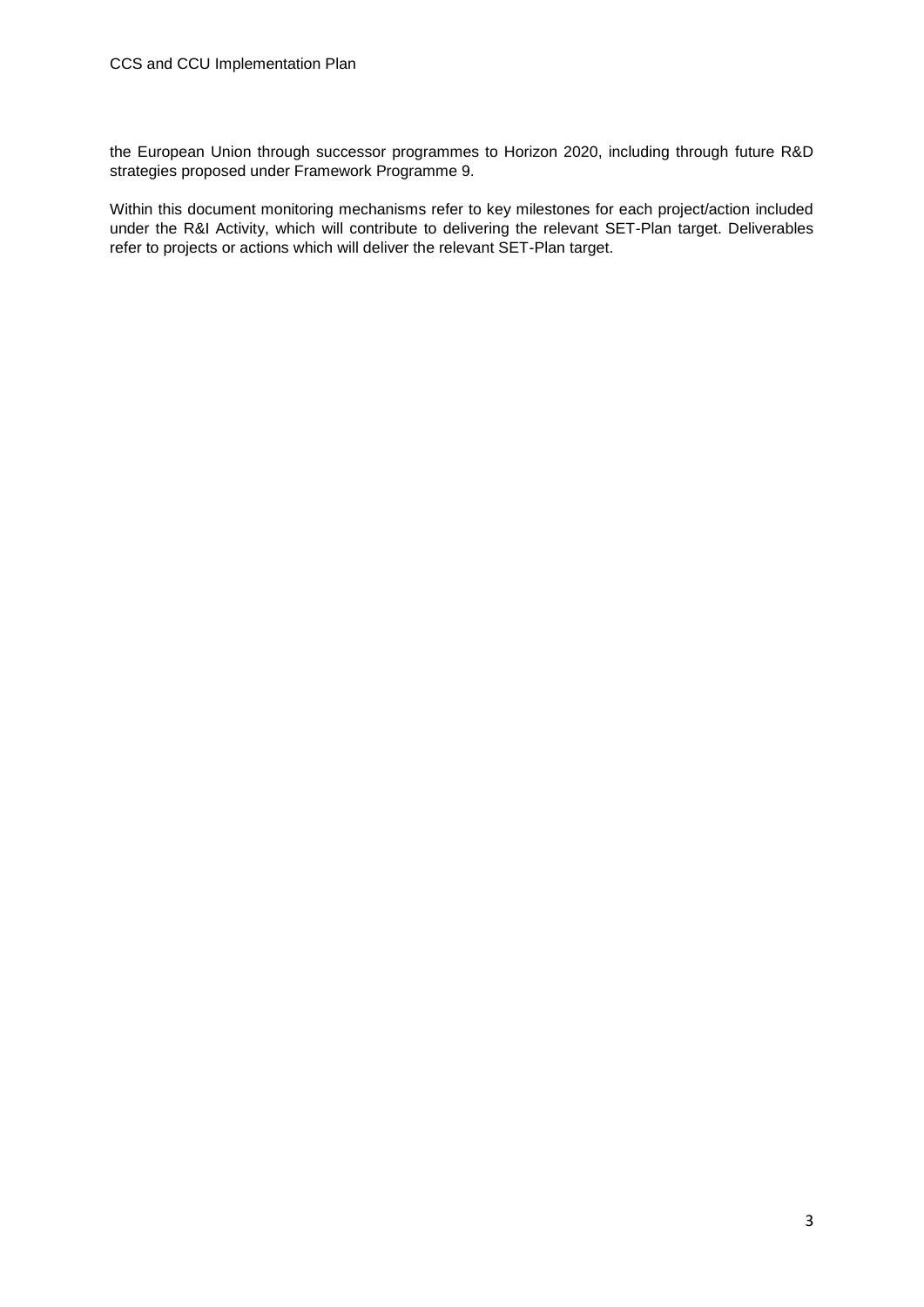## **Contents**

| R&I Activity 1: Delivery of a whole chain CCS project in the power sector  10              |  |
|--------------------------------------------------------------------------------------------|--|
|                                                                                            |  |
|                                                                                            |  |
|                                                                                            |  |
|                                                                                            |  |
|                                                                                            |  |
|                                                                                            |  |
|                                                                                            |  |
| R&I Activity 2: Delivery of regional CCS and CCU clusters, including feasibility for a     |  |
|                                                                                            |  |
|                                                                                            |  |
|                                                                                            |  |
|                                                                                            |  |
|                                                                                            |  |
|                                                                                            |  |
|                                                                                            |  |
| R&I Activity 3: EU Projects of Common Interest (PCI) for $CO2$ transport infrastructure 21 |  |
|                                                                                            |  |
|                                                                                            |  |
|                                                                                            |  |
|                                                                                            |  |
|                                                                                            |  |
|                                                                                            |  |
|                                                                                            |  |
|                                                                                            |  |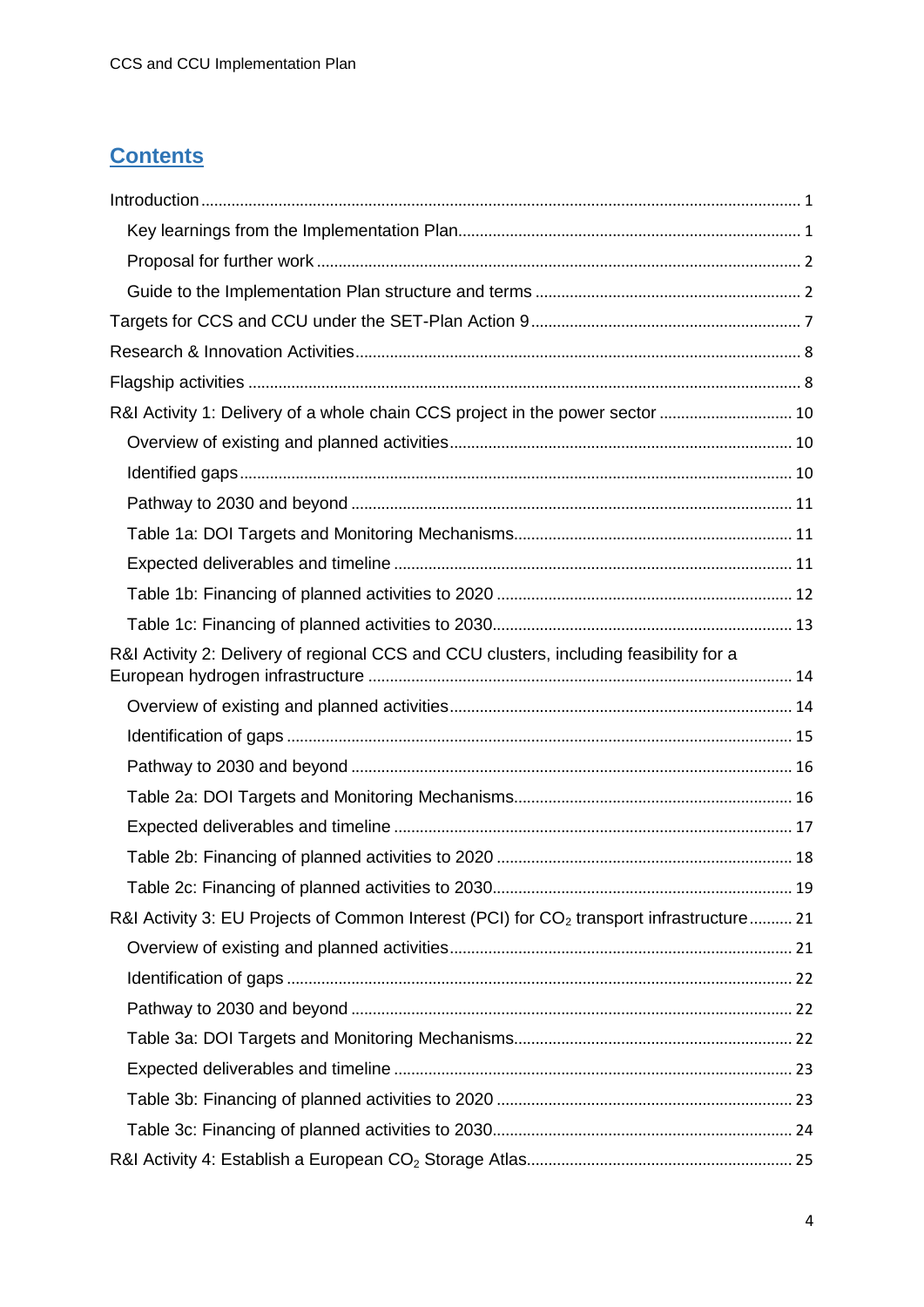| R&I Activity 8: Understanding and communicating the role of CCS in meeting European and |  |
|-----------------------------------------------------------------------------------------|--|
|                                                                                         |  |
|                                                                                         |  |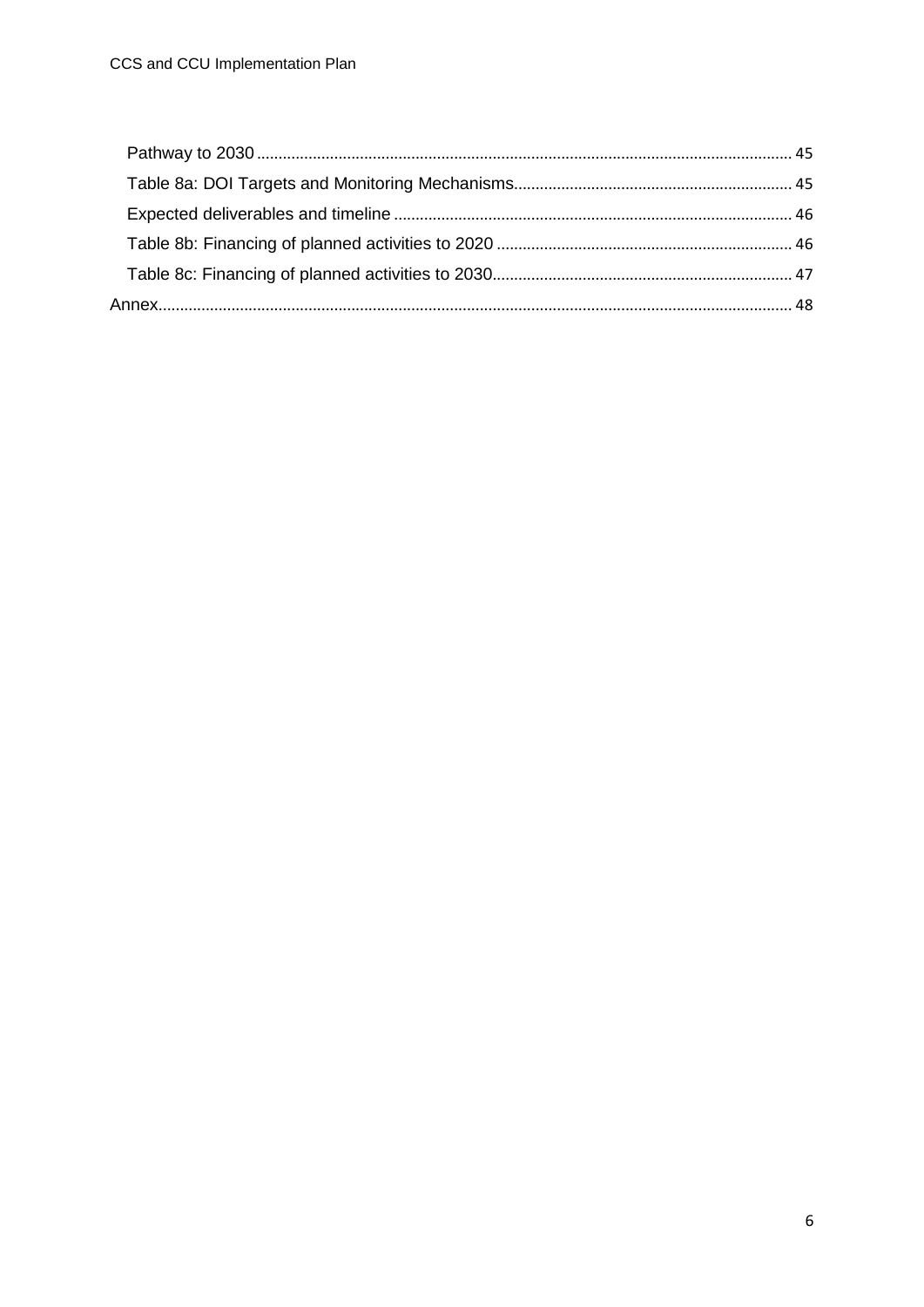## <span id="page-6-0"></span>**Targets for CCS and CCU under the SET-Plan Action 9**

The agreed specific targets addressed in this Implementation Plan have been defined in the Declaration of Intent under SET Plan Action 9:

**Target 1:** At least one commercial-scale, whole chain CCS project operating in the power sector

Target 2: At least one commercial scale CCS project linked to an industrial CO<sub>2</sub> source, having completed a FEED study

**Target 3:** SET Plan countries having completed, if appropriate in regional cooperation with other MS, feasibility studies on applying CCS to a set of clusters of major industrial and other  $CO<sub>2</sub>$  sources by 2025-2030, if applicable involving cooperation across borders for transporting and storing  $CO<sub>2</sub>$  (at least 5 clusters in different regions of the EU)

Target 4: At least 1 active EU Project of Common Interest (PCI) for CO<sub>2</sub> transport infrastructure, for example related to storage in the North Sea

**Target 5:** An up-to-date and detailed inventory of the most suitable and cost-effective geological storage capacity (based on agreed methodology), identified and accepted by various national authorities in Europe

**Target 6:** At least 3 pilots on promising new capture technologies, and at least one to test the potential of sustainable Bio-CCS at TRL 6-7 study

**Target 7:** At least 3 new CO<sub>2</sub> storage pilots in preparation or operating in different settings

**Target 8:** At least 3 new pilots on promising new technologies for the production of fuels, value added chemicals and/or other products from captured  $CO<sub>2</sub>$ 

**Target 9:** Setup of 1 Important Project of Common European Interest (IPCEI) for demonstration of different aspects of industrial CCU, possibly in the form of Industrial Symbiosis

**Target 10:** By 2020, Member States having delivered as part of the Energy Union Governance their integrated national energy and climate plans for after 2020, and having identified the needs to modernise their energy system including, if applicable, the need to apply CCS to fossil fuel power plants and/or energy and carbon intensive industries in order to make their energy systems compatible with the 2050 long-term emission targets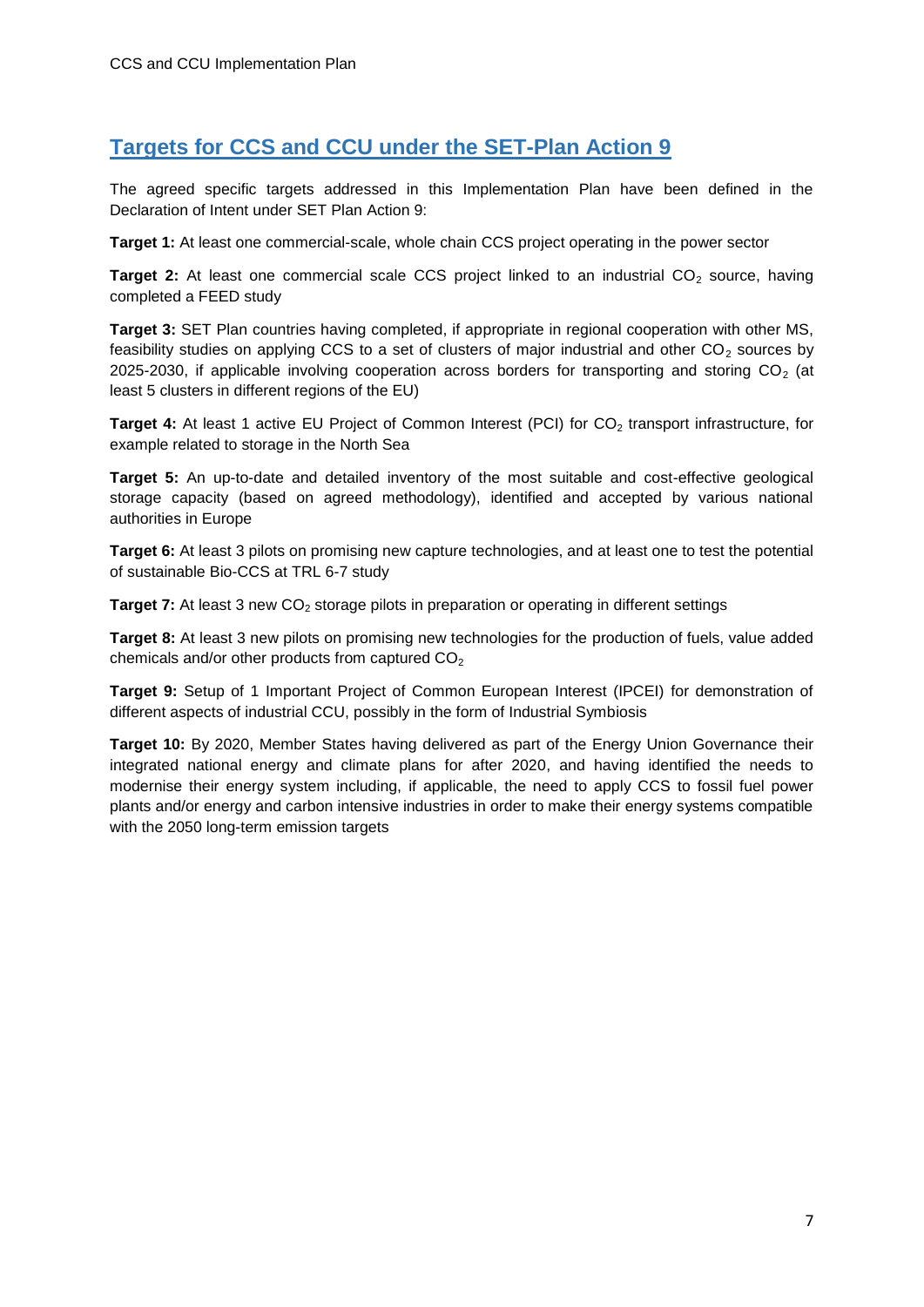## <span id="page-7-0"></span>**Research & Innovation Activities**

The SET-PLAN TWG9 has identified 8 Research and Innovation 'R&I' Activities required to deliver the 10 agreed targets listed under the Declaration of Intent on strategic targets in the context of Action 9 'Renewing efforts to demonstrate carbon capture and storage (CCS) in the EU and developing sustainable solutions for carbon capture and use (CCU)'. The actions contained under each of the R&I activities comprise of ongoing projects, in addition to proposals for additional actions required to meet targets.

R&I activities outlined in detail within this paper, and summarised below:

**R&I Activity 1**: Delivery of a whole chain CCS project operating in the power sector (target 1)

**R&I Activity 2**: Delivery of regional CCS and CCU clusters, including feasibility for a European hydrogen infrastructure (targets 2 & 3 and 10)

**R&I Activity 3: EU Projects of Common Interest for CO<sub>2</sub> transport infrastructure (target 4)** 

**R&I Activity 4: Establish a European CO<sub>2</sub> Storage Atlas (target 5)** 

**R&I Activity 5**: Unlocking European Storage capacity (target 7)

**R&I Activity 6:** Developing next-generation CO<sub>2</sub> capture technologies (target 6)

**R&I Activity 7**: CCU Action (targets 8 & 9)

**R&I Activity 8**: Understanding and communicating the role of CCS and CCU in meeting European and national energy and climate change goals (target 10)

These R&I activities outline the actions required to meet the 2020 targets. However, further CCUS development post-2020 is also required. Comprehensive R&I activities need to take place now in order to reach the Key Performance Indicators for 2030 listed in the Declaration of Intent under SET Plan Action 9. Ambitious R&D activities are already taking place under Horizon 2020, the ERA NET Cofund ACT<sup>4</sup> and within national R&D programmes in several Member States. Furthermore, R&D infrastructure is built and operated in the ESFRI project  $ECCSEL<sup>5</sup>$ , which has now proceeded to become a European Research Infrastructure Consortium (ERIC). All these activities should be strengthened onwards to 2020 in order to reach long-term CCUS ambitions.

### <span id="page-7-1"></span>**Flagship activities**

1

A number of Flagship Activities have been proposed, defined under the SET Plan Common Principles as a best example of how an R&I activity may deliver targets. 5 Flagship activities have been identified:

#### **Flagship activity: Establish a CCS hub/cluster (including projects in the Netherlands, Norway and/or the UK)**

A number of CCS clusters are currently being progressed in SET-Plan countries, linking a range of  $CO<sub>2</sub>$  emissions-intensive industries. These clusters may also be supported by the development of pan-European CO<sub>2</sub> infrastructure through the establishment of a Project of Common Interest (PCI).

<sup>&</sup>lt;sup>4</sup> ACT – Accelerating CCS Technologies, www.act-ccs.eu

<sup>&</sup>lt;sup>5</sup> ECCSEL – European Carbon Dioxide Capture and Storage Laboratories Infrastructure, www.eccsel.org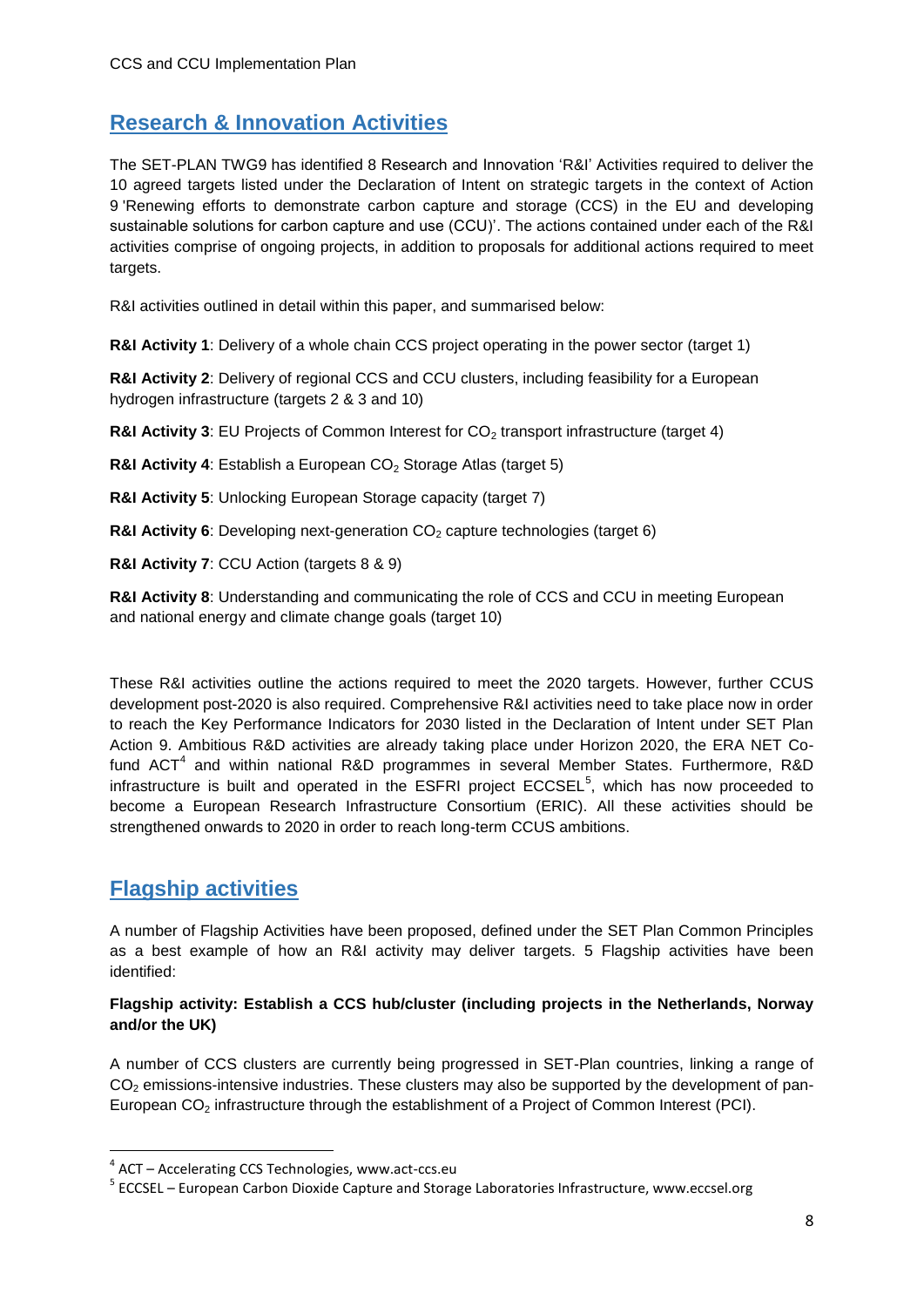#### **Flagship project: Fos-Berre/Marseille CCU cluster**

The Fos-Berre/Marseille CCU cluster aims to offer a supporting scheme for high-emitting industries in the region to reduce their  $CO<sub>2</sub>$  emissions, developing a wide range of CCU technologies, including chemicals, material and fuel production, and supported through industrial and public funding partnerships. A feasibility study was completed in 2013 with the aim of finding synergies between industrial emitters and potential CCU pathways, sustaining the industries in the area by reducing their CO<sub>2</sub> emissions. At present, the cluster will focuses solely on CCU aspects; however, there are also plans to evaluate the potential opportunities for offshore storage in the future. The initial study was based on a collection of emission data and an analysis of the evolution scenarios of the various industrial sectors in the Fos-Berre-Beaucaire-Gardanne area and the infrastructure required (pipeline collecting  $CO<sub>2</sub>$  from different sources and feeding different applications).

#### **Flagship activity: Progress Projects of Common Interest (PCIs)**

The establishment of a Projects of Common Interest (PCI) under the 2017 European Commission call may act as a starting point for a European  $CO<sub>2</sub>$  transport infrastructure network, also supporting the development of regional CCS and CCU clusters.

#### **Flagship activity: Establish a European CO<sup>2</sup> Storage Atlas**

The establishment of a European  $CO<sub>2</sub>$  Storage Atlas will assist project developers and relevant permitting authorities to prioritise the most prospective areas for both onshore and offshore  $CO<sub>2</sub>$ storage, and will enable the design and development of transport infrastructure to be optimised.

#### **Flagship Activity: Storage appraisal**

Storage appraisal activities will build on the prospecting opportunities identified in the European  $CO<sub>2</sub>$ Storage Atlas, with the aim of expanding European experience of  $CO<sub>2</sub>$  storage, considering geographical balance, in addition to a range of storage options and injection volumes.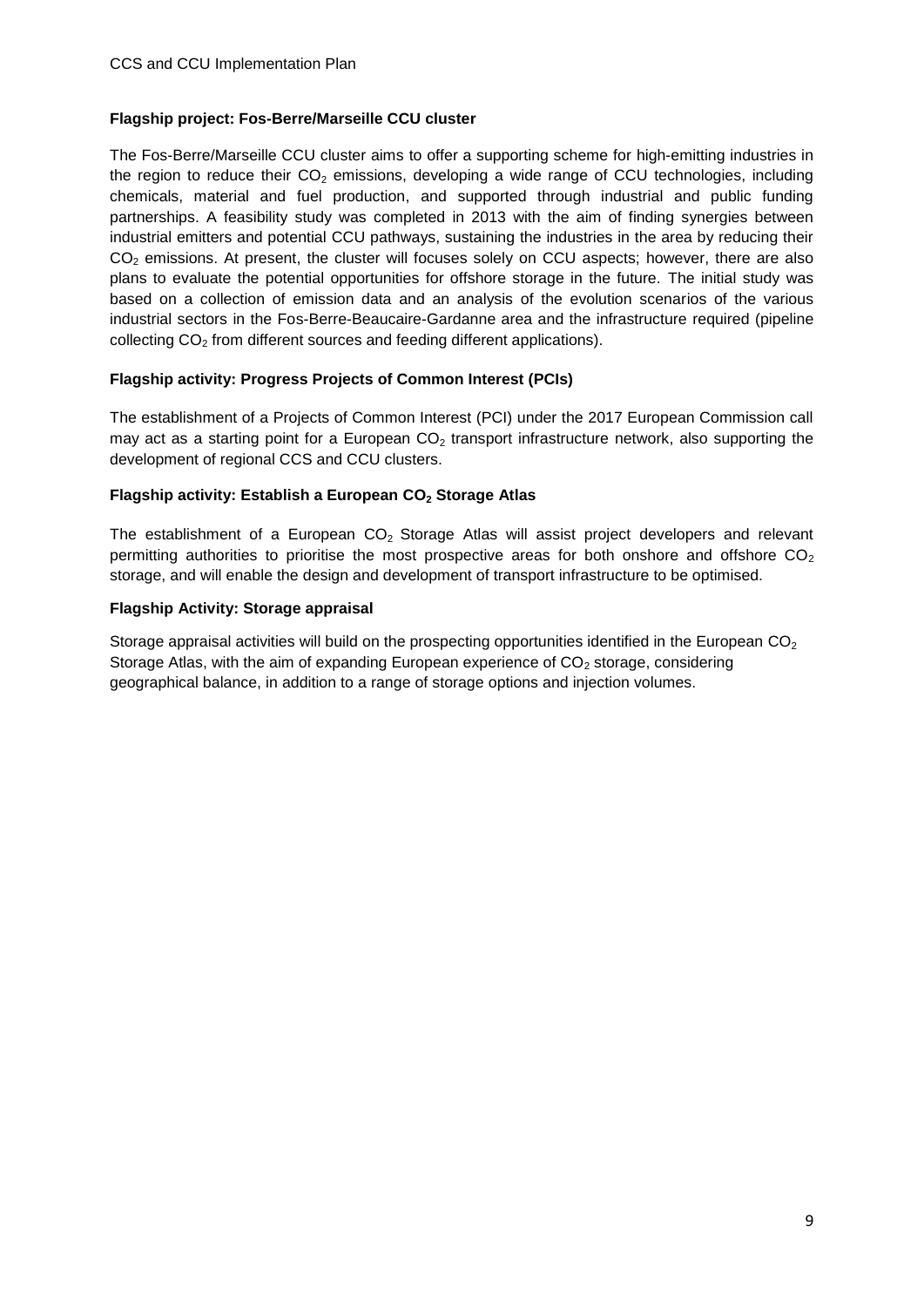### <span id="page-9-0"></span>**R&I Activity 1: Delivery of a whole chain CCS project in the power sector**

*Responds to Target 1: At least one commercial-scale, whole chain CCS project operating in the power sector*

#### <span id="page-9-1"></span>**Overview of existing and planned activities**

#### *Progression of activities leading on from the ROAD project*

The Rotterdam capture and storage project – abbreviated ROAD – would have been a full-chain CCS project storing CO<sub>2</sub> captured at a coal-fired power plant at Maasvlakte in the Port of Rotterdam. The Dutch government has provided €150 million of funding to facilitate the project. The project also has €180 million of funding from the European Energy Programme for Recovery (EEPR) fund. The project plan has undergone a number of changes since the project was first designed, including a change of storage location. A final investment decision (FID) was planned for the end of 2017 by the ROAD partners, depending on a number of national political factors. Recently, the two mother companies of ROAD made public their decision to end their financial support for the project. Consequently the grant agreement between the project and the European Commission will need to be terminated unless a viable alternative solution is found in the course of autumn 2017.

#### *Progress of the Port of Rotterdam CCS and CCU cluster and other actions which may build on the work of the ROAD project*

The Port of Rotterdam is well positioned for the development of a Western Europe  $CO<sub>2</sub>$  Hub, connecting offshore storage fields with emissions from Dutch heavy industry, and potentially other regions, including Antwerp and the Ruhr region in Germany. The development of this hub can be based on the actions already taken and knowledge already build up in the ROAD project.

#### *Precombustion CCS in the power sector*

In July 2017 Statoil announced that they are one of three partners (alongside Vattenfall and Gasunie) evaluating options to convert part of the Magnum gas plant in the north of the Netherlands into a hydrogen-powered plant. The project will also consider potential business models and transport and storage options, linked to the proposed PCI project (outlined further under R&I Activity 3). Captured CO<sub>2</sub> will potentially be transported by ship to Norway, and then transferred offshore by pipeline. First injection of  $CO<sub>2</sub>$  is currently expected to take place around 2023, expanded to accommodate additional volumes shortly afterwards through the development of additional offloading facilities in Norway.

#### <span id="page-9-2"></span>**Identified gaps**

If there is a decision not to progress on the ROAD project, no other CCS power project has been identified in SET-Plan countries which can be delivered by 2020, meaning that achieving Target 1 set out in the Declaration of Intent will no longer be possible within this timeframe. To increase the robustness of deliverables under R&I Activity 1, supporting the application of CCS in the power sector, it will be necessary to progress development on a number of additional projects, including the Magnum project introduced above. Although these projects would not be operational before 2020, there is still significant development work which could take place in the intervening period, including initial feasibility studies for the additional CCS projects in the power sector required to meet the 2030 targets outlined in the Declaration of Intent (see Table 1.a.).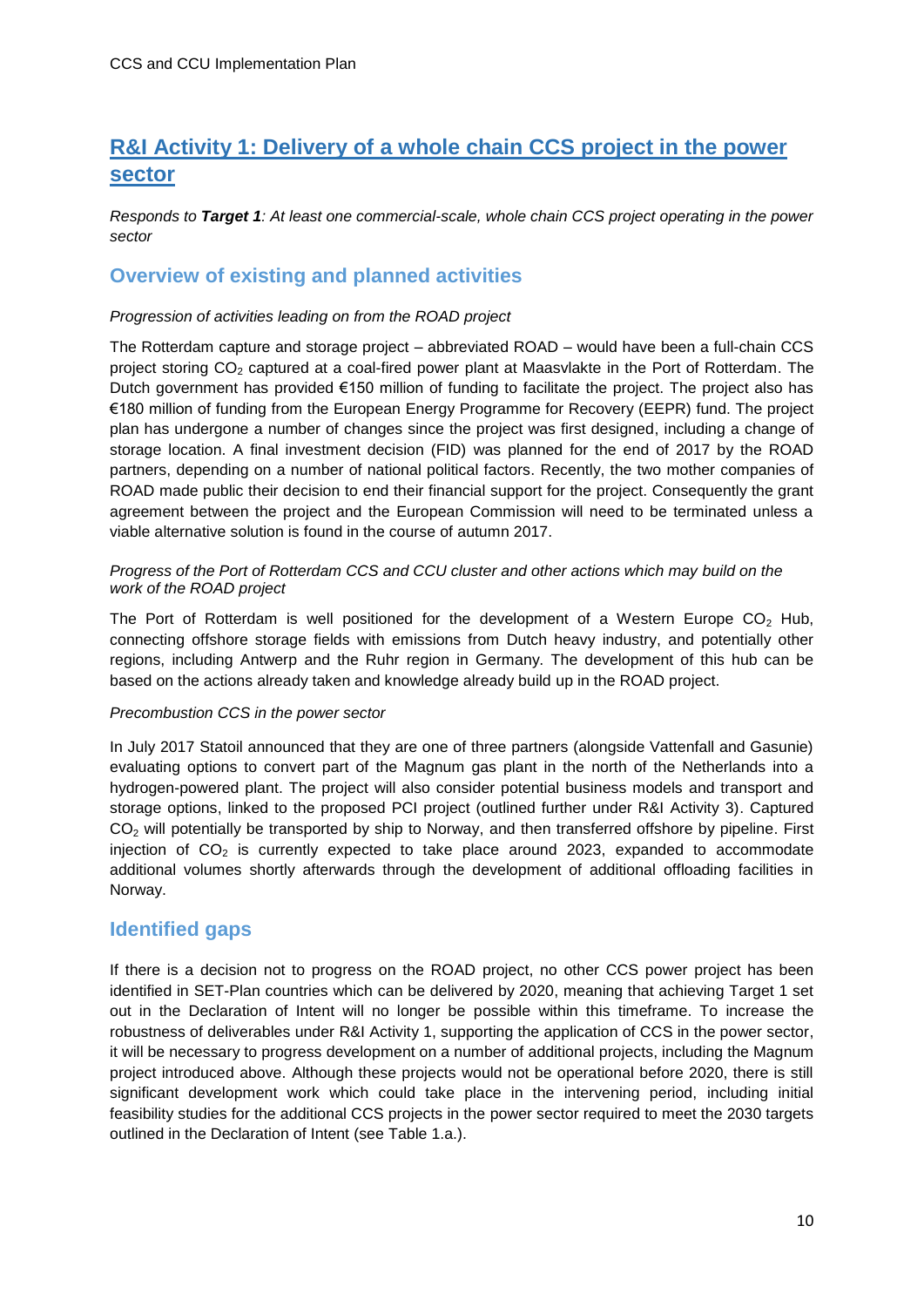### <span id="page-10-0"></span>**Pathway to 2030 and beyond**

To realise the 2030 Declaration of Intent KPIs<sup>6</sup> of 10 commercial scale CCS projects in the power sector it is necessary to commence delivery of the next generation of projects, particularly those aimed at retrofitting existing power plants, and projects located in planned regional CCS and CCU clusters (see R&I Activity 2). The development of CCS projects in the power sector can take 7 to 10 years. Therefore, in order to realise 2030 objectives work on additional projects must be progressed as soon as possible, including an assessment of the opportunities available to retrofit existing assets in the power sector.

### <span id="page-10-1"></span>**Table 1a: DOI Targets and Monitoring Mechanisms**

| <b>DOI Target</b>                                                                                 | <b>Monitoring mechanisms</b>                                                                                                                                                                                                                                                                                                                              |
|---------------------------------------------------------------------------------------------------|-----------------------------------------------------------------------------------------------------------------------------------------------------------------------------------------------------------------------------------------------------------------------------------------------------------------------------------------------------------|
| Target 1: At least one commercial-scale, whole<br>chain CCS project operating in the power sector | Establishment of a joint Horizon 2020<br>٠<br>project to commence the delivery of the<br>next generation of projects in the power<br>sector                                                                                                                                                                                                               |
| Pathway to 2030 and beyond                                                                        | <b>Monitoring mechanisms</b>                                                                                                                                                                                                                                                                                                                              |
| 10 commercial scale CCS projects in the power<br>sector                                           | Progression of the next generation of<br>٠<br>CCS projects in the power sector<br>Policies established to support<br>$\bullet$<br>application of CCS in the power sector,<br>linking to recommendations under R&I<br>Activity 8<br>Assessment undertaken of the<br>$\bullet$<br>opportunities available to retrofit further<br>assets in the power sector |

### <span id="page-10-2"></span>**Expected deliverables and timeline**

*Progression of activities leading on from the ROAD project:*

The ROAD project would have been the first application of CCS in the power sector in Europe and would have enabled visibility on costs of CCS and provided experience / cost reduction that could have supported subsequent phases of CCS. In addition, successful delivery of the ROAD project would have demonstrated how existing coal power plants could be retrofitted with CCS. Now since this project is unlikely, the following deliverables will contribute towards Target 1:

Assessment of opportunities to retrofit existing assets by **2020** and beyond [ongoing].

*Progress of the Port of Rotterdam CCS and CCU cluster and other actions which may build on the work of the ROAD project:*

The Port of Rotterdam Authority will work with project partners, like ROAD, to support CCS and CCU developments, and initial parts of the cluster are expected to be operational by **2020/21** [ongoing]. Once operational this will deliver the following:

- Create an open backbone  $CO<sub>2</sub>$  pipeline in the Port of Rotterdam, in order to connect Offshore Storage fields, Users of  $CO<sub>2</sub>$  and Sources of  $CO<sub>2</sub>$
- Connecting sources/companies capturing  $CO<sub>2</sub>$  to a shared 'CO<sub>2</sub> backbone' pipeline

**<sup>.</sup>** <sup>6</sup> SET-Plan Declaration of Intent on strategic targets in the context of Action 9 'Renewing efforts to demonstrate carbon capture [and storage \(CCS\) in the EU and developing sustainable solutions for carbon capture and use \(CCU\)'](https://setis.ec.europa.eu/system/files/integrated_set-plan/setplan_doi_ccus-final.pdf) (European Commission, 2016)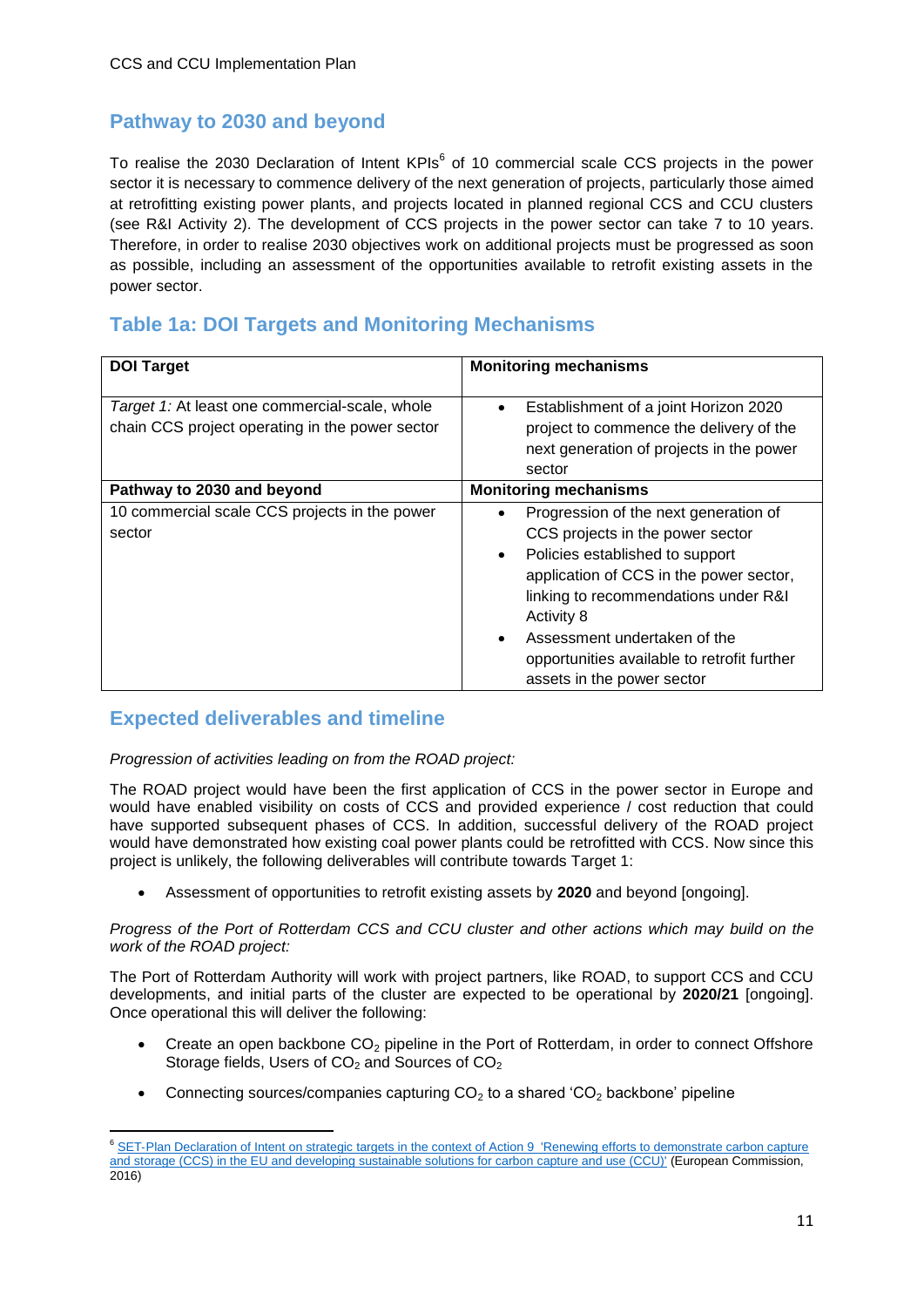- Connecting Offshore Storage fields with the Port (Connection area / interface between land/port and sea)
- $\bullet$  Re-use of CO<sub>2</sub> in order to attract strategic investment from companies/industries to strengthen the local clusters (e.g. EOR, building blocks for chemical processes, Green Houses)
- Connection possibilities to other regions in order to support them in lowering their local  $CO<sub>2</sub>$ footprint

CCS projects will be further assisted by the removal of certain legislative and administrative barriers. One such example is the Dutch Mining Law, which was amended in 2016 and came into effect on 1<sup>st</sup> January 2017, enabling simultaneous hydrocarbon production and permanent  $CO<sub>2</sub>$  storage in the same reservoir at the same time. This progress will address some of the existing barriers to CCS and build experience with the regulatory framework and will support the development of subsequent CCS projects to meet 2030 targets [ongoing].

#### <span id="page-11-0"></span>**Table 1b: Financing of planned activities to 2020**

It is unsure which funds may be available for alternative CCS demonstration projects.

| <b>Parties</b><br><b>Implementation Instruments</b>              |                                                  | <b>Indicative financing</b>     |  |
|------------------------------------------------------------------|--------------------------------------------------|---------------------------------|--|
|                                                                  |                                                  | contribution                    |  |
|                                                                  |                                                  |                                 |  |
| Initially planned funding for the ROAD project                   |                                                  |                                 |  |
| <b>European Commission</b>                                       | European Energy Programme<br>for Recovery (EEPR) | €180 million                    |  |
|                                                                  |                                                  | <b>STATUS: Confirmed</b>        |  |
| Member States and the<br>European Commission                     | Horizon 2020                                     | Up to €60 million               |  |
|                                                                  |                                                  | The European Commission         |  |
|                                                                  |                                                  | proposes this project for the   |  |
|                                                                  |                                                  | Horizon 2020 Energy Work        |  |
|                                                                  |                                                  | Programme for 2018/19, with     |  |
|                                                                  |                                                  | several countries already being |  |
|                                                                  |                                                  | committed to financially        |  |
|                                                                  |                                                  | contribute.                     |  |
|                                                                  |                                                  | <b>STATUS: Proposed</b>         |  |
| <b>Dutch Government</b>                                          | State funding                                    | €150 million                    |  |
|                                                                  |                                                  |                                 |  |
|                                                                  |                                                  | <b>STATUS: Confirmed</b>        |  |
| <b>GCCSI</b>                                                     | Funding agreement                                | €4.3 million                    |  |
|                                                                  |                                                  |                                 |  |
|                                                                  |                                                  | <b>STATUS: Confirmed</b>        |  |
| Uniper and Engie (owners of<br>the ROAD Project)                 | Private funding                                  | €100 million (€50 million each) |  |
|                                                                  |                                                  | STATUS: Withdrawn               |  |
| Port of Rotterdam                                                | Co-investor                                      | €15 million                     |  |
|                                                                  |                                                  |                                 |  |
|                                                                  |                                                  | <b>STATUS: Confirmed</b>        |  |
| Progress of the Port of Rotterdam CCS and CCU cluster            |                                                  |                                 |  |
| See 'Financing of planned activities to 2020' table under R&I    |                                                  | <b>Total budget required:</b>   |  |
| Activity 2: Delivery of regional CCS and CCU clusters, including |                                                  |                                 |  |
| feasibility for a European hydrogen infrastructure               |                                                  | €485-520 million (excluding     |  |
|                                                                  |                                                  | contributions from the Port of  |  |
|                                                                  |                                                  | Rotterdam)                      |  |

 7 The Port of Rotterdam is contributing to the project by building an onshore pipeline for transporting the CO2. This work is outside of the scope of the ROAD project and therefore the costs of €15 million are also excluded from the total budget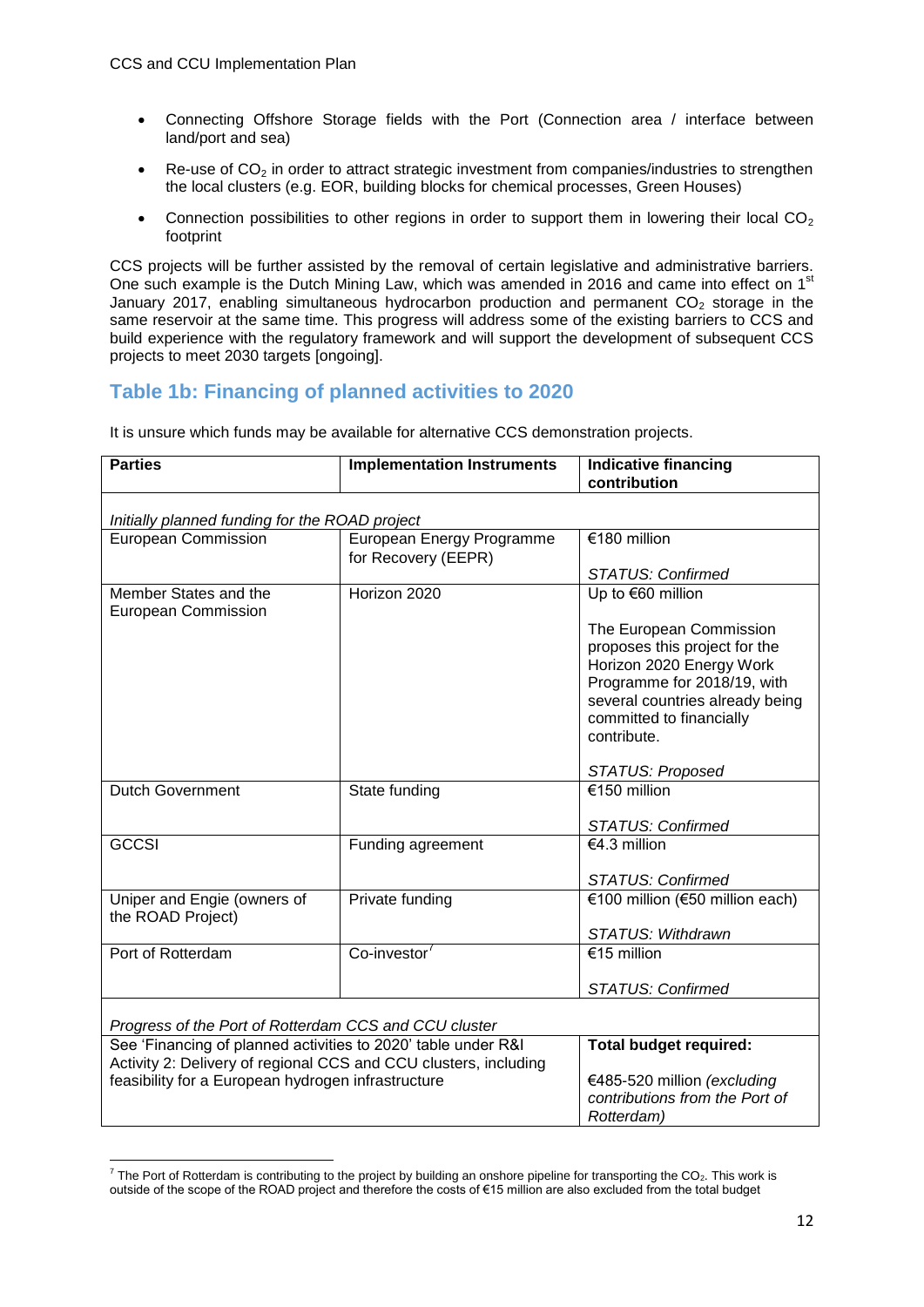<span id="page-12-0"></span>

| Table 1c: Financing of planned activities to 2030 |  |  |  |
|---------------------------------------------------|--|--|--|
|                                                   |  |  |  |

| <b>Parties</b>                                                                                                                                                         | <b>Implementation Instruments</b>                                                                     | <b>Indicative financing</b><br>contribution                                                                                                                                              |
|------------------------------------------------------------------------------------------------------------------------------------------------------------------------|-------------------------------------------------------------------------------------------------------|------------------------------------------------------------------------------------------------------------------------------------------------------------------------------------------|
| Regional concepts developed to<br>identify prospective CCS power<br>projects which may be<br>progressed, particularly<br>opportunities to retrofit existing<br>assets. | Mixture of private sector,<br>national and EU instruments<br>can be used to progress<br>developments. | Funding for 5-10 pre-FEED<br>studies for CCS projects in the<br>power sector. Estimated cost of<br>around €8-14 million per study.                                                       |
|                                                                                                                                                                        |                                                                                                       | <b>STATUS: Proposed</b>                                                                                                                                                                  |
| Member States, private sector,<br><b>European Commission</b><br><b>EERA CCUS to Contribute</b>                                                                         | State funding<br><b>Connecting Europe Facility</b><br><b>Innovation Fund</b>                          | CCS projects will be eligible for<br>funding under a future EU ETS<br>Innovation Fund, with the<br>detailed rules for this fund<br>currently being developed.<br><b>STATUS: Proposed</b> |
| towards R&D actions<br>Progression of additional CCS                                                                                                                   | To be determined                                                                                      | Total budget will depend on                                                                                                                                                              |
| projects to construction/retrofit<br>stage                                                                                                                             |                                                                                                       | outcomes of the ROAD project<br>and number of additional<br>projects progressed                                                                                                          |
|                                                                                                                                                                        |                                                                                                       | Total budget required: to be<br>determined                                                                                                                                               |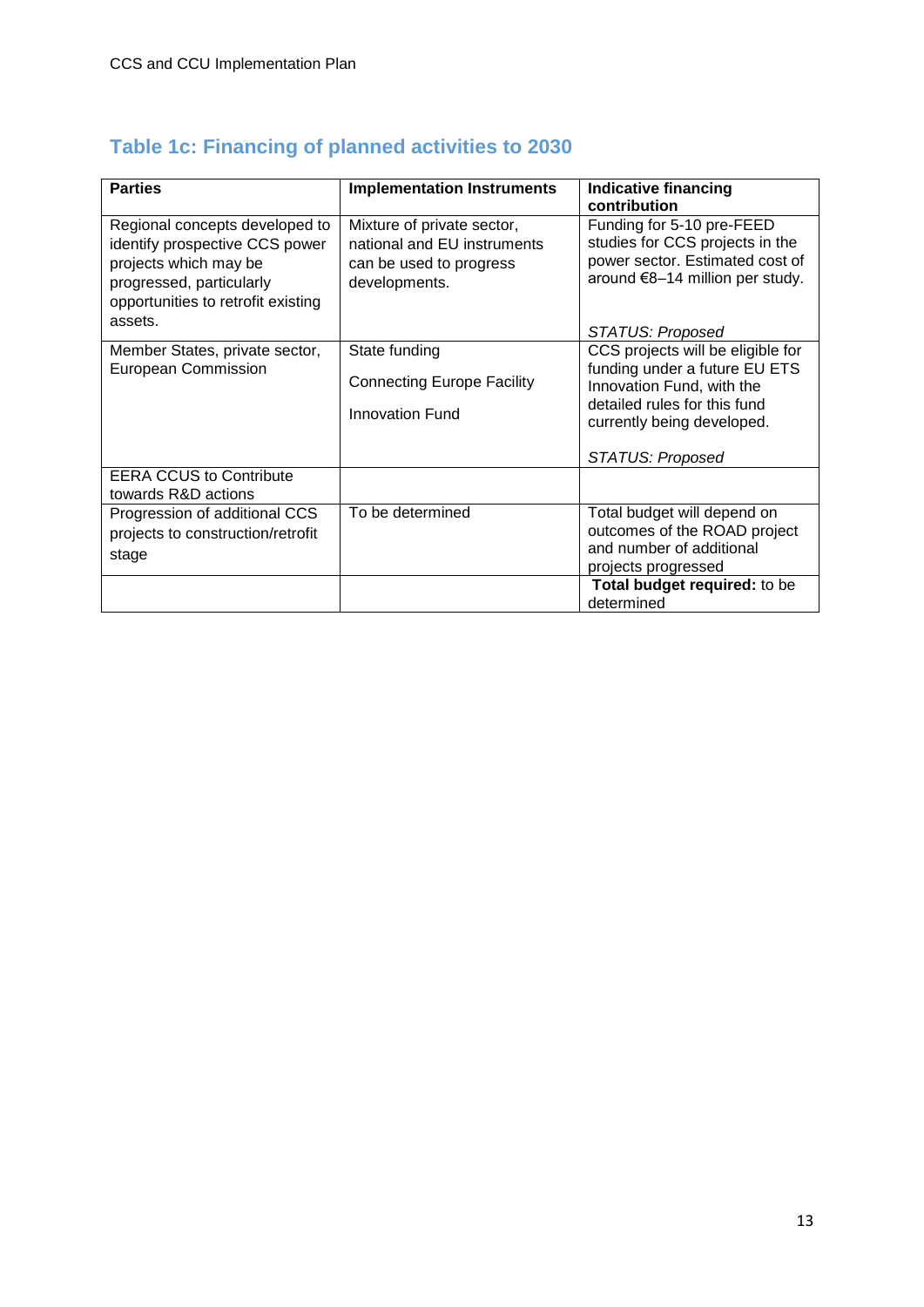### <span id="page-13-0"></span>**R&I Activity 2: Delivery of regional CCS and CCU clusters, including feasibility for a European hydrogen infrastructure**

Responds to *Target 2: At least one commercial scale CCS project linked to an industrial CO<sup>2</sup> source, having completed a FEED study, Target 3: SET Plan countries having completed, if appropriate in regional cooperation with other MS, feasibility studies on applying CCS to a set of clusters of major industrial and other CO<sup>2</sup> sources by 2025-2030, if applicable involving cooperation across borders for transporting and storing CO<sup>2</sup> (at least 5 clusters in different regions of the EU), and Target 10: By 2020, Member States having delivered as part of the Energy Union Governance their integrated national energy and climate plans for after 2020, and having identified the needs to modernise their energy system including, if applicable, the need to apply CCS to fossil fuel power plants and/or energy and carbon intensive industries in order to make their energy systems compatible with the 2050 longterm emission targets.* 

#### <span id="page-13-1"></span>**Overview of existing and planned activities**

#### *Norwegian CCS cluster*

The ambition of the Norwegian Government is to build a full scale CCS demonstration project, operational by 2022. Feasibility studies have been concluded and conceptual studies started in early 2017. Three industrial partners have completed studies of  $CO<sub>2</sub>$  capture; capture of flue gas at cement production site in Breivik (Norcem AS), three sources at the ammonia plant in Porsgrunn (Yara Norge AS), and a waste incinerator at Klemetsrud (Waste-to-Energy Agency in Oslo). Gassco has studied options for pipeline and ship transport of  $CO<sub>2</sub>$  and Statoil has studied three sites on the Norwegian Continental Shelf for storage.

#### *Rotterdam CCS and CCU cluster*

The envisaged Rotterdam  $CO<sub>2</sub>$  hub at the Port of Rotterdam will collect emissions from industrial sources and transfer and store these offshore in the North Sea, with significant synergies with the ROAD project (see R&I Activity 1) and the existing OCAP CO<sub>2</sub> network supplying greenhouses. It is hoped that the hub will be the starting point for large-scale CCS in the region, connecting all large  $CO<sub>2</sub>$ point sources in the Rotterdam area, as well as also benefiting more distant  $CO<sub>2</sub>$  point sources, including Antwerp and Germany. There are also options for CCU applications to be developed, including the supply of  $CO<sub>2</sub>$  for enhanced oil recovery (EOR). The Port of Rotterdam is currently working on a concrete plan for CCS from industrial sources, with an initial connection to at least 1 industrial source to launch the pipeline.

#### *UK East Coast CCS cluster*

A UK East Coast CCS cluster will link up existing industrial hubs with transport and storage infrastructure in the North Sea Basin. Industrial operators in the Tees Valley region of North East England have come together to design and propose a CCS cluster that allows multiple sources of  $CO<sub>2</sub>$ to use a common transport and storage infrastructure. Following a feasibility study an early phase project is proposed, which would capture and store 11 million tonnes of  $CO<sub>2</sub>$  over 15 years. This network could then be expanded to capture 10 million tonnes of  $CO<sub>2</sub>$  per year as power stations and further industrial companies join the network.

#### *Le Havre CCS cluster*

The Le Havre Harbour area emits around 10 MtCO<sub>2</sub>/year. A European FP7 project - COCATE - aimed to evaluate the cost of capture and clustering the  $CO<sub>2</sub>$  emissions for pipeline and ship transport towards the Rotterdam area and the North Sea. Since then several projects on  $CO<sub>2</sub>$  capture and hydrogen have been deployed in the territory.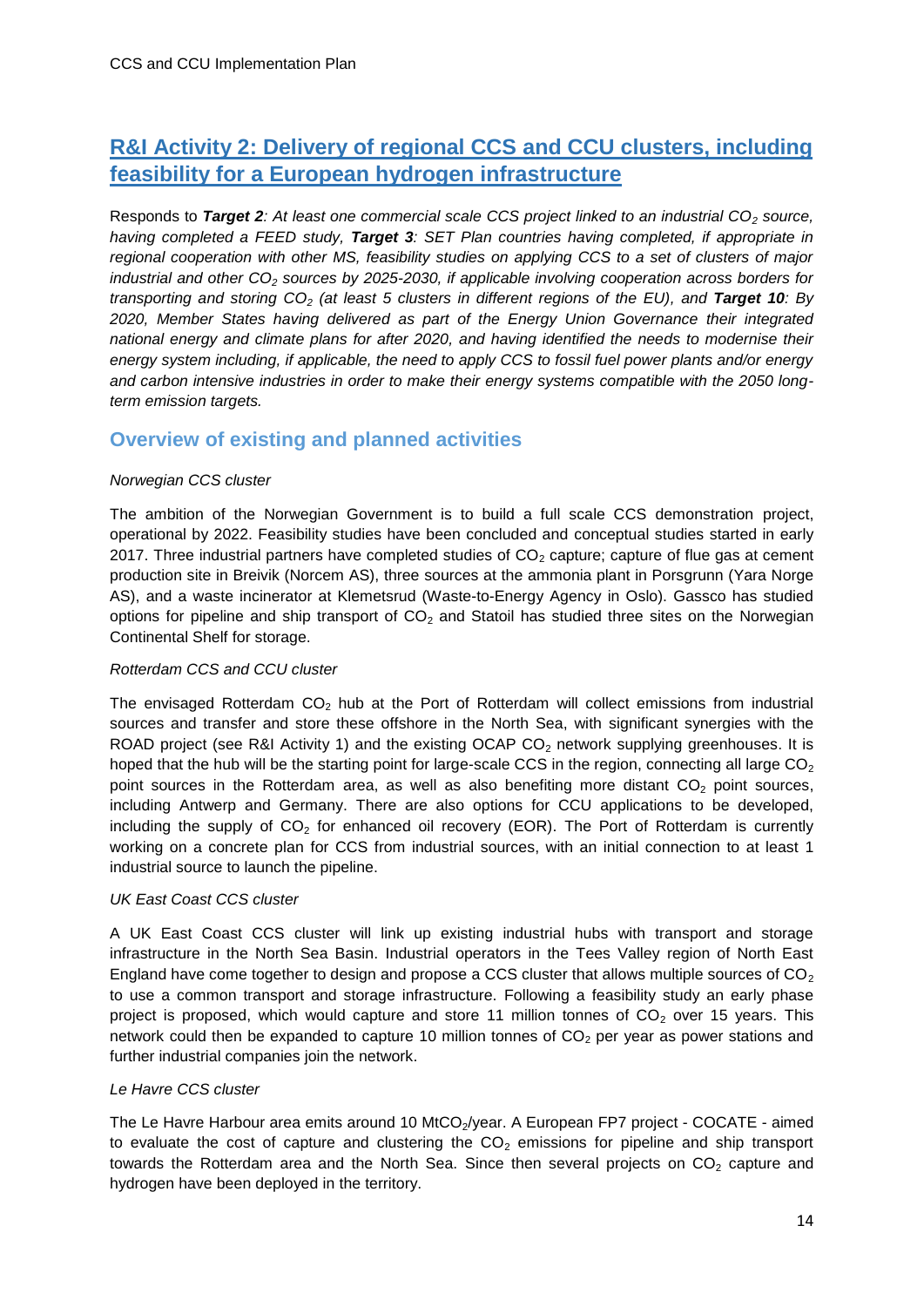#### *Fos-Berre/Marseille CCU cluster (Flagship Project)*

The Fos-Berre/Marseille CCU cluster gathers industries and public sector (GPMM i.e. Port Authority). In the near future, an important infrastructure component (pipeline collecting CO2 from different sources and feeding different applications) will be set up. The main benefits for the territory is maintaining industries and reducing their CO2 emissions in the same time by developing a circular approach (industrial symbiosis). The Fos-Berre/Marseille CCU cluster supports a wide range of CCU technologies from chemicals and biological transformation to produce chemicals, material and fuels.

#### *Feasibility for a European hydrogen infrastructure*

A European hydrogen infrastructure, combining CCS and hydrogen produced either through the precombustion processing of hydrocarbons through Steam Methane Reforming (SMR) or electrolysis using renewable energy, could create options to replace the use of fossil fuels for transport, industry, heating, and cooking applications. This production would take place in large-scale plants and be distributed through existing infrastructure serving natural gas applications. There is also the option to use hydrogen generated from electrolysis, along with captured  $CO<sub>2</sub>$  to produce fuels and chemicals, such as methanol, linking to actions identified under R&I Activity 7 (CCU Action).

The  $CO<sub>2</sub>$  emissions generated from the hydrogen production process via the SMR route can be captured (by pre-combustion capture technologies) and stored. This also provides opportunities to limit emissions from many small emission sources where  $CO<sub>2</sub>$  capture is impractical. There are no technical barriers to large-scale hydrogen production; however, further assessment is needed to improve the understanding of the possibilities and limitations (including potential safety aspects) of using existing infrastructure for the transport and use of hydrogen-enriched natural gas. Also important will be understanding the possible environmental and climate related benefits and trade-offs where hydrogen replaces fossil fuels, including an assessment of the sustainability and  $CO<sub>2</sub>$  abatement potential for the various hydrogen production options and uses. In addition, process intensification, process integration and emerging new capture technologies should be investigated to obtain more efficient and economic solutions for hydrogen production.

#### <span id="page-14-0"></span>**Identification of gaps**

1

The Norwegian CCS cluster is making good progress, with a FEED study currently underway. However, the remaining clusters proposed are currently at differing stages of development. In order to realise the 2030 Declaration of Intent KPI - to have a minimum of 5 commercial-scale CCS projects in the  $CO<sub>2</sub>$  emission intensive industries - then progress on further CCS and CCU clusters is required. By 2020 the remaining 4 clusters should aim to have completed pre-FEED studies, in addition to completed concept development and cost studies.

At present the CCS and CCU clusters being progressed are concentrated in Western Europe, with a particular focus around the North Sea Basin. To achieve greater geographical distribution of CCS and CCU clusters within Europe, feasibility studies should consider options in Eastern European regions. This could involve onshore or offshore storage of  $CO<sub>2</sub>$ , and could further benefit from a separate ship transportation feasibility study, building on work in this area by Norway and the UK $^8$ . This may provide a route for the cross-border transport of  $CO<sub>2</sub>$  from additional industrial CCS and CCU clusters to storage sites where indigenous storage is not available. To enable this, 2-3 additional feasibility studies, should be initiated by 2020. These studies may proceed alongside proposed actions under Activities 4 and 5 (Establish a European CO<sub>2</sub> Storage Atlas and CO<sub>2</sub> storage pilots in operation), also benefiting from the proposed ship transportation feasibility study.

<sup>&</sup>lt;sup>8</sup> [Feasibility assessment of the options for up-scaling proposed CCS facility](http://ccsnetwork.eu/publications/feasibility-assessment-options-scaling-proposed-ccs-facility) (National Grid Carbon, Det Norske Veritas (DNV), 2015)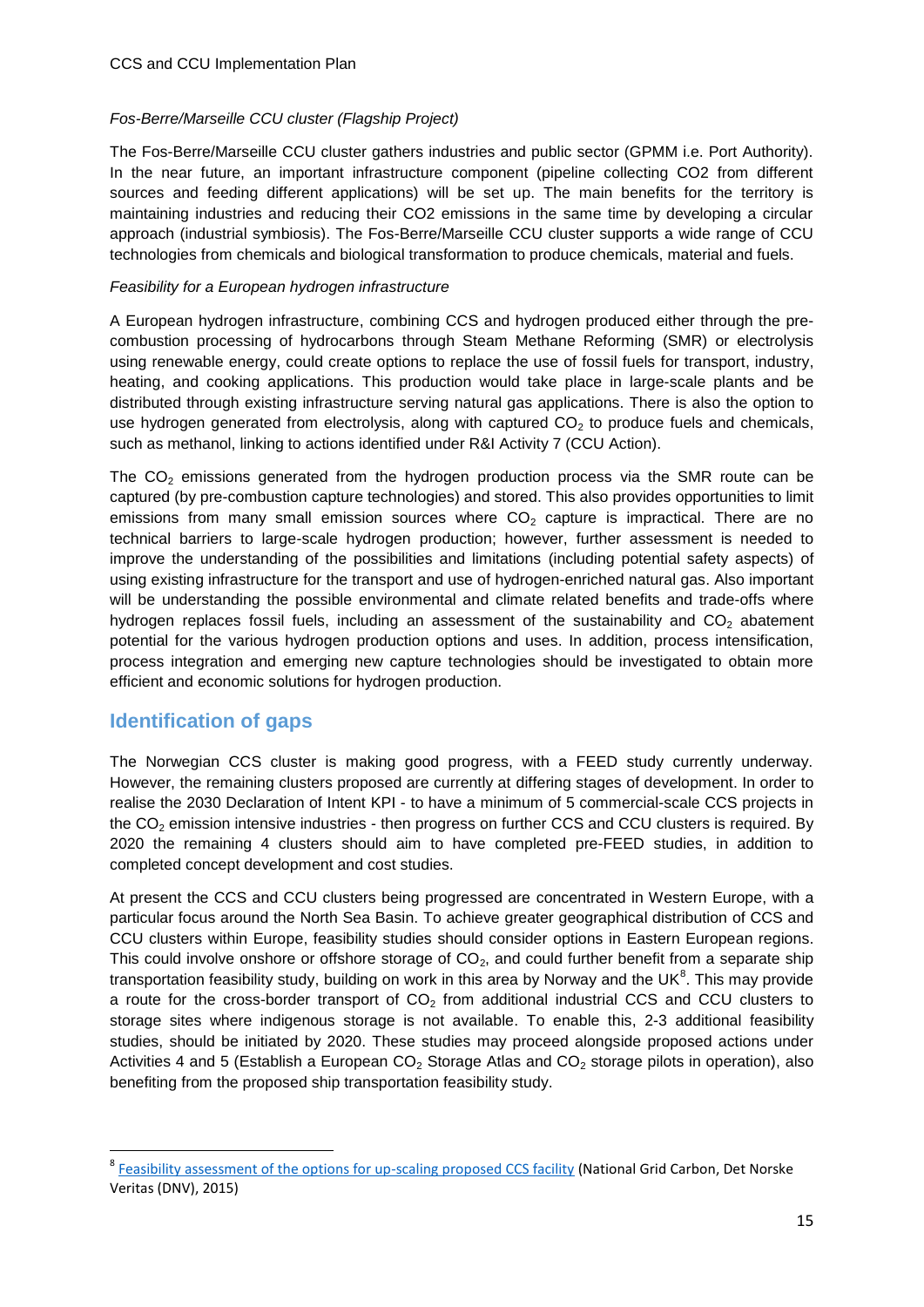### <span id="page-15-0"></span>**Pathway to 2030 and beyond**

Realising the 2030 Declaration of Intent KPI target to have a minimum of 5 commercial-scale CCS projects in the  $CO<sub>2</sub>$  emission intensive industries and 10 projects in the power sector requires the delivery of the 5 CCS clusters already being progressed, with all projects at least reaching the FEED study and then construction stage in the early to mid-2020s. In addition, a further 2 to 3 additional CCS and CCU clusters should be initiated, preferably located in Eastern Europe.

### <span id="page-15-1"></span>**Table 2a: DOI Targets and Monitoring Mechanisms**

| <b>DOI Target</b>                                                                                                                                                                                                                                                                                                                                                                   | <b>Monitoring mechanism</b>                                                                                                                                                                                                                                                                                                                                                                                                                                                                                                                                                                                                                           |
|-------------------------------------------------------------------------------------------------------------------------------------------------------------------------------------------------------------------------------------------------------------------------------------------------------------------------------------------------------------------------------------|-------------------------------------------------------------------------------------------------------------------------------------------------------------------------------------------------------------------------------------------------------------------------------------------------------------------------------------------------------------------------------------------------------------------------------------------------------------------------------------------------------------------------------------------------------------------------------------------------------------------------------------------------------|
| Target 2: At least one commercial scale CCS<br>project linked to an industrial CO <sub>2</sub> source, having<br>completed a FEED study                                                                                                                                                                                                                                             | Norwegian CCS cluster:<br>Completion of FEED study on Norwegian<br>CCS cluster by 2019                                                                                                                                                                                                                                                                                                                                                                                                                                                                                                                                                                |
| Target 3: SET Plan countries having completed, if<br>appropriate in regional cooperation with other MS,<br>feasibility studies on applying CCS to a set of<br>clusters of major industrial and other CO2<br>sources by 2025-2030, if applicable involving<br>cooperation across borders for transporting and<br>storing CO2 (at least 5 clusters in different<br>regions of the EU) | Rotterdam, UK East Coast, Le Havre, and Fos-<br>Berre/Marseille CCS and CCU clusters:<br>Rotterdam CCS and CCU cluster<br>$\bullet$<br>completed feasibility and FEED studies<br>by 2020 (with the expectation to be<br>operational in 2020/21) [ongoing]<br>UK East Coast CCS cluster completed<br>$\bullet$<br>feasibility study and ready to begin FEED<br>study by 2020 [ongoing].<br>Le Havre CCS cluster completed<br>$\bullet$<br>feasibility study and ready to progress<br>with FEED study by 2020 [ongoing]<br>Fos-Berre/Marseille CCU cluster<br>completed feasibility study and ready to<br>progress with FEED study by 2020<br>[ongoing] |
|                                                                                                                                                                                                                                                                                                                                                                                     | Feasibility studies for further industrial CCS and<br><b>CCU</b> clusters<br>To achieve geographical balance of CCS<br>$\bullet$<br>and CCU clusters feasibility studies for 2-<br>3 regions, including onshore and offshore<br>storage options or ship transport, have<br>been completed, with at least 1<br>progressing to pre-FEED stage beyond<br>2020                                                                                                                                                                                                                                                                                            |
|                                                                                                                                                                                                                                                                                                                                                                                     | Feasibility for a European hydrogen infrastructure<br>Study undertaken into the feasibility of a<br>European hydrogen infrastructure<br>Inclusion of feasibility for a hydrogen<br>infrastructure topic in the Horizon 2020<br>2018/19 Energy Work Programme                                                                                                                                                                                                                                                                                                                                                                                          |
| Target 10: By 2020, Member States having<br>delivered as part of the Energy Union<br>Governance their integrated national energy and<br>climate plans for after 2020, and having identified<br>the needs to modernise their energy system<br>including, if applicable, the need to apply CCS to<br>fossil fuel power plants and/or energy and carbon                                | Norwegian, Rotterdam, UK East Coast, Le Havre,<br>and Fos-Berre/Marseille CCS and CCU clusters:<br>Assesment of the socio-economic<br>benefits of CCS and CCU clusters<br>undertaken<br>Feasibility for a European hydrogen infrastructure                                                                                                                                                                                                                                                                                                                                                                                                            |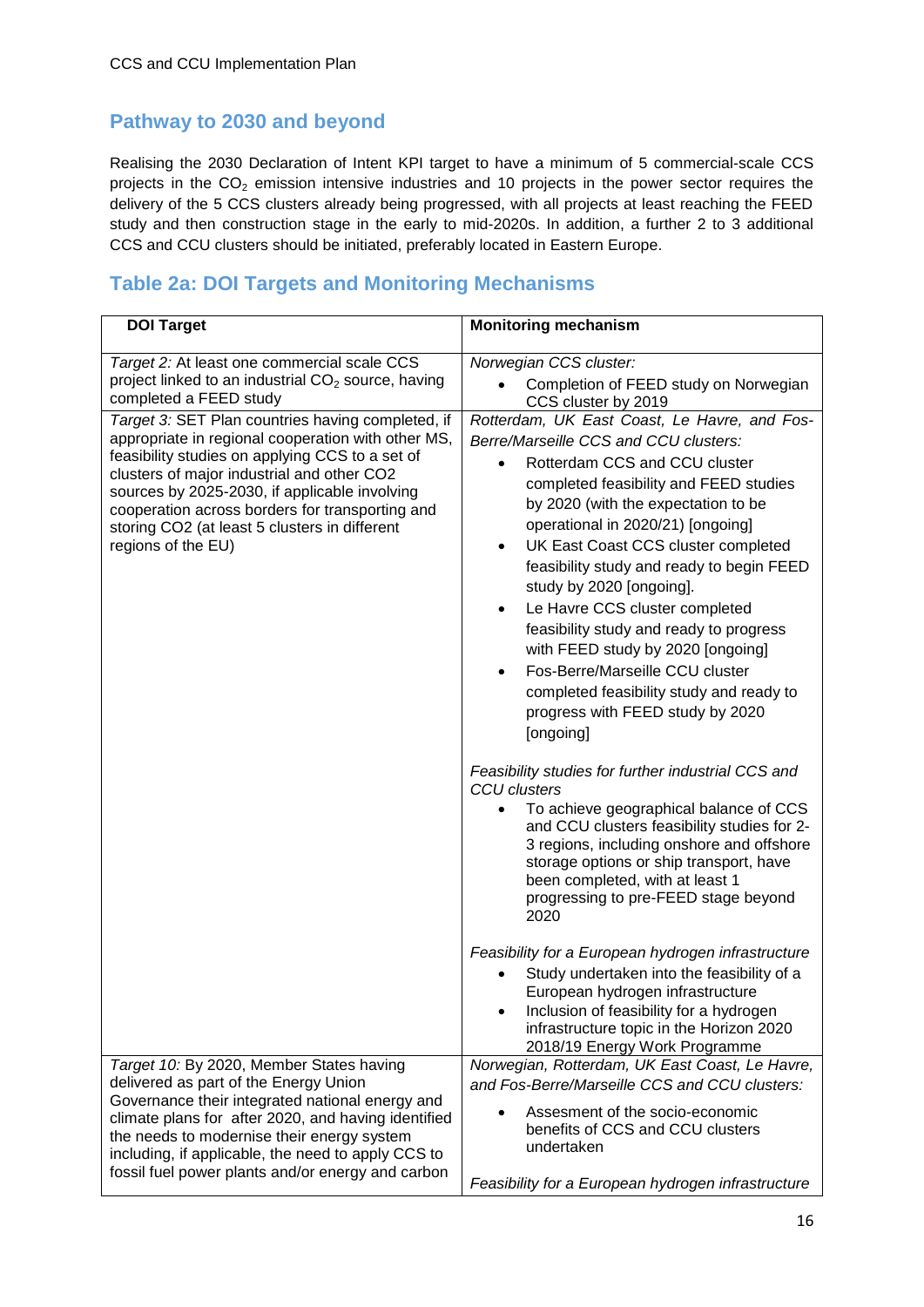| intensive industries in order to make their energy<br>systems compatible with the 2050 long-term | Assessment of the sustainability and $CO2$<br>$\bullet$<br>abatement potential for the various                                                                                                                                                                          |
|--------------------------------------------------------------------------------------------------|-------------------------------------------------------------------------------------------------------------------------------------------------------------------------------------------------------------------------------------------------------------------------|
| emission targets                                                                                 | hydrogen production options and uses                                                                                                                                                                                                                                    |
| Pathway to 2030 and beyond                                                                       | <b>Monitoring mechanism</b>                                                                                                                                                                                                                                             |
| 5 commercial-scale CCS projects in the $CO2$                                                     | Norwegian, Rotterdam, UK East Coast, Le Havre,                                                                                                                                                                                                                          |
| emission intensive industries                                                                    | and Fos-Berre/Marseille CCS and CCU clusters:                                                                                                                                                                                                                           |
|                                                                                                  | Norwegian CCS cluster operational by<br>$\bullet$<br>2022                                                                                                                                                                                                               |
|                                                                                                  | Multiple CCS and CCU clusters moving<br>$\bullet$<br>into FEED and construction in the early to<br>mid-2020s.                                                                                                                                                           |
|                                                                                                  | Completed ship transport feasibility study,<br>$\bullet$<br>building on previous work done by<br>Norway and the UK, which can provide<br>options for feasibility studies of industrial<br>CCS and CCU clusters in regions without<br>access to $CO2$ storage resources. |
|                                                                                                  | Feasibility studies for further industrial CCS and<br><b>CCU</b> clusters                                                                                                                                                                                               |
|                                                                                                  | Having completed feasibility studies the<br>most promising CCS and CCU clusters<br>have been progress to pre-FEED stage.                                                                                                                                                |
|                                                                                                  | Feasibility for a European hydrogen infrastructure                                                                                                                                                                                                                      |
|                                                                                                  | One or more early hydrogen                                                                                                                                                                                                                                              |
|                                                                                                  | infrastructure projects being developed                                                                                                                                                                                                                                 |

### <span id="page-16-0"></span>**Expected deliverables and timeline**

#### *Norwegian CCS cluster:*

 Completion of FEED study for Norwegian industrial CCS cluster in **2019** (with the aim to be operational by **2022)** [ongoing].

*Progression of Rotterdam, UK East Coast, Le Havre, and Fos-Berre/Marseille CCS and CCU clusters:*  In order to meet Target 3, a further 4 of the industrial CCS and CCU clusters need to have at least reached pre-FEED stage, and be ready to begin FEED studies:

 By **2020**, all 5 industrial CCS and CCU clusters have completed pre-FEED studies and are ready to progress to FEED stage.

#### *Feasibility for further industrial CCS and CCU clusters:*

A further 2 to 3 regions with the potential to develop industrial CCS and CCU clusters need to be identified and advanced for feasibility studies, with consideration of geographical balance. Selection of additional industrial CCS and CCU clusters should attempt to achieve a greater geographical distribution of CCS and CCU projects, beyond the North Sea Basin. The feasibility and FEED studies, as well as the implementation of the clusters, will require support from Member States, industry and the European Commission, with funding through the Innovation Fund [proposed].

 Feasibility studies completed for 2 to 3 additional industrial CCS and CCU clusters by **2020**  [proposed]

*Feasibility for a European hydrogen infrastructure:*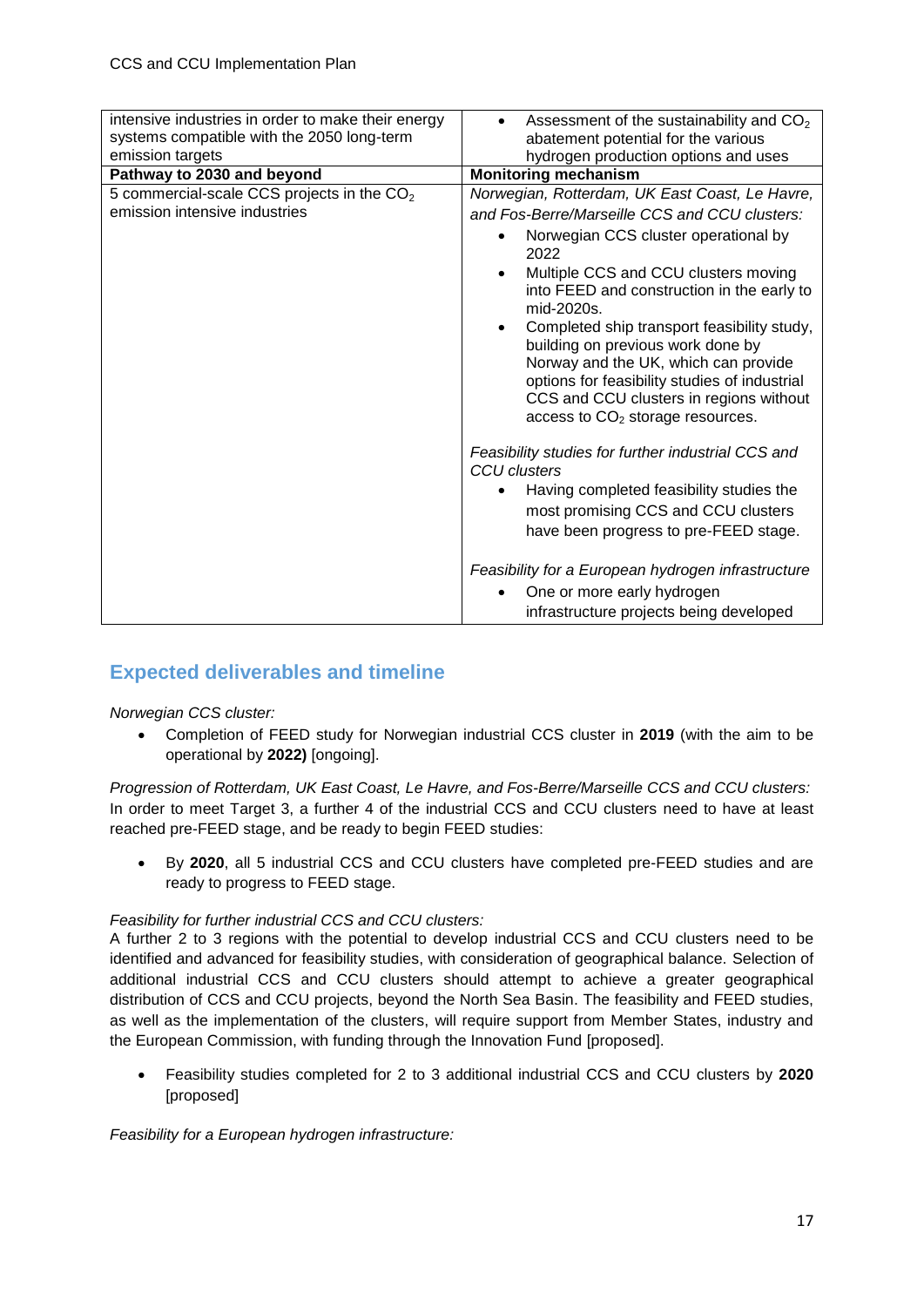The sustainability and  $CO<sub>2</sub>$  abatement potential offered by the replacement of fossil-based hydrogen production options should be included within European and national energy and climate plans (see R&I Activity 8), towards achieving Target 10.

- Study undertaken into the feasibility of a European hydrogen infrastructure by **2020** [proposed].
- Assessment of the sustainability and  $CO<sub>2</sub>$  abatement potential for the various hydrogen production options and uses by **2020** [proposed].
- Evaluation of potential for hydrogen to reduce  $CO<sub>2</sub>$  emissions in the transport, heating, industrial and power sectors as part of national and international energy and climate plans by **2020** [proposed].

#### <span id="page-17-0"></span>**Table 2b: Financing of planned activities to 2020**

| <b>Parties</b>                                                                                                                                               | <b>Implementation Instruments</b>                                                                            | <b>Indicative financing</b><br>contribution                                                                                                                                                                                                                                                                                                                            |  |
|--------------------------------------------------------------------------------------------------------------------------------------------------------------|--------------------------------------------------------------------------------------------------------------|------------------------------------------------------------------------------------------------------------------------------------------------------------------------------------------------------------------------------------------------------------------------------------------------------------------------------------------------------------------------|--|
| Norwegian CCS cluster:                                                                                                                                       |                                                                                                              |                                                                                                                                                                                                                                                                                                                                                                        |  |
| Norwegian Government,<br>Norcem AS, Yara Norge AS,<br>Waste-to-Energy Agency in<br>Oslo municipality, Gassco,<br>Statoil.                                    | State funding and private<br>funding.                                                                        | €800-1400 million of expected<br>planning and investment costs,<br>depending on how many<br>sources from which CO <sub>2</sub> will be<br>captured.                                                                                                                                                                                                                    |  |
|                                                                                                                                                              |                                                                                                              | Status: Under development.<br>Estimates based on feasibility<br>study.                                                                                                                                                                                                                                                                                                 |  |
|                                                                                                                                                              |                                                                                                              | STATUS: confirmed                                                                                                                                                                                                                                                                                                                                                      |  |
| Rotterdam CCS and CCU cluster:                                                                                                                               |                                                                                                              |                                                                                                                                                                                                                                                                                                                                                                        |  |
| Port of Rotterdam Authority,<br>Relevant companies in<br>Rotterdam Harbour Area<br>(including: TAQA, Maasvlakte<br>CCS project, OCAP/Linde Gas,<br>and more) | Public / private funding                                                                                     | Total estimated costs €235<br>million for realisation of the<br>backbone pipeline in the<br>Rotterdam port area<br>(connecting Maasvlakte with<br>OCAP), 43 Mton storage field<br>and 500kton $CO2/yr$ next to<br>ROAD project).                                                                                                                                       |  |
|                                                                                                                                                              |                                                                                                              | STATUS: proposed                                                                                                                                                                                                                                                                                                                                                       |  |
| Netherlands Government                                                                                                                                       | Roadmap for CCS in the<br>Netherlands, to be developed in<br>2017, will include suitable<br>instrumentation. |                                                                                                                                                                                                                                                                                                                                                                        |  |
| UK North East CCS and CCU cluster:                                                                                                                           |                                                                                                              |                                                                                                                                                                                                                                                                                                                                                                        |  |
| <b>Teesside Collective, Tees</b><br>Valley Combined Authority, UK<br>Government                                                                              | Proposed funding mechanism<br>using state and private funds.                                                 | £110 million to capture $CO2$<br>from three sites, and £16 million<br>per year operational cost,<br>amounting to 730,000 tonnes a<br>year. An additional £340 million<br>capex and £26million opex to<br>capture CO2 from three<br>additional sites bringing the total<br>CO2 to 2,430,000 tonnes per<br>year. £71 million to run a 17 km<br>15 million tonne capacity |  |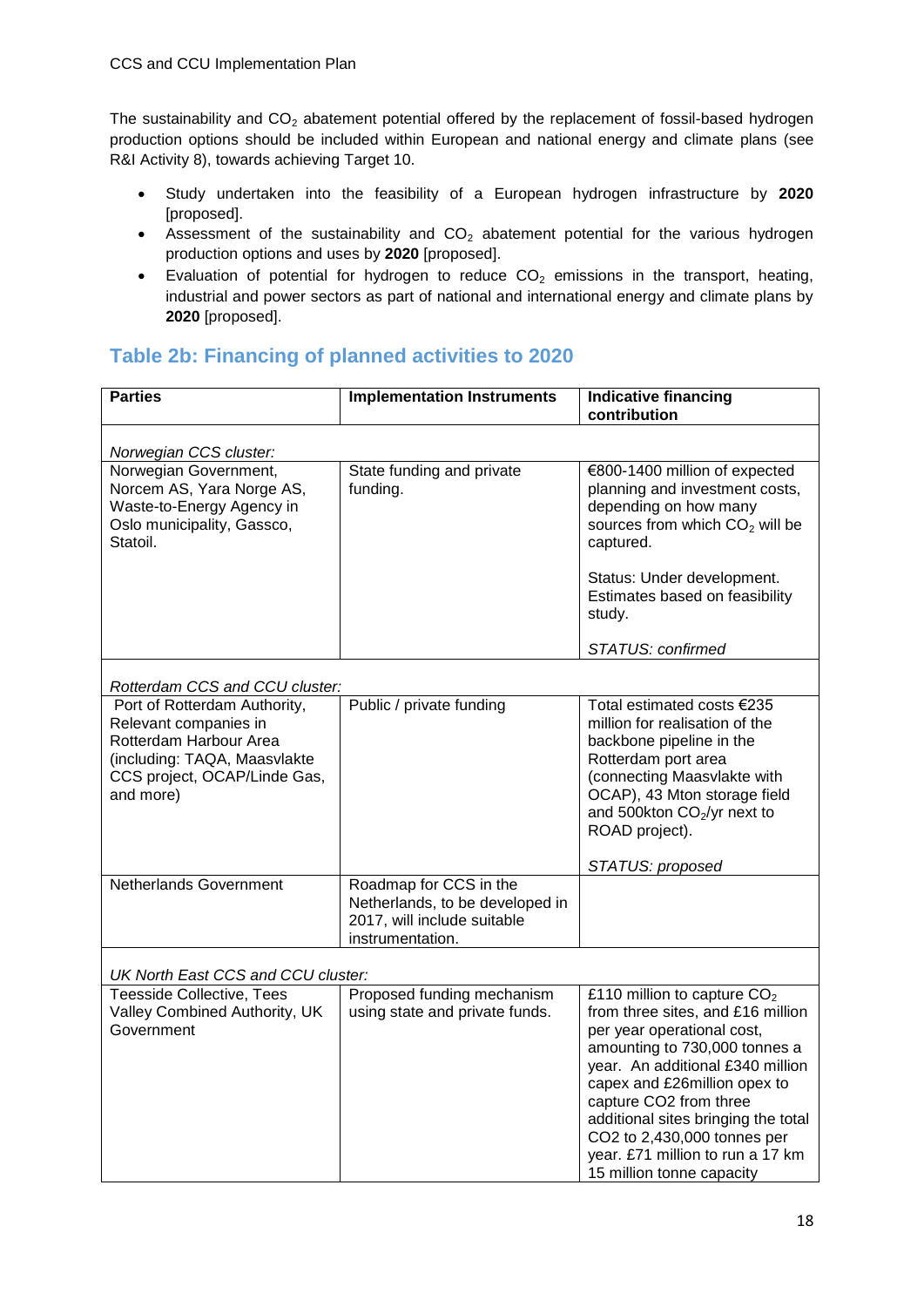|                                                                  |                                | onshore pipe through Teesside     |
|------------------------------------------------------------------|--------------------------------|-----------------------------------|
|                                                                  |                                | connecting sites, and £252        |
|                                                                  |                                | million to run a 154 km 15        |
|                                                                  |                                |                                   |
|                                                                  |                                | million tonne capacity pipe to    |
|                                                                  |                                | Endurance, with an £11 million    |
|                                                                  |                                | per year operational cost for the |
|                                                                  |                                | on and offshore pipe network.     |
|                                                                  |                                |                                   |
|                                                                  |                                | STATUS: proposed                  |
|                                                                  |                                |                                   |
| Le Havre CCS cluster:                                            |                                |                                   |
|                                                                  |                                |                                   |
| Le Havre Development and                                         | Private and state funding      | Cost not yet determined           |
| relevant companies in Le Havre                                   |                                |                                   |
| Harbour Area                                                     |                                | STATUS: proposed                  |
|                                                                  |                                |                                   |
| Fos-Berre/Marseille CCU cluster                                  |                                |                                   |
| Stakeholders include GPMM,                                       | Private and state funding      | Cost not yet determined           |
| <b>INOVERTIS, IFREMER,</b>                                       |                                |                                   |
| COLDEP, ArcelorMittal,                                           |                                |                                   |
| Solamat Merex, Kem One,                                          |                                |                                   |
| CEA, San Ouest Provence                                          |                                | STATUS: proposed                  |
|                                                                  |                                |                                   |
|                                                                  |                                |                                   |
| Feasibility studies for further industrial CCS and CCU clusters: |                                |                                   |
| European Commission and                                          | Horizon 2020 2018/19 Energy    | CCS and CCU projects will be      |
| National governments                                             | Work Programme                 | eligible for funding under a      |
|                                                                  |                                | future EU ETS Innovation Fund:    |
|                                                                  | Innovation Fund (planned under |                                   |
|                                                                  | a reformed Emission Trading    | detailed rules for this fund are  |
|                                                                  | System/ETS)                    | currently being developed.        |
|                                                                  |                                |                                   |
|                                                                  | State funding                  | It is expected that a further 2-3 |
|                                                                  |                                |                                   |
|                                                                  |                                | feasibility studies for future    |
|                                                                  |                                | European CCS and CCU              |
|                                                                  |                                | clusters would cost €2-3 million. |
|                                                                  |                                |                                   |
|                                                                  |                                |                                   |
|                                                                  |                                | STATUS: proposed                  |
|                                                                  |                                |                                   |
| Feasibility for European hydrogen infrastructure                 |                                |                                   |
| Governmental CCS and CCU                                         | Providing options for CCS and  | Costs to be determined for R&D    |
| bodies, industry, both vendors                                   | CCU clusters to develop        | and pre-feasibility studies for   |
| and users, engineering                                           | hydrogen infrastructure will   | future hydrogen infrastructure.   |
| companies, research                                              | require support from the       |                                   |
| organisations, academia,                                         | European Commission and a      |                                   |
| European Commission and                                          | dedicated topic under the      |                                   |
| <b>Member States</b>                                             |                                |                                   |
|                                                                  | Horizon 2020 Energy Work       |                                   |
|                                                                  | Programme for 2018/19.         | STATUS: proposed                  |
| <b>EERA CCUS to Contribute</b>                                   |                                |                                   |
| towards R&D actions                                              |                                |                                   |
|                                                                  |                                | Total budget required: to be      |
|                                                                  |                                | determined                        |

## <span id="page-18-0"></span>**Table 2c: Financing of planned activities to 2030**

| <b>Parties</b>                                                                                     | <b>Implementation Instruments</b> | Indicative financing<br>contribution |  |
|----------------------------------------------------------------------------------------------------|-----------------------------------|--------------------------------------|--|
| Feasibility studies for further industrial CCS clusters including ship transport feasibility study |                                   |                                      |  |
| Industrial CCS and CCU                                                                             | Innovation Fund (planned under    | CCS and CCU projects will be         |  |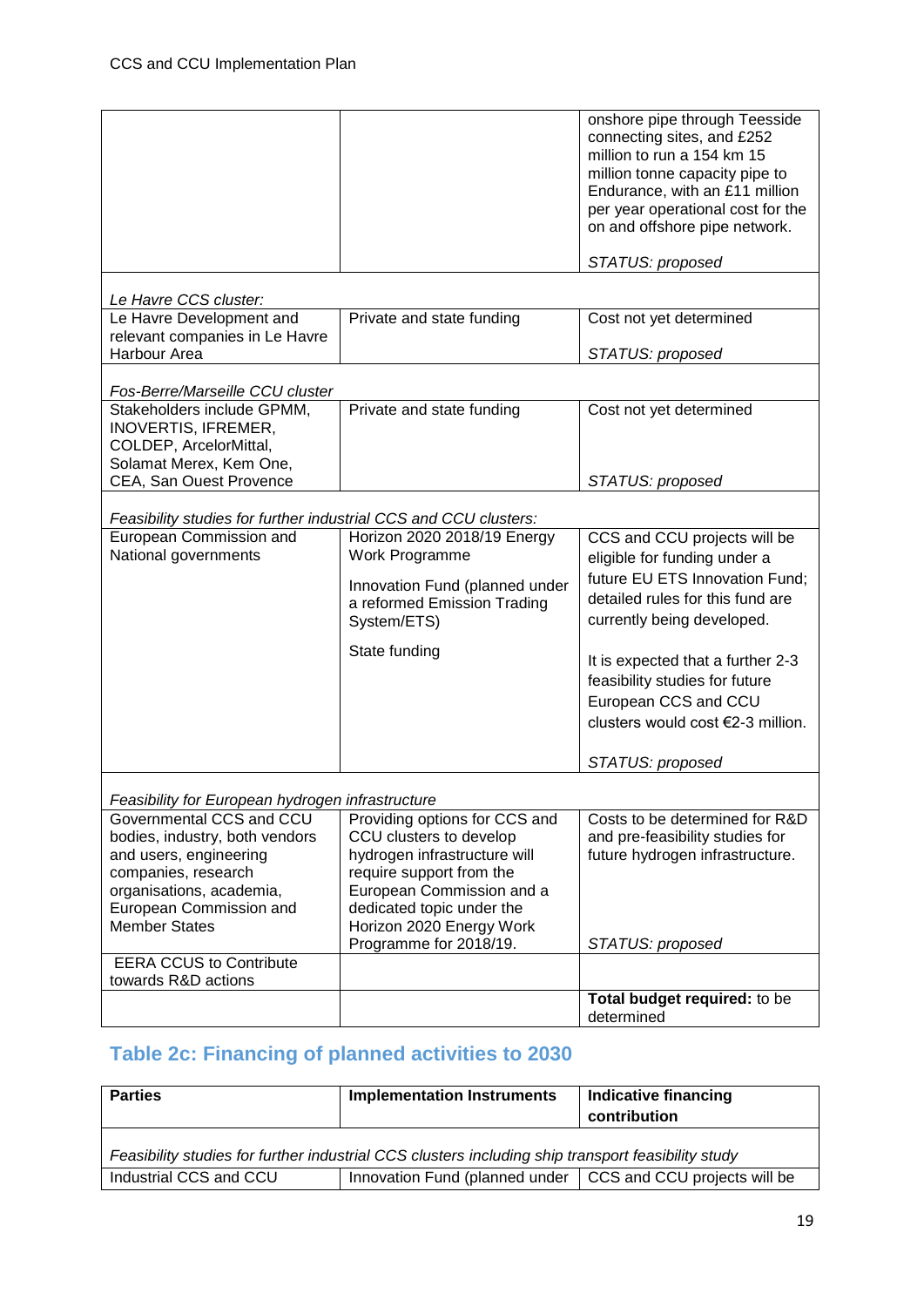| clusters: European                               | a reformed Emission Trading      | eligible for funding under a        |
|--------------------------------------------------|----------------------------------|-------------------------------------|
| Commission, Member States,                       | System/ETS)                      | future EU ETS Innovation Fund;      |
| and private sector                               |                                  | detailed rules for this fund are    |
|                                                  |                                  | currently being developed.          |
|                                                  |                                  | It is expected that a further 2-3   |
|                                                  |                                  | feasibility studies for future      |
|                                                  |                                  | European CCS and CCU                |
|                                                  |                                  | clusters would cost €2-3 million.   |
|                                                  |                                  |                                     |
|                                                  |                                  | STATUS: proposed                    |
| Ship transport feasbility study:                 | Build on previous studies within | Costs to be determined for a        |
| European Commission and                          | Cintra, CATO-Climit etc.         | ship transport feasibility study to |
| <b>Member States</b>                             |                                  | allow for cross-border transport    |
|                                                  |                                  | of $CO2$ and providing options to   |
|                                                  |                                  | develop additional industrial       |
|                                                  |                                  | CCS and CCU clusters in             |
|                                                  |                                  | regions of Europe without           |
|                                                  |                                  | access to storage resources.        |
|                                                  |                                  |                                     |
|                                                  |                                  | STATUS: proposed                    |
| Feasibility for European hydrogen infrastructure |                                  |                                     |
| Governmental CCS and CCU                         | European Commission funding,     | Costs for the development of        |
| bodies, industry, both vendors                   | and support through future R&D   | one or more early hydrogen          |
| and users, engineering                           | strategies under Framework       | infrastructure projects will be     |
| companies, research                              | Programme 9                      | dependent on outcomes of            |
| organisations, academia,                         |                                  | initial feasibility studies         |
| European Commission and                          | State funding                    |                                     |
| <b>Member States</b>                             |                                  | STATUS: proposed                    |
|                                                  |                                  | Total budget required: to be        |
|                                                  |                                  | determined                          |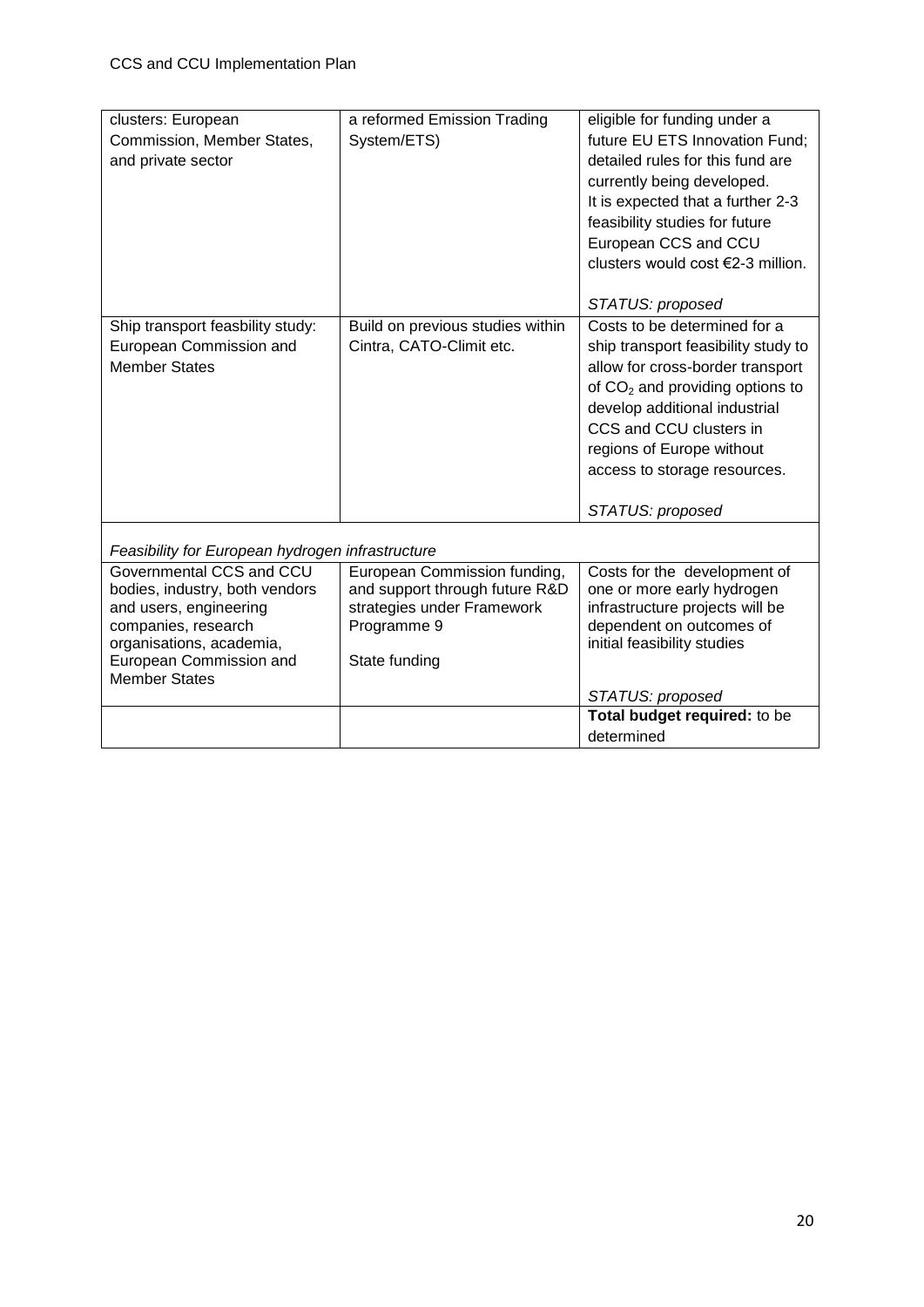## <span id="page-20-0"></span>**R&I Activity 3: EU Projects of Common Interest (PCI) for CO<sup>2</sup> transport infrastructure**

Responds to *Target 4: At least 1 active EU Project of Common Interest (PCI) for CO<sup>2</sup> transport infrastructure, for example related to storage in the North Sea* and *Target 3: SET Plan countries having completed, if appropriate in regional cooperation with other MS, feasibility studies on applying CCS to a set of clusters of major industrial and other CO<sup>2</sup> sources by 2025-2030, if applicable involving cooperation across borders for transporting and storing CO<sup>2</sup> (at least 5 clusters in different regions of the EU)*

#### <span id="page-20-1"></span>**Overview of existing and planned activities**

#### *Progression of at least 1 EU Project of Common Interest*

Reaching long-term European climate targets requires wide CCS deployment. In the second half of this century, the magnitude of  $CO<sub>2</sub>$  stored should be in the order of hundreds of million tonnes  $CO<sub>2</sub>$ annually. This will require a large pan-European  $CO<sub>2</sub>$  transport infrastructure that links  $CO<sub>2</sub>$  sources and sinks in a cost effective way, as well as feeding CCU applications. In order to ensure that the  $CO<sub>2</sub>$ transport infrastructure is available in due time planning needs to start before 2020. In some instances the timely re-purposing of existing petroleum infrastructure may achieve cost reductions for first-of-akind projects, particularly where this re-purposing can be achieved rapidly. The potential cost-benefits and opportunity windows need to be well understood, in addition to actions which may be required to preserve strategically important infrastructure at risk of decommissioning and removal.

The European Commission has established an instrument to accelerate infrastructure development called Projects of Common Interest (PCI). The ambition is that PCIs should contribute to complete the European internal energy market and to reach the EU's energy policy objectives of affordable, secure and sustainable energy. PCIs can apply for financial support through the Connecting Europe Facility (CEF), with the most recent opportunity for PCI selection being early-2017, with such funding intended to accelerate the projects and attract private investors.

The PCI instrument could be the starting point for pan-European  $CO<sub>2</sub>$  transport infrastructure. Actions must start already in 2017 to ensure that a new PCI on  $CO<sub>2</sub>$  transport infrastructure can be established. The process for applications for PCI status and access to Connecting Europe Facility (CEF) is currently underway and the European Commission has announced that 4 projects have put in applications, with the successful project/s expected to be announced in mid-2017.

The proposed UK  $CO<sub>2</sub>$  Sapling CCS project will initiate a low cost full chain CCS project in the North East of Scotland. This will act as a seed for a cluster of capture, transport and storage infrastructure which will contribute significantly to the commercial decarbonisation of the region. Infrastructure can be further developed by adding additional  $CO<sub>2</sub>$  capture points, such as from hydrogen manufacture for transport and heat, future CO<sub>2</sub> shipping through Peterhead Port to and from Europe, and connection to UK national onshore transport infrastructure such as the FEEDER 10 pipeline which can bring additional  $CO<sub>2</sub>$  from emissions sites in the industrial central belt of Scotland including the proposed Caledonia Clean Energy Project.

The Rotterdam Nucleus is an PCI proposal initiative led by the Port of Rotterdam Authority, accompanied by a number of industrial stakeholders, and supported by research institute TNO. The PCI proposes a modular  $CO<sub>2</sub>$  transport infrastructure that connects the Rotterdam harbour to storage reservoirs in the Dutch and UK sections of the North Sea. At full-scale, this PCI has the potential to decarbonise large portions of industrial emissions from the Rotterdam harbour, but also from the ports and Antwerp in Belgium, and the industrial region of North Rhine Westphalia in Germany. This PCI has also been designed to reduce the capital and operational costs needed, as it has the potential to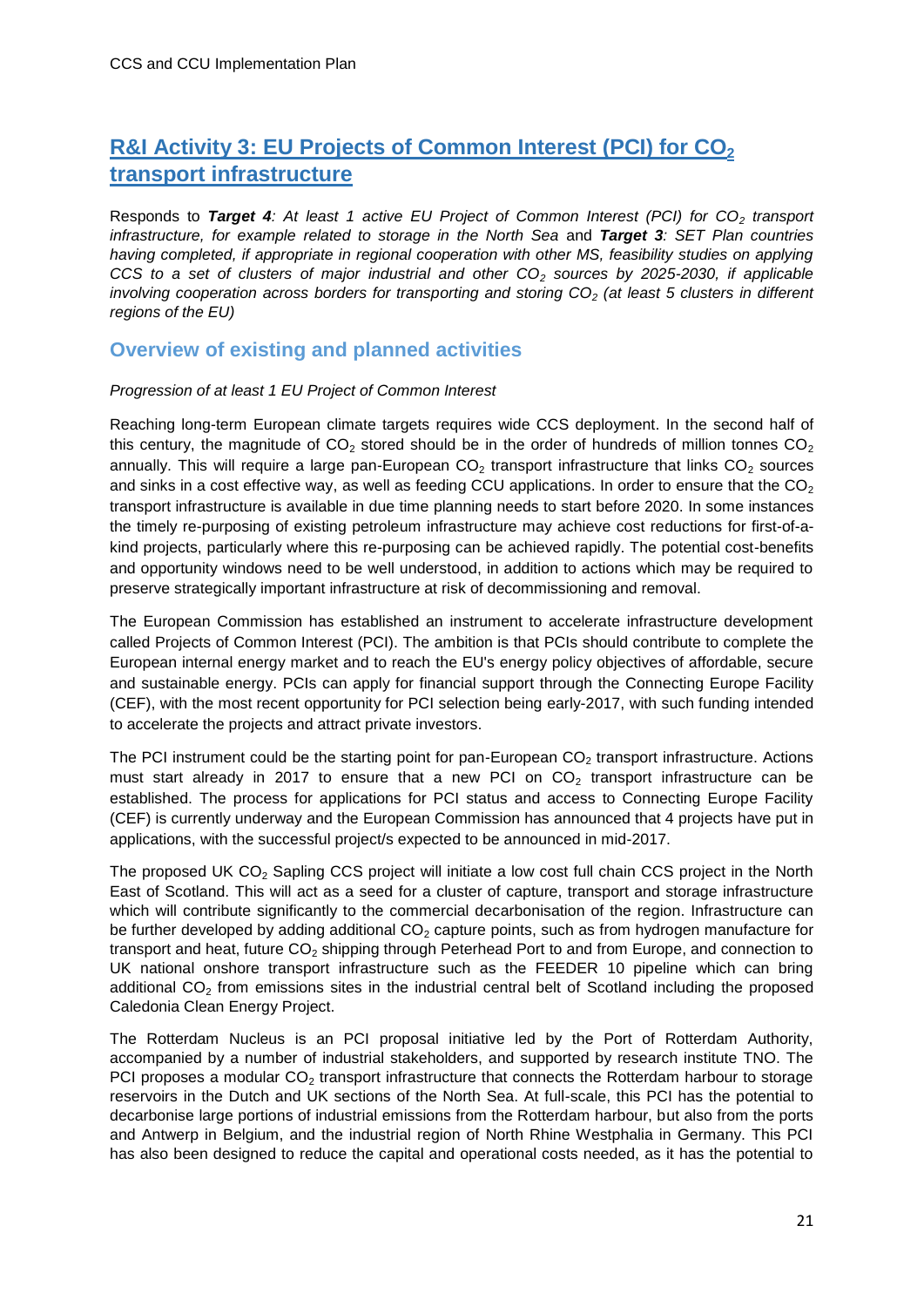unlock stranded gas reserves in the North Sea, with part of the value derived from gas exploitation being used to offset the PCI infrastructure investment costs.

In addition Statoil ASA and Tees Valley Combined Authority have both submitted projects, with the former linking emissions sources in the Teesside Industrial Cluster with the Eemshaven area in the Netherlands and a storage site on the Norwegian Continental Shelf.

The North Sea Basin Task Force (NSBTF) has developed the "North Sea Strategic Regional Plan", with the primary purpose of assisting bids for PCI projects. The NSBTF is composed of public and private bodies from countries around the perimeter of the North Sea. The NSBTF recognises that the North Sea Basin is the most logical place in Europe to start transport and storage of  $CO<sub>2</sub>$  and that the countries bordering the North Sea need to coordinate and plan together to deliver an optimum network. North Sea Basin Task Force also encourages collaboration between PCIs. An example is the ongoing Norwegian CCS initiative (an expected deliverable under R&I Activity 2), which aims to build storage capacity, in excess of the need for storage volumes in the current project. Additionally, Statoil has submitted an application for PCI on the concept of  $CO<sub>2</sub>$  transport from point sources in the UK and the Continent to the storage site on the Norwegian Continental Shelf by ship.

The Horizon 2020 funded Gateway project is a first step towards deployment of CCS through a crossborder  $CO<sub>2</sub>$  transport infrastructure, providing a strategic decision basis to enable all stakeholders to identify and implement measures that can accelerate deployment of technologies needed for realisation of large-scale CCS projects based on European  $CO<sub>2</sub>$  transport infrastructure. It is expected that one PCI submitted will build on recommendations established by the Gateway project.

#### <span id="page-21-0"></span>**Identification of gaps**

The London Protocol prohibits the export of  $CO<sub>2</sub>$  from a contracting party to other countries for injection into sub‐seabed geological formations. The protocol was amended in 2009 to enable cross‐border CCS projects, but the amendment must be ratified by two‐thirds of contracting parties to enter into force. Given the required number of ratifications and difficulties associated with the ratification process, it appears unlikely that two-thirds of contracting parties will be in a position to ratify the amendment in the near term. Raising awareness among relevant government ministries of the importance to global CCS deployment of ratifying the London Protocol amendment should be a priority. Consideration should be given to options identified by the International Energy Agency<sup>9</sup> that may be available to contracting parties under international law to address this barrier to CCS deployment pending formal entry into force of the 2009 amendment.

#### <span id="page-21-1"></span>**Pathway to 2030 and beyond**

**.** 

At least one of the projects awarded PCI status in the current application round takes a positive investment decision and is constructed. This project will be an enabler for subsequent projects by testing the regulatory and legal framework, and successfully navigating any potential issues which arise. The development of cross-border CCS projects can be enablers for projects in countries without access to indigenous  $CO<sub>2</sub>$  storage resources thereby broadening the range of countries that can benefit from the development of CCS.

### <span id="page-21-2"></span>**Table 3a: DOI Targets and Monitoring Mechanisms**

| <b>DOI Target</b>                                 | <b>Monitoring mechanism</b>          |
|---------------------------------------------------|--------------------------------------|
| Target 4: At least 1 active Project of Common     | At least 1 of the 4 projects which   |
| European Interest for $CO2$ transport             | submitted an application awarded PCI |
| infrastructure, for example related to storage in | status in 2017 application round     |

9 [Carbon Capture and Storage and the London Protocol](https://www.iea.org/publications/freepublications/publication/CCS_London_Protocol.pdf) (IEA, 2011)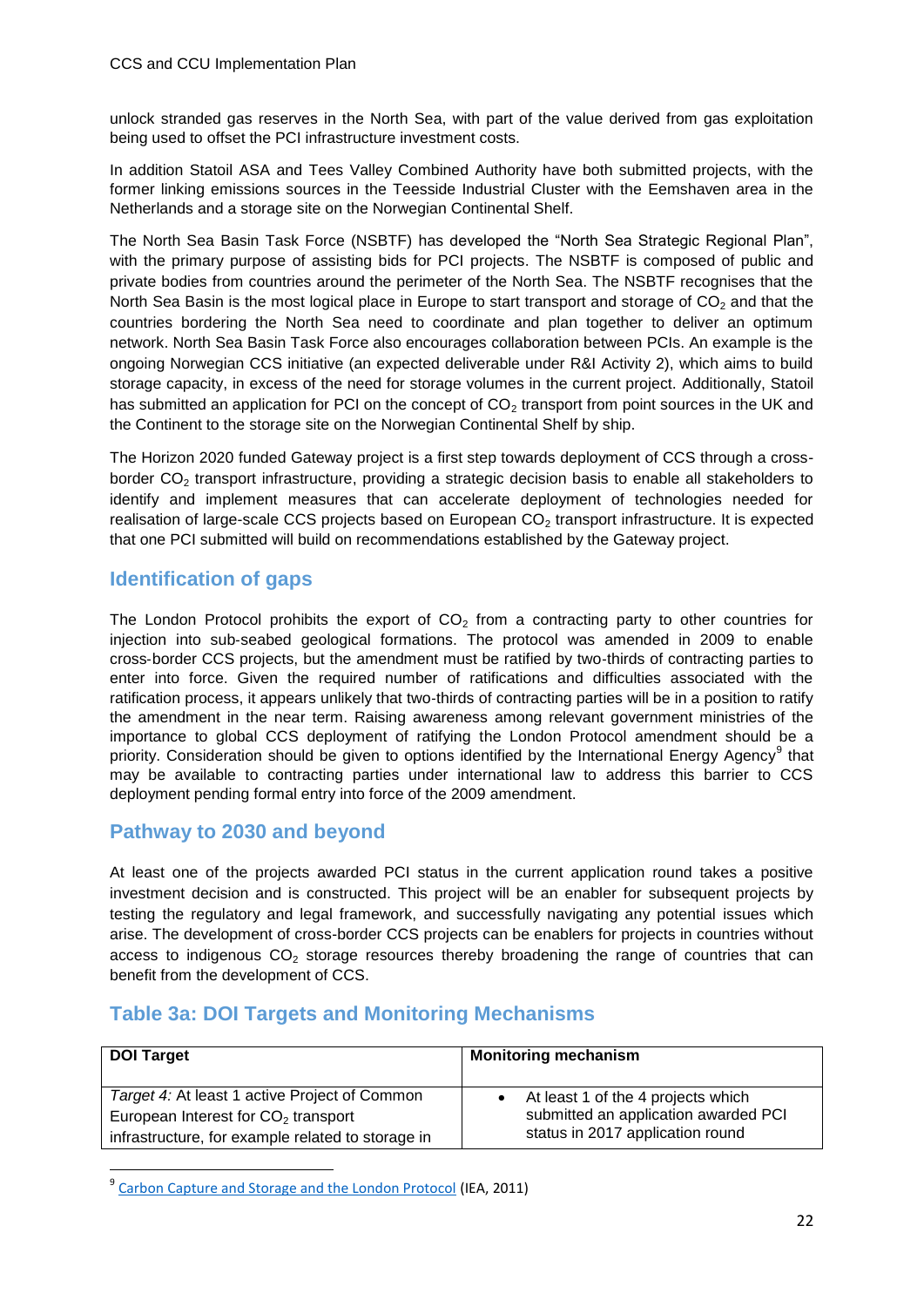| Delivery of the Gateway project in 2017<br>$\bullet$<br>providing a comprehensive integrated<br>PCI project proposal providing a model<br>for establishing European<br>$CO2$ infrastructure<br>Successful PCI project/s have access to<br>$\bullet$<br>funding through the Connecting Europe<br>Facility in 2018<br>Continuation of NSBTF work to building<br>$\bullet$<br>collaboration between PCI projects |
|---------------------------------------------------------------------------------------------------------------------------------------------------------------------------------------------------------------------------------------------------------------------------------------------------------------------------------------------------------------------------------------------------------------|
| At least 1 of the 4 projects which<br>$\bullet$                                                                                                                                                                                                                                                                                                                                                               |
| submitted an application awarded PCI                                                                                                                                                                                                                                                                                                                                                                          |
| status in 2017 application round                                                                                                                                                                                                                                                                                                                                                                              |
|                                                                                                                                                                                                                                                                                                                                                                                                               |
|                                                                                                                                                                                                                                                                                                                                                                                                               |
|                                                                                                                                                                                                                                                                                                                                                                                                               |
|                                                                                                                                                                                                                                                                                                                                                                                                               |
| <b>Monitoring mechanism</b>                                                                                                                                                                                                                                                                                                                                                                                   |
| Application of further PCI projects as part<br>$\bullet$<br>of 2019 call for applications for PCI<br>status.<br>Projects in regions without CO <sub>2</sub> storage<br>$\bullet$<br>options enabled through ship transport<br>feasibility study, identified under R&I<br>Activity 2.                                                                                                                          |
|                                                                                                                                                                                                                                                                                                                                                                                                               |

### <span id="page-22-0"></span>**Expected deliverables and timeline**

#### *Progression of at least 1 European Project of Common Interest*

Project promoters from The Netherlands, UK, and Norway have already taken a key role to establish the PCIs. Other MS and associated countries close to the North Sea should also engage in this work. NSBTF will also play a key role. Other MS should engage to identify the possibilities for PCIs in other areas than the North Sea. Continuation of the ongoing support from European Commission will be essential.

- At least 1 of the 4 projects submitted to the 2017 application call on  $CO<sub>2</sub>$  transport infrastructure is awarded PCI status, in **2017** and access ensuring to funding through the CEF mechanism by **2018** [ongoing].
- Further applications for PCI projects under **2019** call [proposed].

### <span id="page-22-1"></span>**Table 3b: Financing of planned activities to 2020**

| <b>Parties</b>                                                | <b>Implementation Instruments</b> | <b>Indicative financing</b><br>contribution |
|---------------------------------------------------------------|-----------------------------------|---------------------------------------------|
| Progression of at least 1 European Project of Common Interest |                                   |                                             |
| <b>Dutch Government</b>                                       | <b>National Government</b>        | Not yet determined                          |
| UK Government                                                 | programmes and funds              |                                             |
| Norwegian Government                                          |                                   |                                             |
| <b>Belgian Government</b>                                     |                                   |                                             |
| <b>German Government</b>                                      |                                   | STATUS: proposed                            |
| <b>Statoil ASA</b>                                            | Project promoters                 | Not yet determined                          |
| Port of Rotterdam Authority                                   |                                   |                                             |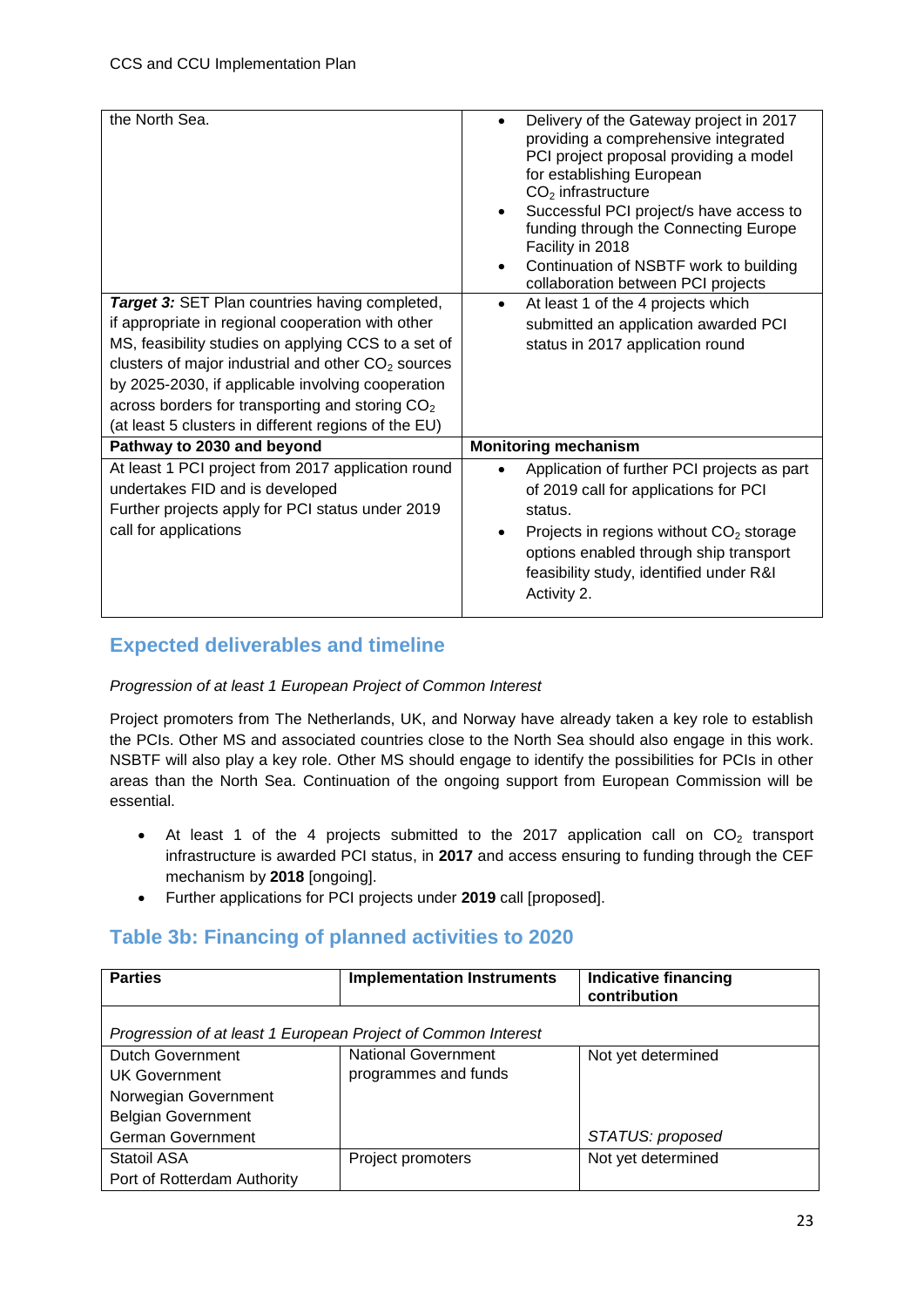| <b>Tees Valley Combined Authority</b> |                                   |                                     |
|---------------------------------------|-----------------------------------|-------------------------------------|
| Pale Blue Dot                         |                                   | STATUS: proposed                    |
| European Commission                   | <b>Connecting Europe Facility</b> |                                     |
|                                       | Horizon 2020 2018/19 Energy       |                                     |
|                                       |                                   |                                     |
|                                       | Work Programme                    | STATUS: confirmed                   |
| EERA CCS to contribute on             |                                   |                                     |
| R&D Actions                           |                                   |                                     |
|                                       |                                   |                                     |
| Gateway Project                       |                                   |                                     |
| <b>European Commission</b>            | Horizon 2020                      | €787,000                            |
|                                       |                                   |                                     |
|                                       |                                   | STATUS: confirmed                   |
|                                       |                                   | <b>Total budget required:</b> To be |
|                                       |                                   | determined                          |

## <span id="page-23-0"></span>**Table 3c: Financing of planned activities to 2030**

| <b>Parties</b>                                                                                              | <b>Implementation Instruments</b>                                                  | <b>Indicative financing</b><br>contribution |
|-------------------------------------------------------------------------------------------------------------|------------------------------------------------------------------------------------|---------------------------------------------|
| Development of at least 1 of the European Project of Common Interest awarded funding under the<br>2017 call |                                                                                    |                                             |
| Dutch Government                                                                                            | <b>National Government</b>                                                         |                                             |
| <b>UK Government</b>                                                                                        | programmes and funds                                                               |                                             |
| Norwegian Government                                                                                        |                                                                                    | STATUS: proposed                            |
| <b>European Commission</b>                                                                                  | <b>Connecting Europe Facility</b>                                                  |                                             |
|                                                                                                             | Support through future R&D<br>strategies under Framework<br>Programme 9            | STATUS: proposed                            |
| <b>EERA CCS</b>                                                                                             | Contribution on R&D Actions                                                        |                                             |
| Progression of European Projects of Common Interest under the 2019 funding call                             |                                                                                    |                                             |
| National Governments and                                                                                    | <b>National Government</b>                                                         |                                             |
| Industry                                                                                                    | programmes and funds                                                               | STATUS: proposed                            |
| European Commission                                                                                         | <b>Connecting Europe Facility</b><br>Horizon 2020 2018/19 Energy<br>Work Programme | STATUS: proposed                            |
| <b>EERA CCUS to Contribute</b>                                                                              |                                                                                    |                                             |
| towards R&D actions                                                                                         |                                                                                    |                                             |
|                                                                                                             |                                                                                    | Total budget required: To be<br>determined  |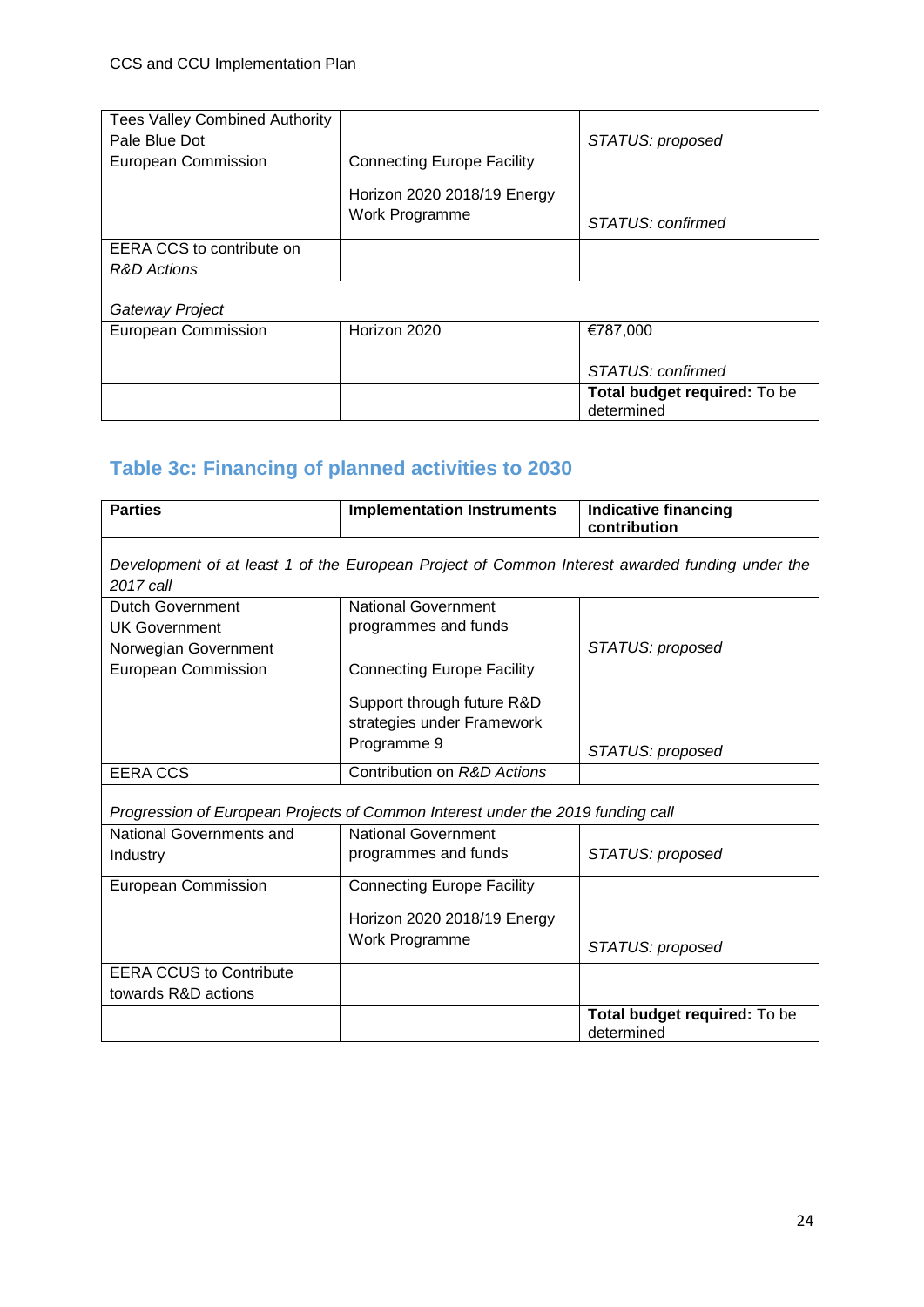### <span id="page-24-0"></span>**R&I Activity 4: Establish a European CO<sup>2</sup> Storage Atlas**

Responds to *Target 5: An up-to-date and detailed inventory of the most suitable and cost-effective geological storage capacity (based on agreed methodology), identified and accepted by various national authorities in Europe*

#### <span id="page-24-1"></span>**Overview of existing and planned activities**

A European  $CO<sub>2</sub>$  Storage Atlas identifying and characterising all recognised prospective storage sites on a consistent basis is needed to facilitate site comparison, site ranking, and integrated regional or national planning of storage and transport development. The atlas will greatly assist project developers and relevant permitting authorities to prioritise the most prospective areas for both onshore and offshore  $CO<sub>2</sub>$  storage, and will enable the design and development of transport infrastructure to be optimised.

Several assessments of European  $CO<sub>2</sub>$  storage have been made, the most recent version being the  $CO<sub>2</sub>$  storage atlas. This atlas is to be released in 2018 via EC JRC and will be embedded in the EuroGeoSurveys<sup>10</sup> European Geological Data Infrastructure (EGDI). However, although this atlas builds on preceding projects such as EU GeoCapacity and particularly  $CO<sub>2</sub>$  SToP, it has been superseded in certain European countries which have completed significantly more detailed assessments and databases of their storage resources.

An updated European  $CO<sub>2</sub>$  Storage Atlas will create and adopt, as appropriate, best practice which might include the Storage Resource Management System being developed by the Society of Petroleum Engineers, building on existing storage assessments, which can include the Norwegian Petroleum Directorate Storage Atlas published in 2014, the Nordic CO<sub>2</sub> Storage Atlas published in 2015, and the Strategic UK  $CO<sub>2</sub>$  Storage Appraisal Project (CO<sub>2</sub> Stored) published in 2016. The aim will be to develop consistent and comparable estimates of European storage capacity to enable site selection for further detailed appraisal and strategic planning of transport and storage infrastructure.

A European  $CO<sub>2</sub>$  Storage Atlas will be the foundation from which a strategic portfolio of 'bankable' stores can be developed. It will not however, provide this portfolio by itself as each store will require more detailed project-specific characterisation, appraisal, design and permitting, such as through the actions outlined under R&I Activity 5. However, these storage appraisal activities may further validate storage assessments in different geological settings within the European  $CO<sub>2</sub>$  Storage Atlas.

#### <span id="page-24-2"></span>**Identified gaps**

Initiating work programmes to establish a  $CO<sub>2</sub>$  storage atlas, comparing advanced work in this area, such as that completed by the UK and Norway in order to ensure an agreed set of methodologies is adopted. In order to maximise the value of early efforts this should focus on regions identified under R&I Activity 2 of the Implementation Plan. Later efforts should focus on developing a wider storage atlas to facilitate CCS across Europe. In addition, a European body needs to be needs to be identified which can host the Atlas and facilitate its regular updating. This should link to the infrastructure requirements identified under R&I Activity 5, including those offshore.

#### <span id="page-24-3"></span>**Pathway to 2030 and beyond**

A process will be put in place to ensure that the Atlas is reviewed and updated, this should also link to delivery of the storage pilot projects outlined in R&I Activity 5.

**.** 

<sup>10</sup> <http://www.eurogeosurveys.org/>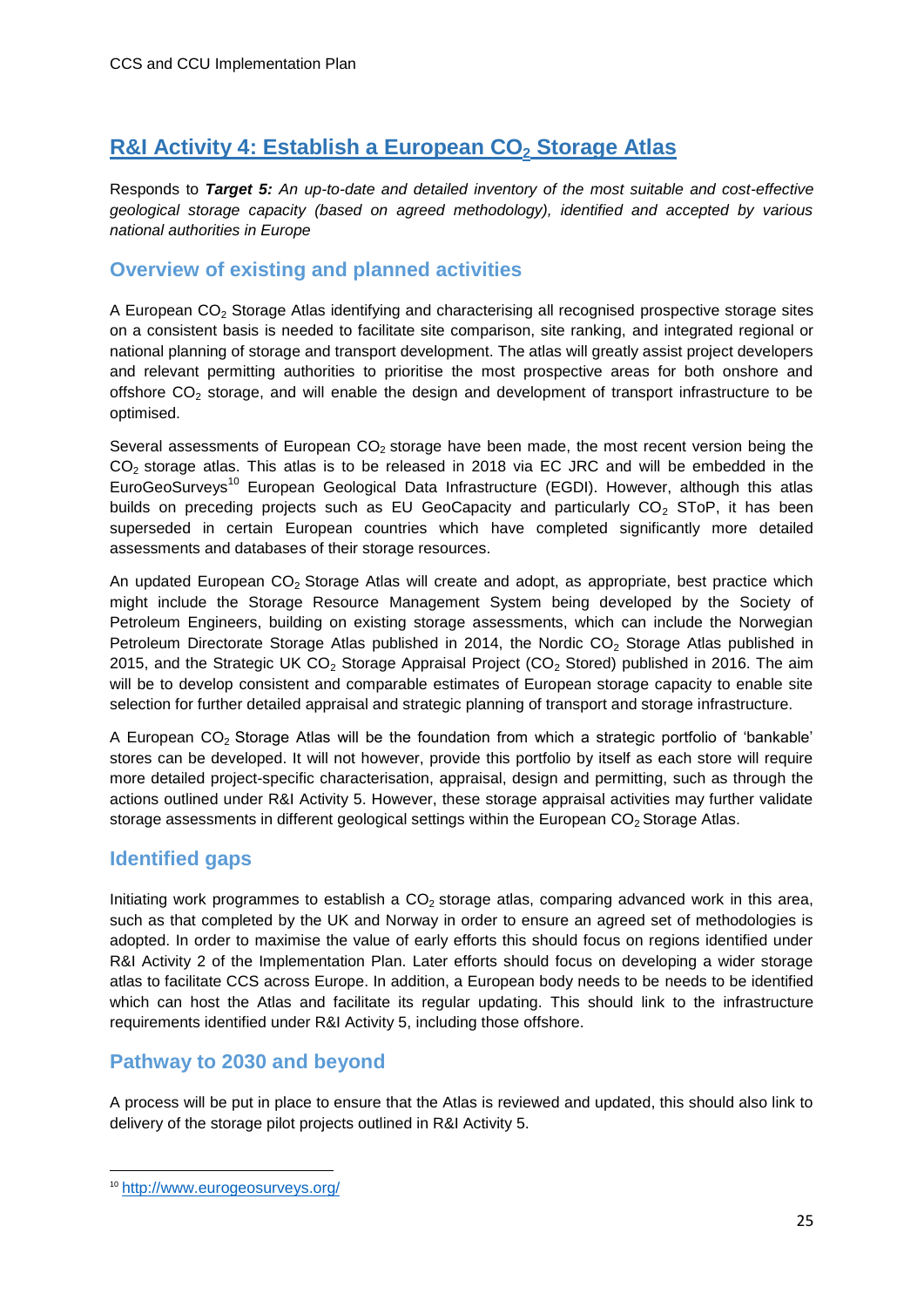Continued development is needed to expand the initial storage atlas towards a comprehensive Europe-wide atlas, with periodic reviews of the approach to ensure best-practice. Further evaluation is needed to determine how the  $CO<sub>2</sub>$  storage atlas can be expanded, and mapping continued, in regions without existing data or funding available.

### <span id="page-25-0"></span>**Table 4a: DOI Targets and Monitoring Mechanisms**

| <b>DOI Target</b>                                                                                                                                                                                                               | <b>Monitoring mechanism</b>                                                                                                                                                                                                                                                                                                                                                                                                                                                                                                                                                                                                                                                                                                                                                                                                                                                                                                                                                                                                                                           |
|---------------------------------------------------------------------------------------------------------------------------------------------------------------------------------------------------------------------------------|-----------------------------------------------------------------------------------------------------------------------------------------------------------------------------------------------------------------------------------------------------------------------------------------------------------------------------------------------------------------------------------------------------------------------------------------------------------------------------------------------------------------------------------------------------------------------------------------------------------------------------------------------------------------------------------------------------------------------------------------------------------------------------------------------------------------------------------------------------------------------------------------------------------------------------------------------------------------------------------------------------------------------------------------------------------------------|
|                                                                                                                                                                                                                                 |                                                                                                                                                                                                                                                                                                                                                                                                                                                                                                                                                                                                                                                                                                                                                                                                                                                                                                                                                                                                                                                                       |
| Target 5: An up-to-date and detailed inventory of<br>the most suitable and cost-effective geological<br>storage capacity (based on agreed methodology),<br>identified and accepted by various national<br>authorities in Europe | Agreement on a staged methodology for<br>$\bullet$<br>the determination of storage capacity at<br>different levels of detail<br>Agreement on, and implementation of, an<br>$\bullet$<br>organisational structure<br><b>Completion of Storage Resource</b><br>$\bullet$<br>Management System, currently being<br>developed by the Society of Petroleum<br>Engineers, and study undertaken to<br>contract with existing UK approaches.<br>Delivery of a CO <sub>2</sub> storage atlas based on<br>$\bullet$<br>an agreed set of methodologies for<br>member states and regions to meet CCS<br>policies and plans, including the expected<br>$CO2$ supply from clusters of emitters.<br>Methodologies to consistently evaluate<br>$\bullet$<br>storage capacities will be defined,<br>including risk and liability assessments<br>and techno-economic assessments, in<br>addition to geological assessments.<br>Identification of an existing, or create a<br>$\bullet$<br>new pan-European body to collect and<br>coordinate storage information on a<br>regular basis. |
| Pathway to 2030 and beyond                                                                                                                                                                                                      | <b>Monitoring mechanism</b>                                                                                                                                                                                                                                                                                                                                                                                                                                                                                                                                                                                                                                                                                                                                                                                                                                                                                                                                                                                                                                           |
| Expansion of European Storage Atlas                                                                                                                                                                                             | Identification and inclusion of storage<br>$\bullet$<br>resources beyond the initial study of<br>regions identified in R&I Activity 2.                                                                                                                                                                                                                                                                                                                                                                                                                                                                                                                                                                                                                                                                                                                                                                                                                                                                                                                                |

### <span id="page-25-1"></span>**Expected deliverables and timeline**

The establishment of a European **CO2** Storage Atlas will deliver the following:

- Agreement and implementation of an organisational structure by **2018** [proposed].
- Collation of National storage assessments to produce a European  $CO<sub>2</sub>$  Storage Atlas, to be completed and released in **2020**.
- Collation of national storage assessments to produce an updated European Storage Atlas based on an agreed set of methodologies for member states and regions to meet CCS policies and plans, including the expected  $CO<sub>2</sub>$  supply from clusters of emitters to be completed and released in **2020** [proposed].
- Release of European CO<sub>2</sub> storage atlas in 2018
- Fit-for-purpose (i.e. matched to potential  $CO<sub>2</sub>$  capture rates) estimates of storage capacities, based on simulations of credible capture, transport and injection scenarios. Agreement on a set of methodologies for storage capacity determination in **2018**.
- An online, freely accessible, decision support system (webGIS) that allows potential site developers to obtain basic geological information on potential sites.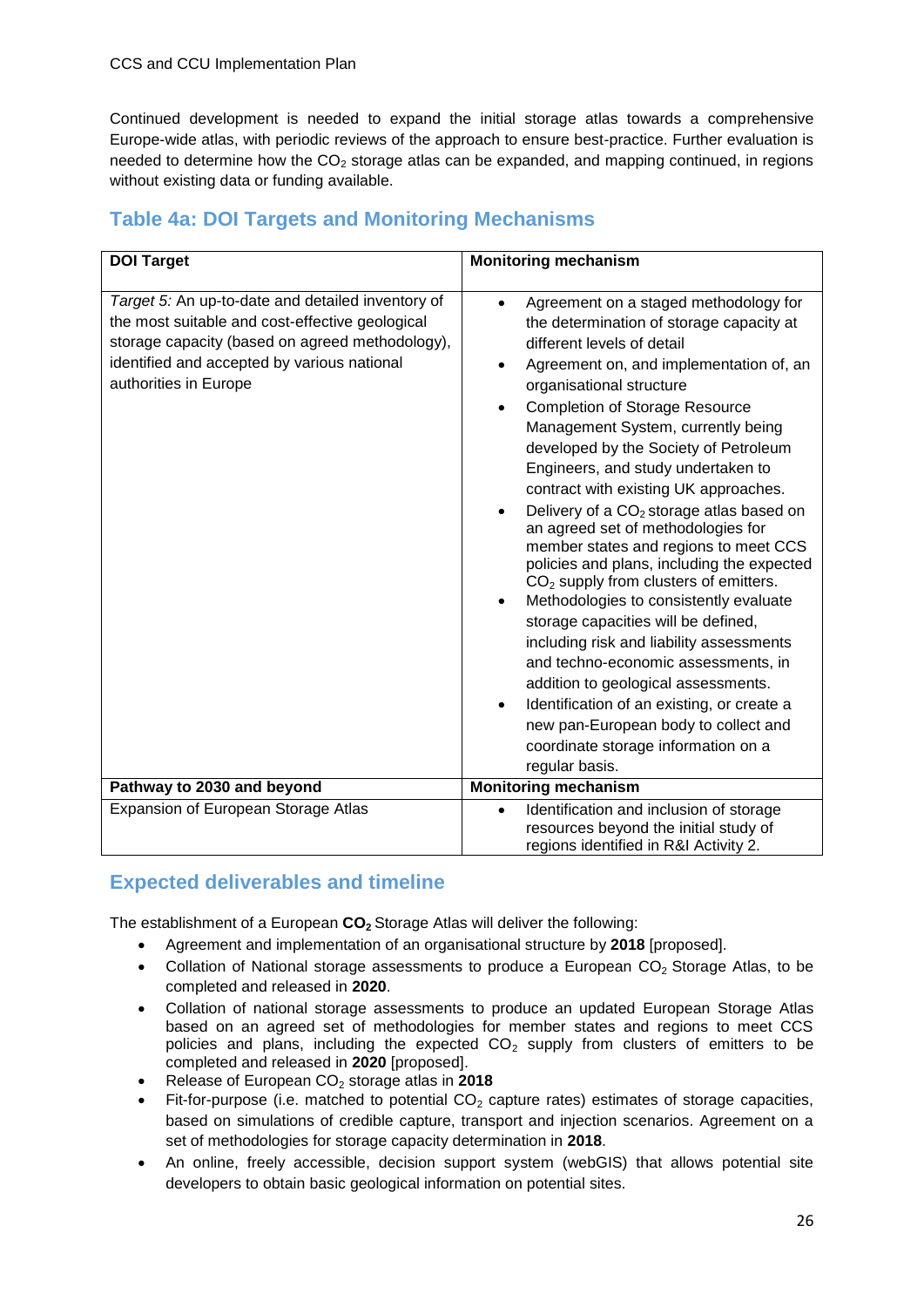Support of appraisal activities carried out as part of R&I Activity 5.

## <span id="page-26-0"></span>**Table 4b: Financing of planned activities to 2020**

| <b>Parties</b>                                                                              | <b>Implementation Instruments</b>                                                                   | Indicative financing<br>contribution                                     |  |
|---------------------------------------------------------------------------------------------|-----------------------------------------------------------------------------------------------------|--------------------------------------------------------------------------|--|
|                                                                                             |                                                                                                     |                                                                          |  |
| Establish an updated European CO <sub>2</sub> Storage Atlas<br><b>Collaboration between</b> | State funding                                                                                       | Up to €10 million needed for                                             |  |
| EuroGeoSurveys, ENOS project                                                                |                                                                                                     | further appraisal in selected                                            |  |
| Consortium, CO <sub>2</sub> GeoNet, JRC-<br>European Commission, ENeRG                      | Industry funding                                                                                    | regions and completion of the<br>atlas and additional funding for        |  |
| with support from the European                                                              | Horizon 2020 2018/19 Work                                                                           | future updates and online                                                |  |
| Commission, Norwegian, UK<br>Dutch, and German                                              | Programme                                                                                           | operations of the atlas.                                                 |  |
| Governments, Statoil, and CCS                                                               |                                                                                                     |                                                                          |  |
| project consortia throughout<br>Europe.                                                     |                                                                                                     | STATUS: proposed                                                         |  |
| NSBTF- process will join up the                                                             |                                                                                                     |                                                                          |  |
| existing storage assessments                                                                |                                                                                                     |                                                                          |  |
| for the North Sea region.                                                                   |                                                                                                     | STATUS: confirmed                                                        |  |
|                                                                                             | Other existing or recent activities and National storage studies which could be incorporated into a |                                                                          |  |
|                                                                                             | storage atlas, subject to procedures to ensure consistent reporting of estimations:                 |                                                                          |  |
| Limited work on storage                                                                     | European Commission through                                                                         | €12.4 million                                                            |  |
| capacity methodology and                                                                    | Horizon 2020                                                                                        |                                                                          |  |
| determination ongoing in H2020<br>ENOS project (WP2)                                        |                                                                                                     |                                                                          |  |
|                                                                                             |                                                                                                     |                                                                          |  |
|                                                                                             |                                                                                                     |                                                                          |  |
|                                                                                             |                                                                                                     | STATUS: confirmed                                                        |  |
| Norwegian Petroleum                                                                         | State funding                                                                                       |                                                                          |  |
| Directorate Storage Atlas-<br>database was published in 2014                                |                                                                                                     |                                                                          |  |
| and provides ongoing                                                                        |                                                                                                     |                                                                          |  |
| information for future                                                                      |                                                                                                     |                                                                          |  |
| exploration for CO <sub>2</sub> storage                                                     |                                                                                                     |                                                                          |  |
| sites. [completed]<br><b>Building Nordic Excellence In</b>                                  | State funding                                                                                       | STATUS: confirmed<br>€1.2 million                                        |  |
| CCS (NORDICCS – The Nordic                                                                  |                                                                                                     | Funded by Top Level Research                                             |  |
| CCS Competence Centre,                                                                      |                                                                                                     | Initiative (TRI)/ Nordic                                                 |  |
| published interactive storage                                                               |                                                                                                     | Innovation                                                               |  |
| atlas and report in 2016.                                                                   |                                                                                                     | STATUS: confirmed                                                        |  |
| Strategic UK CO <sub>2</sub> Storage                                                        | State funding                                                                                       | £4 million spent on the Strategic                                        |  |
| Appraisal Project- database<br>was published in 2016 and is                                 |                                                                                                     | UK CO <sub>2</sub> Storage Appraisal<br>Project. Detailed appraisal of 5 |  |
| publically available, providing                                                             |                                                                                                     | stores from a portfolio of 20                                            |  |
| an ongoing resource to inform                                                               |                                                                                                     | 'high-ranked' potential sites in                                         |  |
| decisions on the economics of                                                               |                                                                                                     | the UK was achieved with a                                               |  |
| storage opportunities.                                                                      |                                                                                                     | further £1 million.                                                      |  |
|                                                                                             |                                                                                                     | STATUS: confirmed                                                        |  |
| Speicherkataster Storage                                                                    | State funding                                                                                       | Speicherkataster Storage                                                 |  |
| Catalogue of Germany-                                                                       |                                                                                                     | Catalogue of Germany- €1.067                                             |  |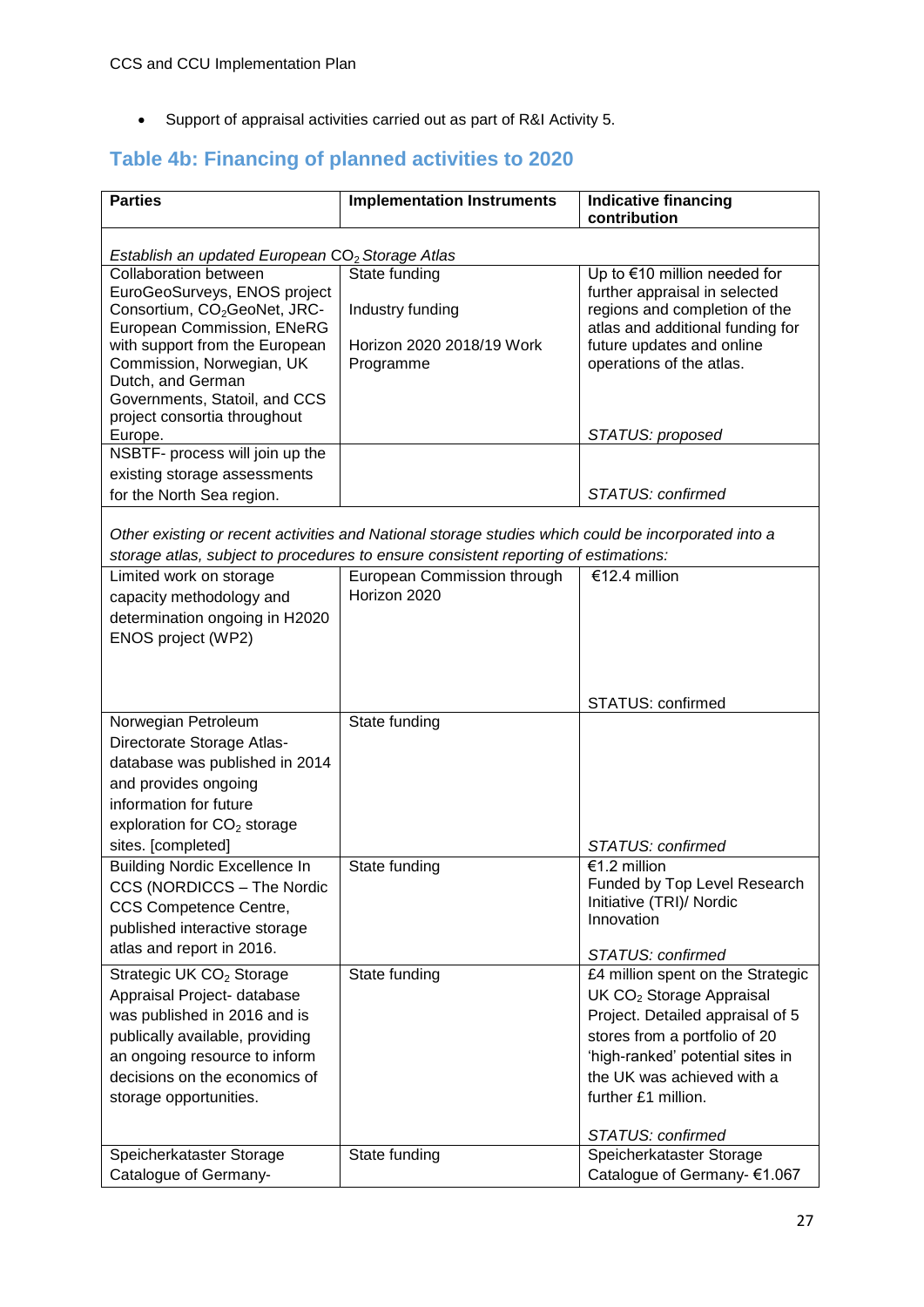| published open access in 2011             |               | million state funding; $€0.3$             |
|-------------------------------------------|---------------|-------------------------------------------|
|                                           |               | million private funding                   |
|                                           |               |                                           |
|                                           |               | STATUS: confirmed                         |
| Netherlands CO <sub>2</sub> Transport and | State funding | Netherlands CO <sub>2</sub> Transport and |
| Storage Plan                              |               | Storage Plan will be funded by            |
|                                           |               | the Dutch Government                      |
|                                           |               |                                           |
|                                           |               | STATUS: confirmed                         |
| <b>FENCO Utsira Aquifer</b>               | State funding | $\epsilon$ 0.178 million State spent on   |
| (Germany) Analysis of                     |               | <b>FENCO Utsira Aquifer</b>               |
| potentials and costs of CO <sub>2</sub>   |               | (Germany) Analysis                        |
| storage in the Utsira aquifer in          |               |                                           |
| the North Sea                             |               | STATUS: confirmed                         |
| EuGeoCapacity, CASTOR,                    | State funding | Estimated $\epsilon$ 6-7 million from     |
| GESTCO, Joule II, CO <sub>2</sub> StoP.   |               | FP6 and FP7 spent                         |
|                                           |               |                                           |
|                                           |               | STATUS: confirmed                         |
| BASRECCS CO <sub>2</sub> storage          | State funding | $>$ $\epsilon$ 0.05 million               |
| assessment in the Baltic region           |               |                                           |
|                                           |               | STATUS: confirmed                         |
|                                           |               | Total budget required: €10                |
|                                           |               | million to establish $CO2$ storage        |
|                                           |               | atlas in selected regions                 |

## <span id="page-27-0"></span>**Table 4c: Financing of planned activities to 2030**

| <b>Parties</b>                                        | <b>Implementation Instruments</b> | <b>Indicative financing</b><br>contribution |
|-------------------------------------------------------|-----------------------------------|---------------------------------------------|
| Expansion and updates of European $CO2$ Storage Atlas |                                   |                                             |
| EuroGeoSurveys, ENOS project                          | State funding                     | Cost to expand/maintain around              |
| Consortium, CO2GeoNet, JRC-                           |                                   | €10 million                                 |
| European Commission, ENeRG                            | Industry funding                  |                                             |
| with support from the European                        |                                   |                                             |
| Commission, Norwegian, UK                             | European Commission funding       |                                             |
| Dutch, and German                                     | and support through future R&D    |                                             |
| Governments, Statoil, and CCS                         | strategies under Framework        |                                             |
| project consortia throughout                          | Programme 9                       |                                             |
| Europe.                                               |                                   |                                             |
|                                                       |                                   | Total budget required: $€10$                |
|                                                       |                                   | million to expand and maintain              |
|                                                       |                                   | $CO2$ storage atlas                         |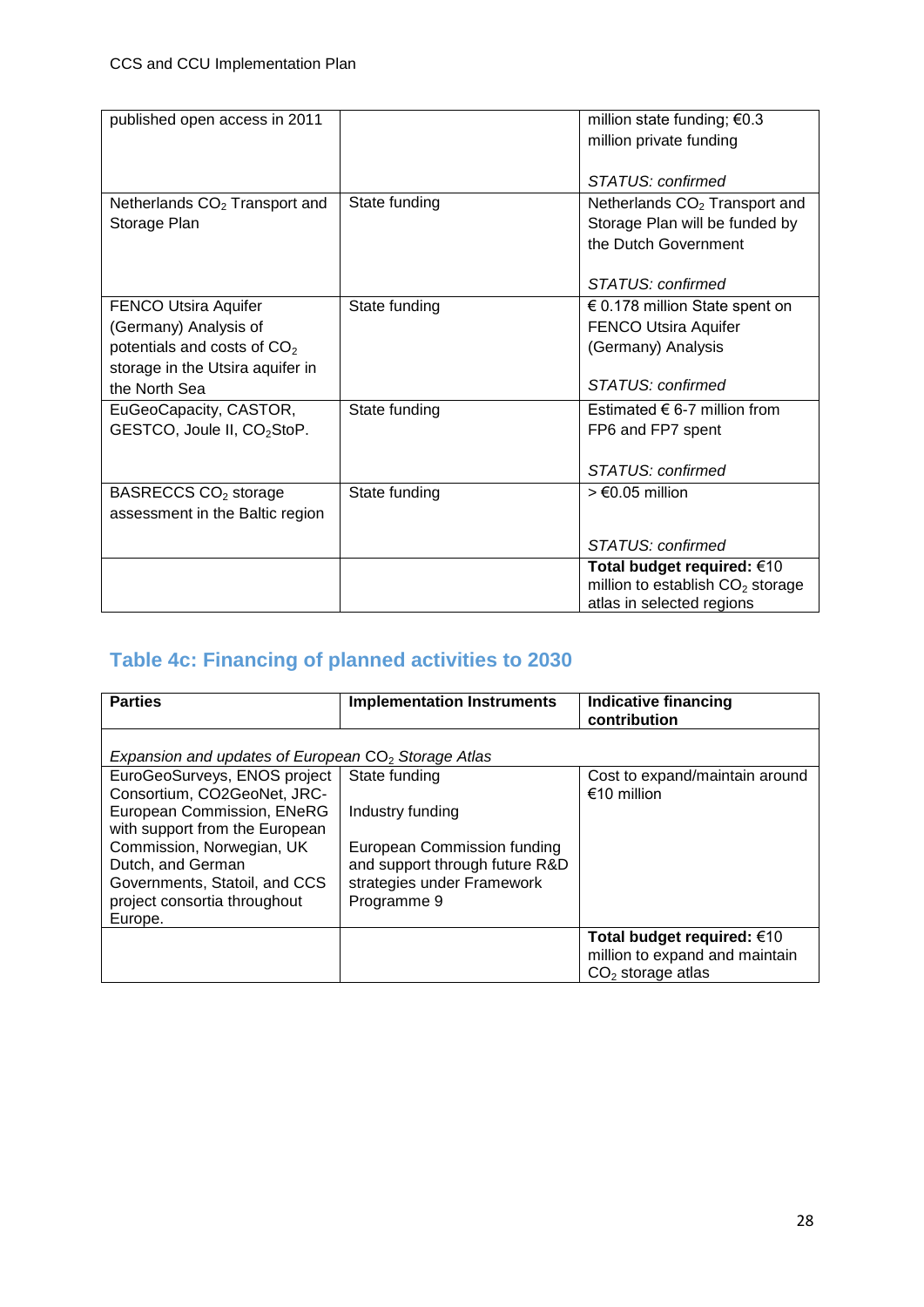## <span id="page-28-0"></span>**R&I Activity 5: Unlocking European Storage Capacity**

Responds to *Target 7: At least 3 new CO<sup>2</sup> storage pilots in preparation or operating in different settings*, *Target 2: At least one commercial scale CCS project linked to an industrial CO<sup>2</sup> source, having completed a FEED study,* and *Target 3: SET Plan countries having completed, if appropriate in regional cooperation with other MS, feasibility studies on applying CCS to a set of clusters of major industrial and other CO<sup>2</sup> sources by 2025-2030, if applicable involving cooperation across borders for transporting and storing CO<sup>2</sup> (at least 5 clusters in different regions of the EU)*

#### <span id="page-28-1"></span>**Overview of existing and planned activities**

Work has already been undertaken to produce a comprehensive  $CO<sub>2</sub>$  storage atlas that can facilitate the future development of  $CO<sub>2</sub>$  storage sites (see R&I activity 4, creation of a European  $CO<sub>2</sub>$  Storage Atlas). Initial projects, planned under R&I activities 1 to 3, can be used to support the validation of the storage potential undertaken as part of R&I Activity 4. However, in order to store meaningful quantities of CO<sup>2</sup> to attain targets under the Paris Agreement, new storage sites will need to be characterised and appraised every year for the next 30 years. The storage atlas will help identification of potential storage locations to be evaluated. In parallel all SET-Plan countries should establish national transport and storage plans and by aligning these national plans it will be possible to identify  $CO<sub>2</sub>$  storage projects that could be established as joint European  $CO<sub>2</sub>$  storage projects on the basis of their importance to European CCS development.

The principle of a pilot is to prepare the way for subsequent larger scale activity. The benefit of a pilot is to demonstrate storage technology/ies to the public as a safe and effective technology or to appraise the suitability of a storage location. The impact of a series of pilots will be to increase the confidence of all stakeholders in CCS and the associated technologies. The first appraisal steps are likely to start offshore in the North Sea region. In later stages – building on the experience with offshore storage – storage can unfold onshore provided that the local public is supporting the safety and effectiveness of this mitigation technology. In this respect small-scale storage projects can play a crucial role in visualizing the technology to the public.

Actions under this R&I Activity will build on a number of ongoing and completed projects. This includes a study by Pale Blue Dot Energy in 2015 to deliver an open access screened and appraised portfolio of offshore geological  $CO<sub>2</sub>$  storage sites. The project for the then UK Department for Energy and Climate Change and the Energy Technologies Institute involved a detailed appraisal of five  $CO<sub>2</sub>$ storage sites, facilities concept design and costing and economics.<sup>11</sup> The H2020 project is developing a portfolio of onshore storage pilots which will be available by 2018. Follow on pilots to demonstrate and appraise these sites and prospective sites resulting from R&I Activity 4 would be examples for this R&I Activity 5.

To contribute to target 7, the new storage pilots should confirm with the criteria listed below;

- Demonstration or evaluation of monitoring and verification techniques, and/or techniques for improving the storage performance (e.g. pressure management) for  $CO<sub>2</sub>$  storage or  $CO<sub>2</sub>$  EOR (onshore or offshore)
- Permeability, injectivity, pressure gradient and storage boundary tests by producing or injecting (not necessarily  $CO<sub>2</sub>$ ) fluid from or into target storage layers (onshore or offshore wells)
- Pilot  $CO<sub>2</sub>$  storage sites with cumulative injection of 100,000 tCO<sub>2</sub>. Such pilots do not require a storage license and will test technology to be applied elsewhere and/or investigate

**<sup>.</sup>** <sup>11</sup> https://pale-blu.com/track-record/track-record-ccus/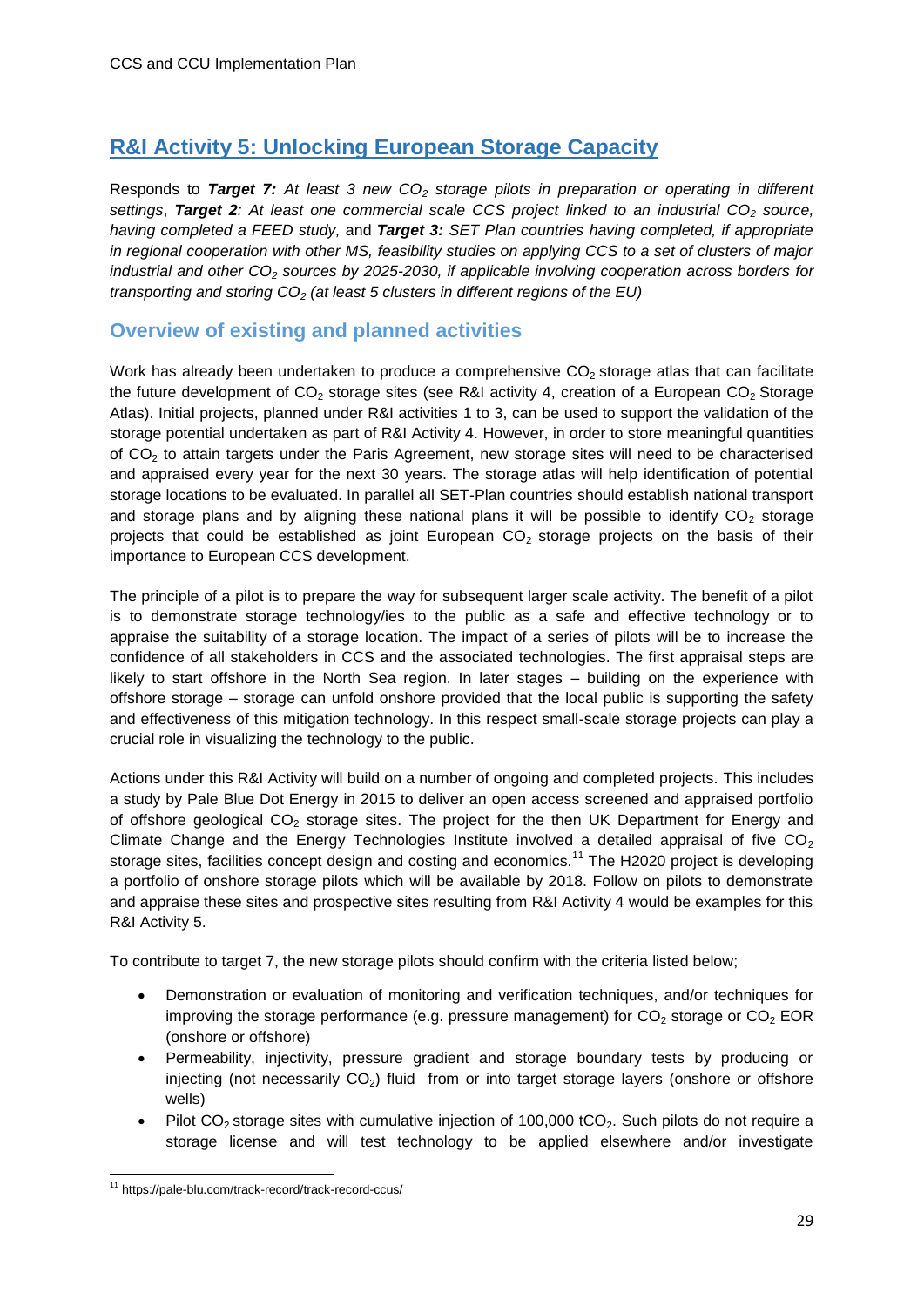characteristics of specific subsurface layers (for example consider these pilots to be conducted onshore at relatively low cost to be extrapolated to large scale stores offshore)

- Where substantial investment (e.g. over 50 million  $\epsilon$ ) is involved, it is recommended that the  $CO<sub>2</sub>$  storage pilot infrastructure should complement subsequent large-scale  $CO<sub>2</sub>$  storage offshore or even  $CO<sub>2</sub>$  EOR onshore (for example at the Czech LBr1 site), which includes synergies with R&I Activities 1 to 4.
- Re-assurance of storage technology as a safe and effective climate mitigation measure in different onshore industrial settings by visualisation to the public and their participative involvement.

A number of small-scale storage pilots in different lifetime stages which may conform to these criteria are included in the project annex. This R&I Activity is directed to the development of new storage pilots which have not yet reached the construction stage.

#### <span id="page-29-0"></span>**Identified gaps**

An assessment of these existing and proposed new storage pilots is required to identify those which can deliver on the criteria outlined above. If none of the new storage pilots listed in the project annex are able to deliver the actions required under Target 7 new storage pilots need to be identified and progressed, helped by using existing national and European storage atlases to identify high-ranking locations, sites, and storage layers and other evaluations for the on- and off-shore.

The development of the storage pilots should be actively promoted to find financial support from public and private entities.

#### <span id="page-29-1"></span>**Pathway to 2030 and beyond**

In order to achieve the targets set out in the Declaration of Intent KPIs 15 Permits for storage pilots need to have been granted or are in an advanced stage of permitting by 2030. A process needs to be put in place by which information from small-scale storage projects may feed back into large-scale storage assessments and the European  $CO<sub>2</sub>$  Storage Atlas produced as part of actions under R&I Activity 4 of the Implementation Plan.

Accelerating CCS Technology (ACT) is a European initiative to establish  $CO<sub>2</sub>$  capture and storage as a tool to combat global warming. Currently, the initiative has ten funding partner countries in Europe. Its ambition is to fund research and innovation projects that can lead to safe and cost effective technology. With a total budget of €41 million from nine partner countries, ACT has recently completed an open call for proposals, with the aim to launch eight new ACT-supported projects in August 2017. Projects emerging from ACT could produce results that can pave way for large-scale storage in Europe. The ACT initiative is planning to announce new calls in 2018 and 2020.

Further development of  $CO<sub>2</sub>$  storage technologies to 2030 and beyond will require availability of world class R&D infrastructure. The ESFRI project ECCSEL has recently been established as a European Research Infrastructure Consortium (ERIC) and has an ambition to become a key R&D instrument to meet the objectives of the SET Plan. ECCSEL ERIC offers state-of-the-art R&D infrastructure related to CCS and aims at building and operating R&D infrastructure that can be accessed by researchers all over Europe, who are welcome to apply to use the infrastructure. The synergies between ECCSEL ERIC and ambitious R&D activities will be essential in developing safe and cost effective solutions for CO<sub>2</sub> storage. ECCSEL ERIC will interact with relevant bodies, such as EERA, ETIP ZEP and others in order to ensure that ambitious R&D activities benefit from world class R&D infrastructure. ECCSEL ERIC aims to facilitate projects in the European Commission's Framework Programmes, future European industrial initiatives and education of specialists for the new CCS industry.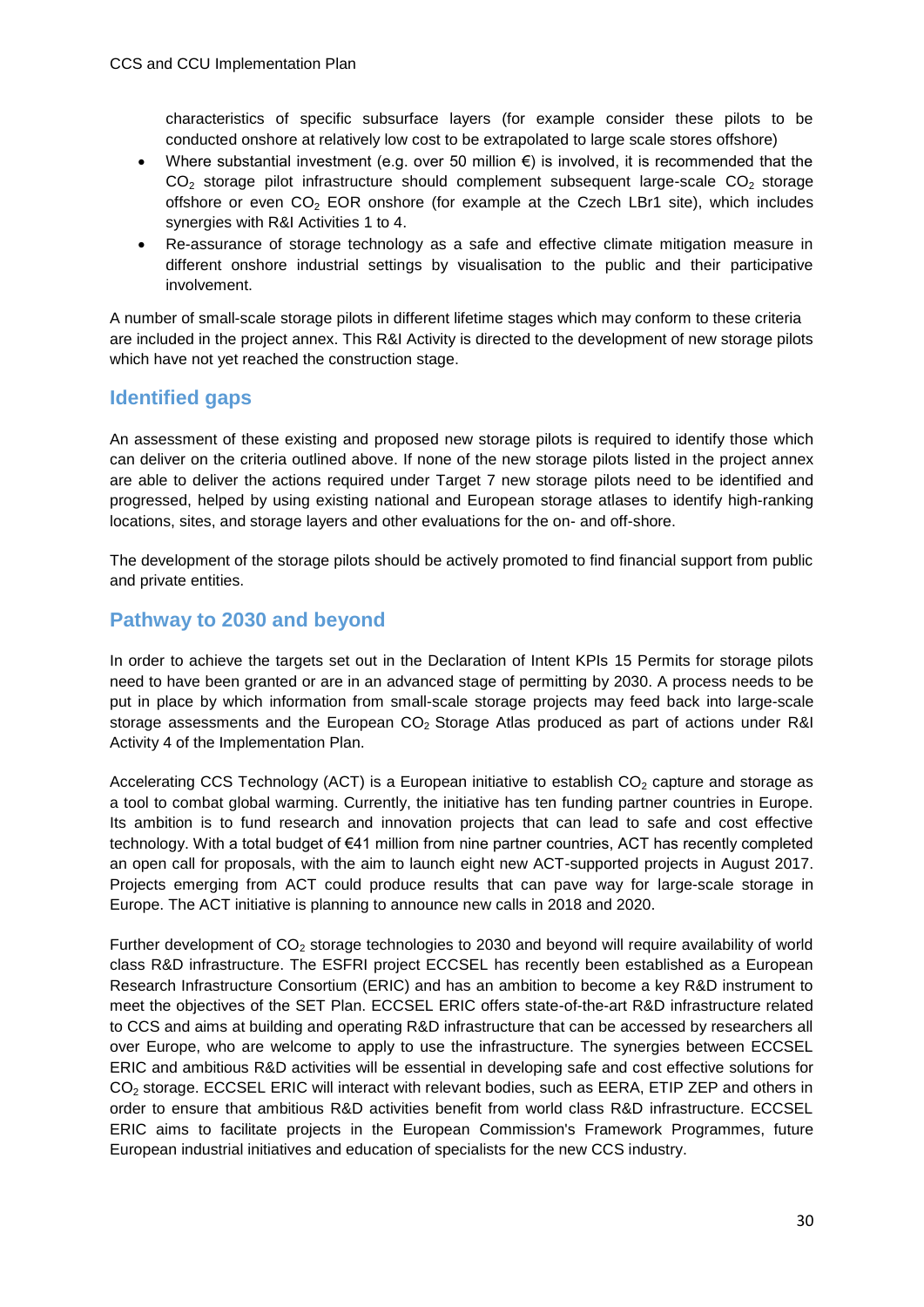### <span id="page-30-0"></span>**Table 5a: DOI Targets and Monitoring Mechanisms**

| <b>DOI Target</b>                                                                                | <b>Monitoring mechanism</b>                                                                                                                                                                                                                                                                                                                                                                                      |
|--------------------------------------------------------------------------------------------------|------------------------------------------------------------------------------------------------------------------------------------------------------------------------------------------------------------------------------------------------------------------------------------------------------------------------------------------------------------------------------------------------------------------|
|                                                                                                  |                                                                                                                                                                                                                                                                                                                                                                                                                  |
| Target 7: At least 3 new CO2 storage pilots in<br>preparation or operating in different settings | Portfolio of identified opportunities with<br>$\bullet$<br>the use suitable pilots in the Project<br>Annex and evaluations from ENOS in<br>2018 and Pale Blue Dot in 2015<br>Funding awards and projects<br>$\bullet$<br>commissioned<br>Designs completed for small-sale storage<br>pilots covering range of geological and<br>geographical contexts.<br>At least 3 small-scale storage pilots<br>commissioned. |
| Pathway to 2030 and beyond                                                                       | <b>Monitoring mechanism</b>                                                                                                                                                                                                                                                                                                                                                                                      |
| 15 permits for $CO2$ storage in Europe                                                           | Delivery of the most promising $CO2$<br>$\bullet$<br>storage pilots projects from the $CO2$<br>storage atlas (R&I Activity 4) will be<br>progressed, but additional projects will<br>need to be identified and developed<br>every year.                                                                                                                                                                          |

#### <span id="page-30-1"></span>**Deliverables and timeline**

Parties most appropriate to deliver small-scale storage pilots and projects would be potential  $CO<sub>2</sub>$ storage project developers (oil and gas companies and associated engineering firms or public-private consortia) working closely with the  $CO<sub>2</sub>$  storage research community. This will deliver the following outcomes:

- Expand European experience of  $CO<sub>2</sub>$  storage across a range of storage options and industrial regions
- Development of at least 3 storage pilots, covering a range of storage options by **2020** [ongoing]
- Identification and appraisal plans for the most promising storage sites identified in the European CO2 Storage Atlas (R&I Activity 4) by **2020** [ongoing]
- Improved understanding of monitoring and verification, and how to conform to the requirements of the CCS Directive in a cost-effective way by **2020** [ongoing].
- Commissioning of at least one CO<sub>2</sub> storage pilot by 2020

#### <span id="page-30-2"></span>**Table 5b: Financing of planned activities to 2020**

| <b>Parties</b>               | <b>Implementation Instruments</b> | <b>Indicative financing</b><br>contribution |
|------------------------------|-----------------------------------|---------------------------------------------|
| Advancing 3 storage projects |                                   |                                             |
| <b>National Governments</b>  | State funding                     | Costs for small-scale storage               |
|                              |                                   | pilots expected to be between               |
| Industry                     | <b>Innovation Fund</b>            | €10-50 million for construction             |
| European Commission          |                                   | onshore (increased where                    |
|                              | Norway Grants 2014-2021           | construction is offshore),                  |
|                              |                                   | excluding $CO2$ supply (if                  |
|                              |                                   | needed).                                    |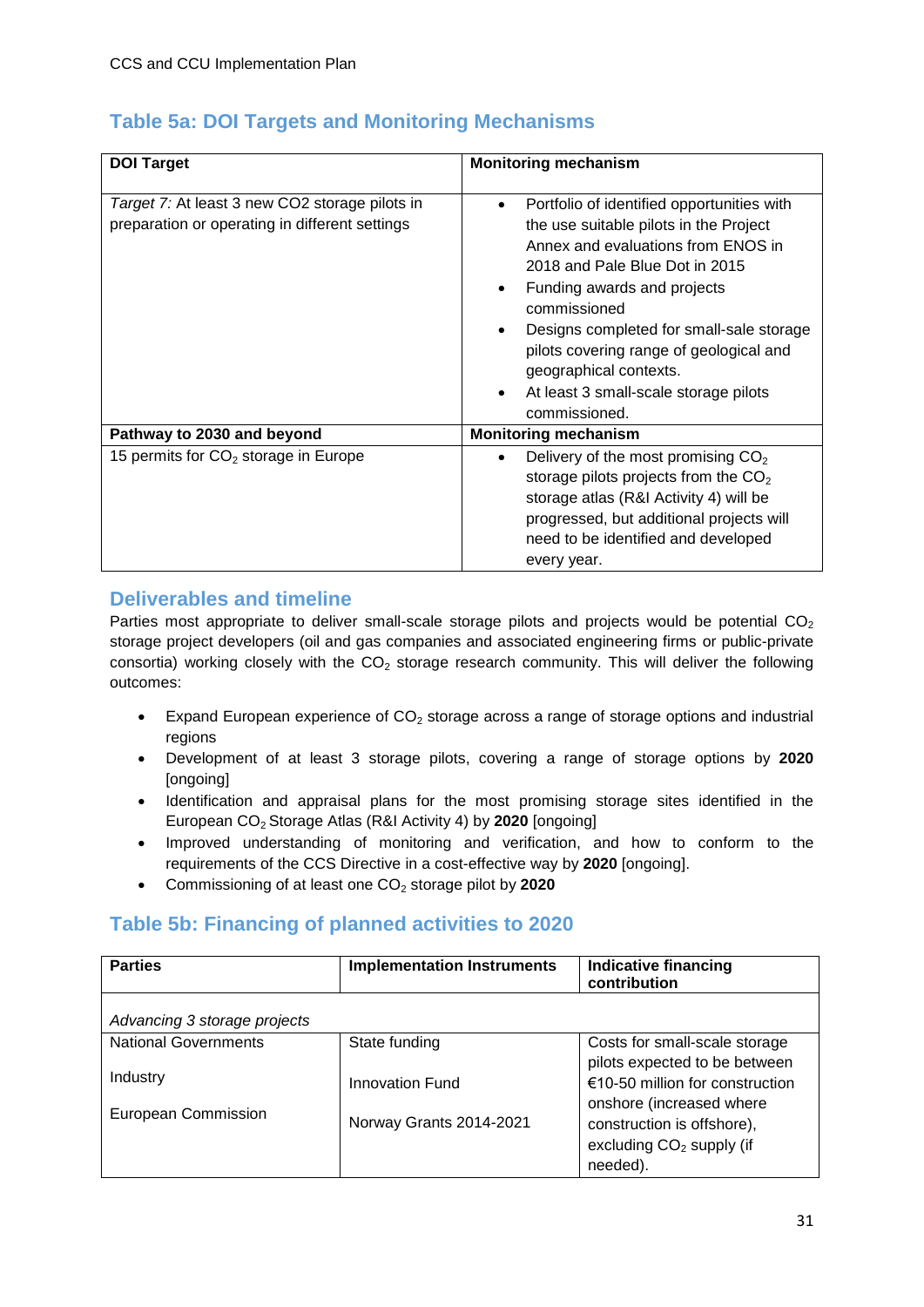|                                                       |                            | STATUS: proposed            |
|-------------------------------------------------------|----------------------------|-----------------------------|
| ZEP and EERA                                          | Coordination and promoting |                             |
| <b>EERA CCUS to Contribute</b><br>towards R&D actions |                            |                             |
|                                                       |                            | Total budget required: €10- |
|                                                       |                            | 150 million                 |

## <span id="page-31-0"></span>**Table 5c: Financing of planned activities to 2030**

| <b>Parties</b>                                                                                                                            | <b>Implementation Instruments</b> | <b>Indicative financing</b><br>contribution |
|-------------------------------------------------------------------------------------------------------------------------------------------|-----------------------------------|---------------------------------------------|
| Developing 15 storage projects in Europe                                                                                                  |                                   |                                             |
| The most promising storage<br>projects in early evaluations will<br>be progressed and additional<br>projects identified and<br>developed. |                                   | Total cost to be determined                 |
|                                                                                                                                           |                                   | Total budget required: to be<br>determined  |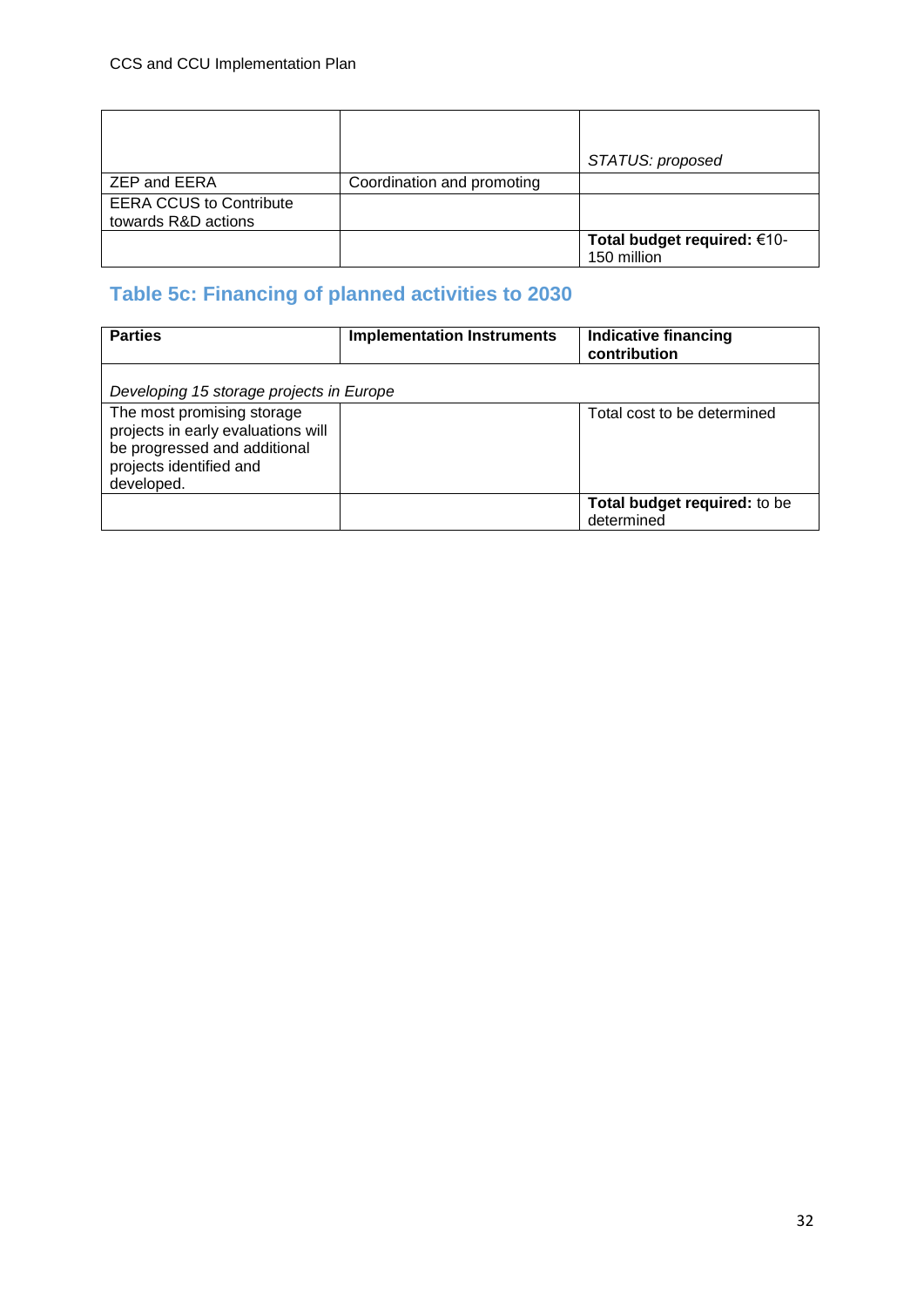## <span id="page-32-0"></span>**R&I Activity 6: Developing next-generation CO<sub>2</sub> capture technologies**

Responds to *Target 6: At least 3 pilots on promising new capture technologies, and at least one to test the potential of sustainable Bio-CCS at TRL 6-7 study*

#### <span id="page-32-1"></span>**Overview of existing and planned activities**

Building industrial scale CCS projects will generate many new challenges that can best be solved by undertaking R&D in parallel with large-scale activities. An iterative process is needed where R&D projects address specific industrial challenges, with the results then implemented in large-scale projects. This may require networks where knowledge and experiences, as well as data gained, can be shared in a systematic way, and could include the following areas:

- $\bullet$  Integration of CO<sub>2</sub> capture systems in power or industrial plants
- $\bullet$  Heat integration and other environmental control systems (SOx, NOx, H<sub>2</sub>S)
- Part-load operations and daily cycling flexibility
- The impacts of  $CO<sub>2</sub>$  composition and impurities, and concentration levels, amoung others, on CCU applications (see details under R&I Activity 7)
- Demonstration of novel capture technologies (advanced chemical looping and calcium looping systems, membranes, novel solvents and solid sorbents) at TRL6-7 for a range of industrial environments.

The data collected at the plants will be instrumental in validating and improving simulation tools, thus increasing the understanding of the process and help bringing costs down. A significant barrier to achieving open exchange of information, knowledge and experience is Intellectual Property Rights. The sharing may have to be limited to non-proprietary and generic data and environmental issues that the research and engineering communities can work on to bring costs down.

Within CO<sub>2</sub> capture, pilots are needed to ensure fast and cost effective R&D activities. New and emerging capture technologies are at very different stages of maturity, ranging from concepts to larger projects, i.e. at 20-30MW, or a capture capacity of up to a few hundred thousand tonnes of  $CO_2/\gamma r$ . One challenge is to scale technologies from the concept stage to larger sizes as it requires large test facilities. Presently there are few large-scale test facilities and the existing ones are mainly for solventbased post-combustion technologies. Development of novel capture technologies will benefit from international cooperation and burden sharing to establish a few large test facilities for other capture technologies in a network, building on the experiences from ECCSEL and from the existing base of pilots built under recent and ongoing EU research projects and from the International  $CO<sub>2</sub>$  Test Centre Network (ITCN).

The large-scale test facilities exist from some process routes, such as the Technology Centre Mongstad (TCM) in Norway, one of the most advanced and the largest post-combustion  $CO<sub>2</sub>$  capture pilots, where several vendors having already qualified their  $CO<sub>2</sub>$  capture technologies. Onwards to 2020, TCM could play a key role by providing test campaigns for new and innovative post-combustion technologies that can realise the efficiency and cost-effectiveness of  $CO<sub>2</sub>$  capture technologies in fullscale plants.

Recently the development of advanced, high-efficient supercritical  $CO<sub>2</sub>$  (S-CO<sub>2</sub>) cycles using oxy-fired gas turbines is gaining an increasing interest worldwide as an advanced  $CO<sub>2</sub>$  capture technology able to meet the load flexibility requirements needed in the energy transition scenario. Existing proven power generation equipment can be adopted for  $S-CO<sub>2</sub>$  power cycle; however, research and development are needed for specific devices (i.e. high pressure oxy-combustor, water separation unit,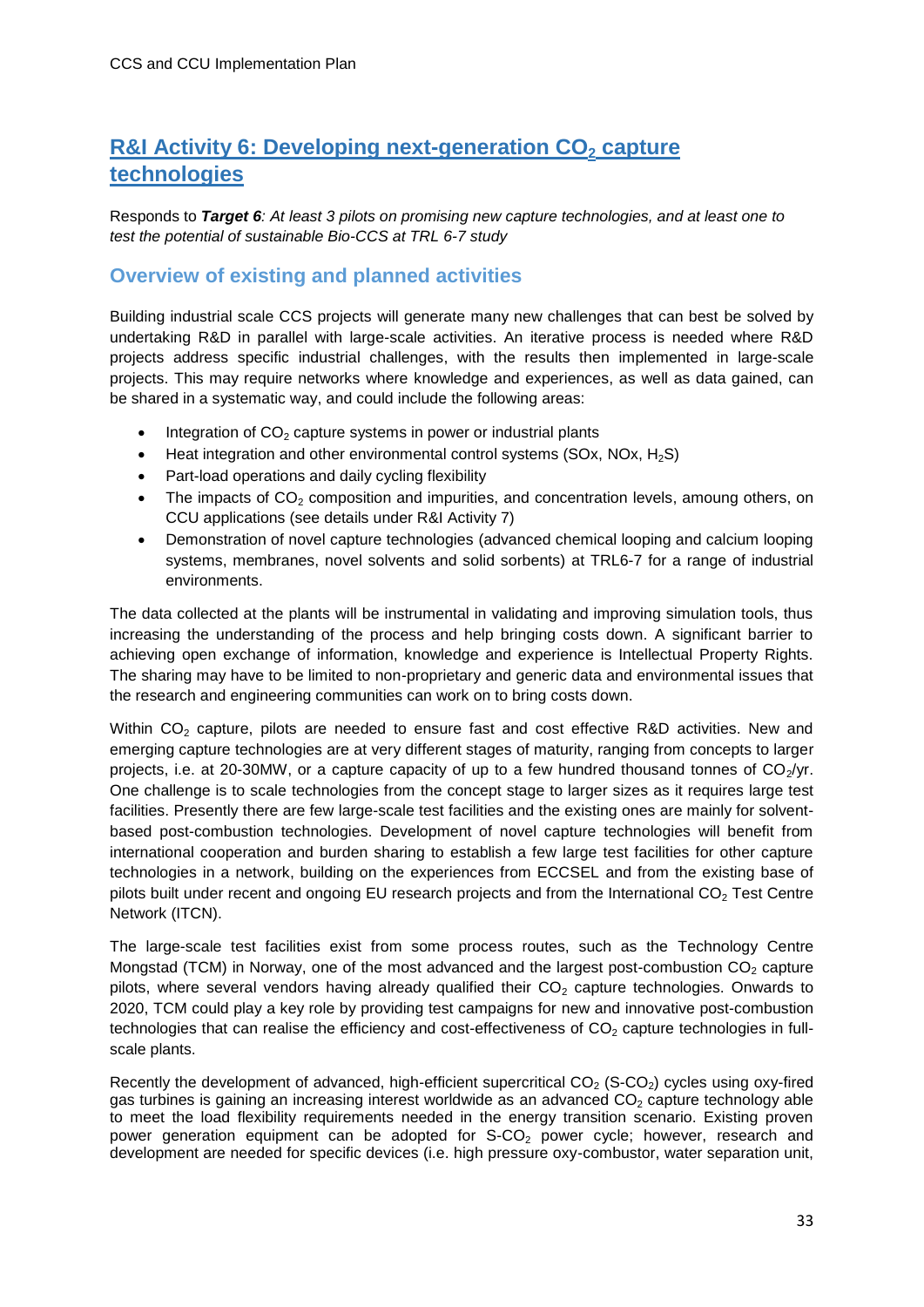heat exchangers) and or processes (i.e. purification of hot combustion gases, development of quick start-up strategies).

### <span id="page-33-0"></span>**Identified gaps**

There is need for similar size facilities for other capture technologies as well as those tailored to test and commercialise capture technologies required for specific industries, for example cement and steel.

#### <span id="page-33-1"></span>**Pathway to 2030 and beyond**

Further innovation will require the creation of a demand for such novel CCS technologies by proving CCS as a decarbonisation via commercial scale demonstration projects and by developing incentives which provide a perspective for CCS; including these novel technologies to become commercial. In turn, this can then stimulate further innovation and learning through the creation of a competitive sector.

Collaboration should be initiated (and in some cases continued) between SET-Plan countries, the European Commission, and industry in 'Innovative Consortia', as well as the CCS and CCU clusters listed under R&I Activity 2, to drive forward the most promising technologies towards commercialisation.

As mentioned in the previous section, ACT is a European initiative to establish CO2 capture and storage as a tool to combat global warming. ACT has recently completed an open call for CCS projects, and eight new projects are planned to start in August 2017. The projects are expected to deliver results that can pave way for pilot testing of innovative CO2 capture technologies. ACT is planning new calls in 2018 and 2020 and projects emanating from the ACT calls can have relevance for further development of projects beyond 2020.

Development of novel  $CO<sub>2</sub>$  capture technologies to 2030 and beyond will require access to world class R&D infrastructure. The ESFRI project and European Research Infrastructure Consortium ECCSEL ERIC offers state-of-the art R&D laboratories related to development of  $CO<sub>2</sub>$  capture technologies. The synergies between ECCSEL ERIC and ambitious R&D actions within  $CO<sub>2</sub>$  capture will be essential for development of cost effective solutions. More details about ECCSEL ERIC is given under R&I activity 5.

| <b>DOI Target</b>                                                                                                                                           | <b>Monitoring mechanism</b>                                                                                                                                                                                                                                                                                                                                                                                                                                                                                                                                                                                                                    |
|-------------------------------------------------------------------------------------------------------------------------------------------------------------|------------------------------------------------------------------------------------------------------------------------------------------------------------------------------------------------------------------------------------------------------------------------------------------------------------------------------------------------------------------------------------------------------------------------------------------------------------------------------------------------------------------------------------------------------------------------------------------------------------------------------------------------|
| Target 6: At least 3 pilots on promising new<br>capture technologies, and at least one to test<br>the potential of sustainable Bio-CCS at TRL 6-<br>7 study | Funding secured under the Horizon 2020<br>$\bullet$<br>2018/19 Energy Work Programme<br>Agreement on and implementation of large<br>pilot test facilities for other capture systems<br>than post-combustion<br>Project proposals for testing the potential of<br>sustainable Bio-CCS at TRL 6-7 which are in<br>line with the sustainable development<br>policies of the EU<br>Pilots of emerging technologies tested at<br>$\bullet$<br>TRL5-7 and fitted to work with flue gas or<br>boundary conditions, as present in large<br>non-power industries.<br>Identification of a platform to share R&D<br>$\bullet$<br>knowledge and experience |

### <span id="page-33-2"></span>**Table 6a: DOI Targets and Monitoring Mechanisms**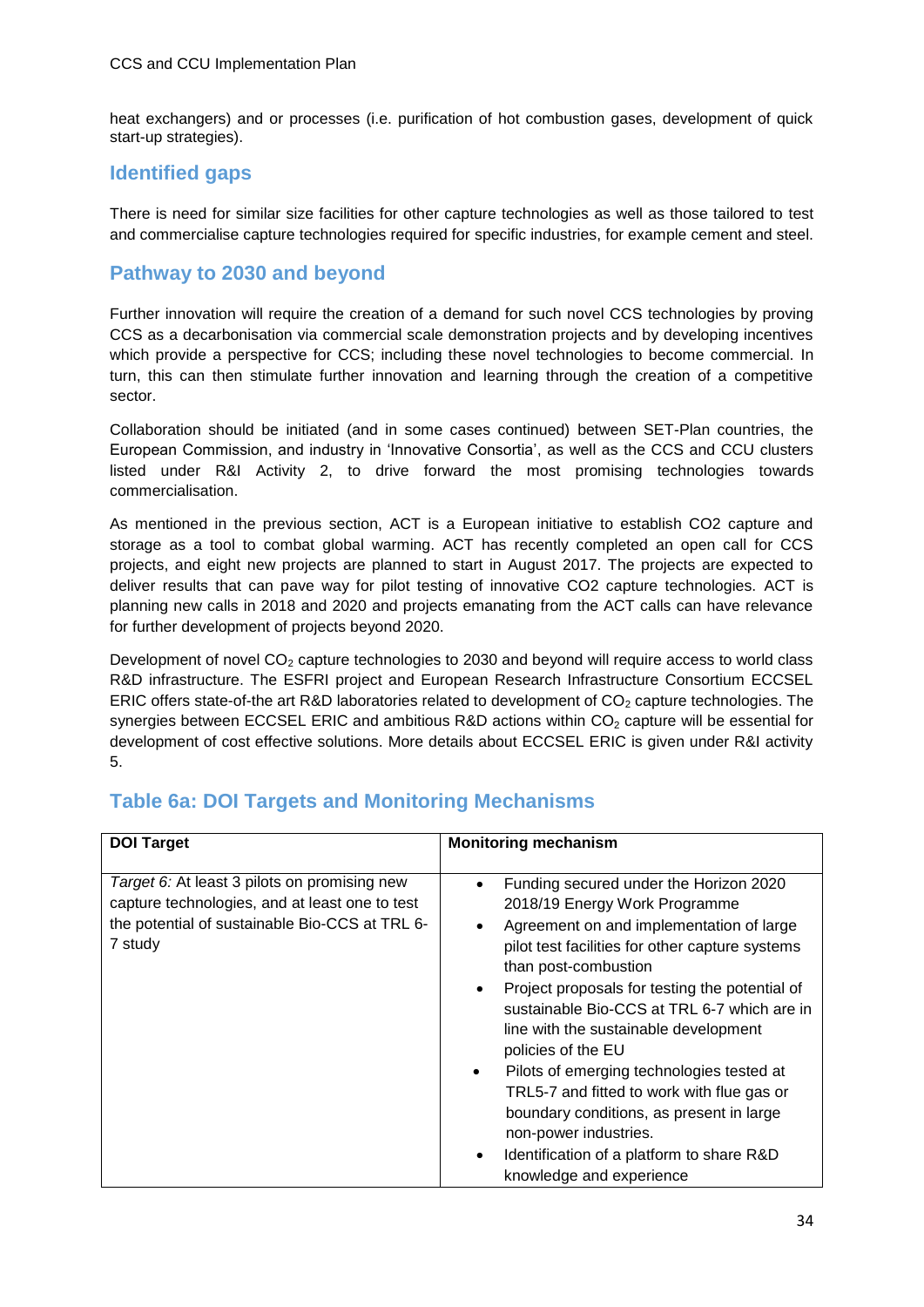| Pathway to 2030 and beyond                                                                                                                                                                                    | <b>Monitoring mechanism</b>                                                                                                                                                                                                                                                                                                                                                 |
|---------------------------------------------------------------------------------------------------------------------------------------------------------------------------------------------------------------|-----------------------------------------------------------------------------------------------------------------------------------------------------------------------------------------------------------------------------------------------------------------------------------------------------------------------------------------------------------------------------|
| Project proposals for scale-up of promising<br>capture technologies that are applicable for<br>power plants and energy intensive industries,<br>in particular the iron, steel, cement and<br>refinery sectors | Recognition of technologies with the<br>$\bullet$<br>potential for greatest impact.<br>Understanding of the pathway to<br>$\bullet$<br>commercialisation.<br>Testing centres established for various<br>$\bullet$<br>capture routes.<br>Industry expresses an interest in public-<br>$\bullet$<br>private partnerships in order to invest and<br>advance these technologies |

### <span id="page-34-0"></span>**Expected deliverables and timeline**

*Developing next-generation capture technologies*

- Execution of larger pilots TRL 6-7 on technologies such as improved solvent and sorbent based systems, various membrane technologies and advances oxyfuel technologies (see Annex).
- Capture systems with 30 % reduced CAPEX and non-fuel OPEX compared to current state of the art, brought to TRL 6-7 with minimized environmental impact, capture rate at 90 % or more and flexibility with respect to large variability of load changes. A number small-scale capture projects have been identified which may support these outcomes (see Annex).
- **•** Development of supercritical  $CO<sub>2</sub>$  power cycles with oxy-combustion gas turbines, TRL 5-6 [proposed]

### <span id="page-34-1"></span>**Table 6b: Financing of planned activities to 2020**

| <b>Project/Parties</b>                                         | <b>Implementation Instruments</b>               | <b>Indicative financing</b><br>contribution |  |
|----------------------------------------------------------------|-------------------------------------------------|---------------------------------------------|--|
| Continuation of activities at TCM                              |                                                 |                                             |  |
| Norwegian Government                                           | Norway Grants 2014-2021                         |                                             |  |
| Air Liquide, Gassnova SF, A/S                                  | State funding                                   |                                             |  |
| Norske Shell, Sasol and Statoil<br>ASA, AVR, National Research | Industrial funding                              |                                             |  |
| Councils, and other National                                   |                                                 |                                             |  |
| funding agencies.                                              |                                                 |                                             |  |
|                                                                | Developing next-generation capture technologies |                                             |  |
| Industry, both vendors and                                     | Industrial funding                              | A range of current pilots at                |  |
| users; engineering companies;                                  |                                                 | TRL6-8 in Europe                            |  |
| existing and new test facilities                               | State funding                                   | adapted/retrofitted to a range of           |  |
| and infrastructure networks;                                   |                                                 | new industrial settings and/or              |  |
| research organisations;                                        |                                                 | boundary conditions                         |  |
| academia; funding agencies;                                    |                                                 | (see projects listed in annex)              |  |
| and governmental CCS bodies.                                   |                                                 |                                             |  |
|                                                                |                                                 |                                             |  |
|                                                                |                                                 | STATUS: Ongoing                             |  |
| As above                                                       | Industrial funding                              | A range of new pilots built at              |  |
|                                                                |                                                 | TRL>6 to demonstrate new                    |  |
|                                                                |                                                 | capture technologies in suitable            |  |
|                                                                | State funding                                   | industrial environments                     |  |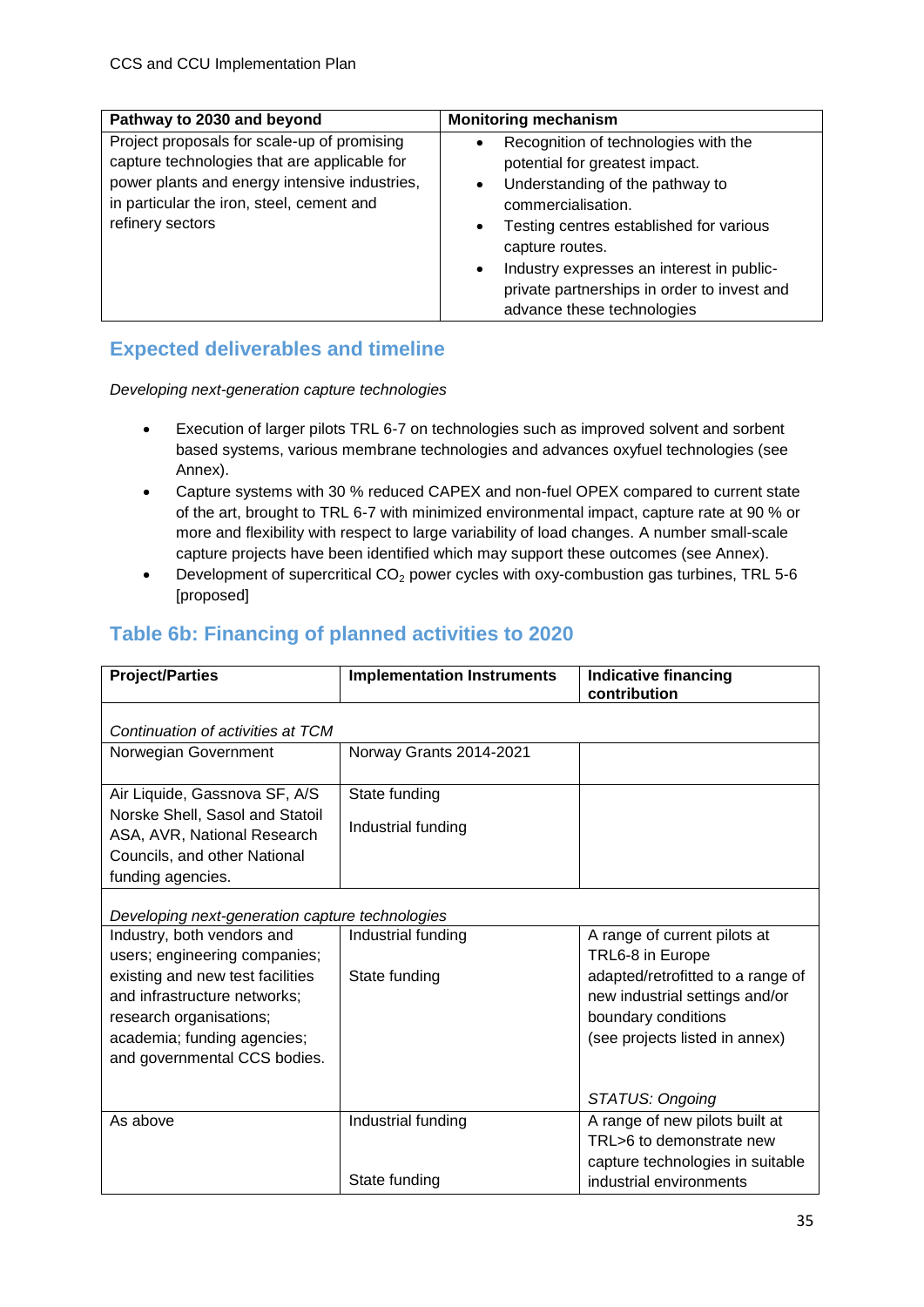|  | STATUS: Ongoing                                              |
|--|--------------------------------------------------------------|
|  | <b>Total budget required: Total</b><br>cost to be determined |

## <span id="page-35-0"></span>**Table 6c: Financing of planned activities to 2030 and beyond**

| <b>Project/Parties</b>                                              | <b>Implementation Instruments</b>                                                                                                                 | <b>Indicative financing</b><br>contribution                  |
|---------------------------------------------------------------------|---------------------------------------------------------------------------------------------------------------------------------------------------|--------------------------------------------------------------|
| Scaling-up of next-generation capture technologies                  |                                                                                                                                                   |                                                              |
| Technologies with greatest<br>potential identified and<br>developed | State funding<br>Industrial funding<br>European Commission funding<br>and support through future R&D<br>strategies under Framework<br>Programme 9 | Costs to be determined                                       |
|                                                                     |                                                                                                                                                   | <b>Total budget required: Total</b><br>cost to be determined |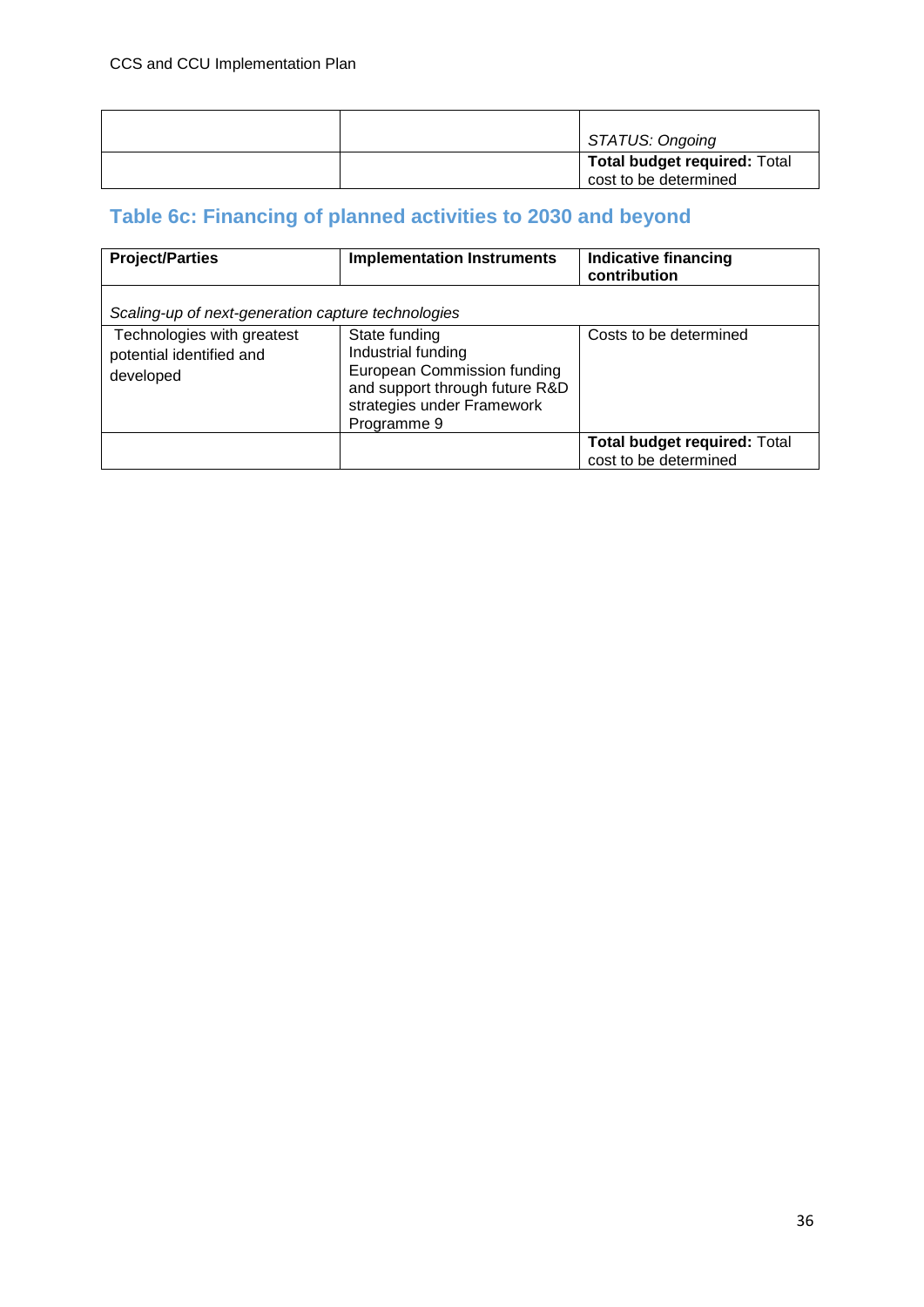### <span id="page-36-0"></span>**R&I Activity 7: CCU Action**

Responds to *Target 8: At least 3 new pilots on promising new technologies for the production of fuels, value added chemicals and/or other products from captured CO2,* and *Target 9: Setup of 1 Important Project of Common European Interest (IPCEI) for demonstration of different aspects of industrial CCU, possibly in the form of Industrial Symbiosis*<sup>12</sup>

#### <span id="page-36-1"></span>**Background and challenges**

 $CO<sub>2</sub>$  from gaseous industrial effluents is an alternative carbon source for the production of materials, fuels, and chemicals. Previous sustainability assessments have demonstrated that certain CCU technologies may offer a lower carbon footprint than existing production routes, offering a net reduction of  $CO<sub>2</sub>$  emissions and other potential environmental benefits. Additionally, certain CCU technologies can contribute to renewable electricity storage and provide low carbon fuels for transport (addressing SET Plan - Action 8).

Many CCU projects have been initiated in Europe with the support of European and Member State funding schemes<sup>13</sup>, with a number of these already reaching pilot, demonstration, or event commercial level (see projects listed in the project annex) Further strategic R&I actions are needed to ensure the scaling-up and commercialisation of production activities, improved and new technologies enabling more cost-competitive valorisation of  $CO<sub>2</sub>$ , and longer term disruptive CCU technologies. There is also a need for detailed Life Cycle Assessments (LCA) of the sustainability impact of CCU-derived products, including of the net  $CO<sub>2</sub>$  reduction potential compared to benchmarks. Examples of the priority thematic areas are provided below:

#### *Enabling competitive CO<sup>2</sup> valorisation*

Reducing the capital intensity and energy footprint of technologies for the chemical valorisation of  $CO<sub>2</sub>$ are key elements to make these CCU technologies cost competitive. There are significant costs involved in the capture and purification of  $CO<sub>2</sub>$ . Some CCU options can be developed to use gas streams with lower purification levels than those required for CCS. Research & development is necessary to define the minimum concentration/maximum impurities of  $CO<sub>2</sub>$  streams that the different conversion processes can tolerate, and develop optimised  $CO<sub>2</sub>$  capture and purification processes. Research and development is needed for more energy efficient capture and purification technologies and for improved robust catalyst systems, which could cope with less pure  $CO<sub>2</sub>$  sources, thus improving the overall energy efficiency of  $CO<sub>2</sub>$  valorisation processes. Modular and containerised approaches will also be developed for cost competitive solutions. In addition, a profiling of different stationary industrial  $CO<sub>2</sub>$  sources will determine preferential matching with the different potential  $CO<sub>2</sub>$ utilisation paths.

#### *Carbonation of industrial wastes with CO<sup>2</sup>*

The carbonation of industrial waste and by-products is proven at commercial scale in specific configurations. This can represent permanent sequestration of  $CO<sub>2</sub>$  and reduce waste going to landfill and natural resource requirements. Carbonation processes can be applied to a range of industrial

 $\overline{a}$  $12$  Important Projects of Common European Interest (IPCEI) are transnational projects of strategic significance for the EU. In 2014 the European Commission adopted specific State aid guidelines for IPCEIs [\(http://eur-lex.europa.eu/legal-](http://eur-lex.europa.eu/legal-content/EN/TXT/?uri=uriserv:OJ.C_.2014.188.01.0004.01.ENG)

[content/EN/TXT/?uri=uriserv:OJ.C\\_.2014.188.01.0004.01.ENG\)](http://eur-lex.europa.eu/legal-content/EN/TXT/?uri=uriserv:OJ.C_.2014.188.01.0004.01.ENG) allowing Member States to provide financial support to such projects undertaken by industry beyond what is usually possible for R&D and innovation projects. For example, public funding may also support the first industrial deployment of the results of an R&D project and may cover a higher percentage of the funding gap. An example is the IPCEI on High Performance Computing (HPC) and Big Data Enabled Applications launched in January 2016 by Luxembourg, France, Italy and Spain (https://ec.europa.eu/commission/commissioners/2014- 2019/oettinger/blog/luxembourg-launches-supercomputing-project\_en).

<sup>&</sup>lt;sup>13</sup> Including FP7 and H2020 at European Level, and national programmes such as: "Technologies for Sustainability and Climate Protection – [Chemical Processes and Use of](https://www.fona.de/en/chemical-processes-9852.html) CO<sub>2</sub>" and ["CO2Net"](http://chemieundco2.de/de/) from BMBF in Germany ; research programs from the British Engineering and Physical Chemistry Research Council; or research programs from ADEME in France.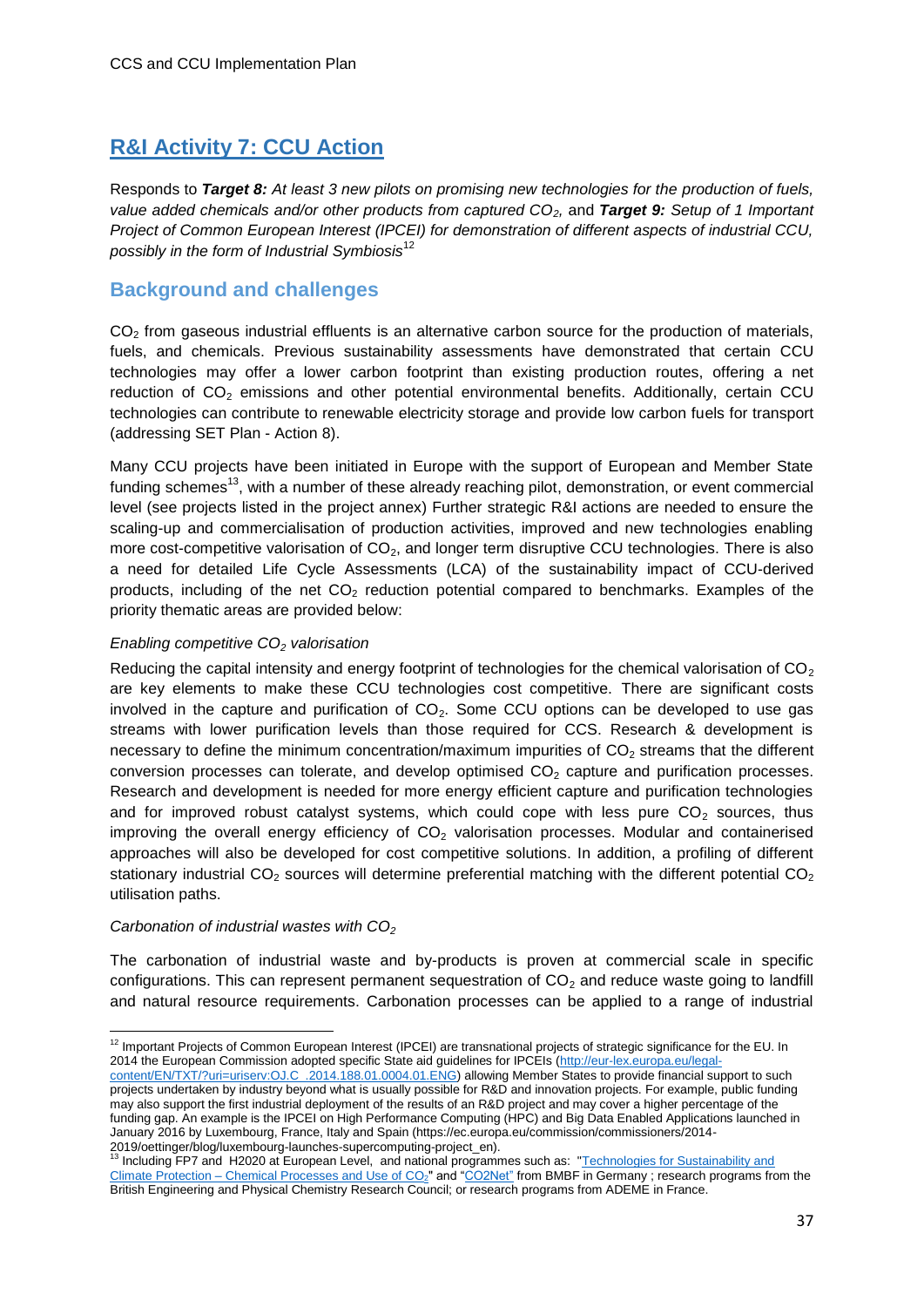#### CCS and CCU Implementation Plan

mineral wastes and by-products, which are rich in calcium and magnesium silicates and oxides (e.g. fly ash and bottom ash from waste incinerators, cement bypass dust, steel slags) as well as historical deposits of such materials. A diverse range of products can be generated (e.g. aggregates, blends, binding agents, filler loads) for different application markets (e.g. building, roads, plastics, paper, etc.). Waste streams which offer the greatest opportunity to implement carbonation on a large scale in Europe need to be identified, with the aim of developing those with the greatest market value potential and customer acceptance, while not distorting existing markets.

#### *Transformation of CO<sup>2</sup> and renewable energy into methanol (power-to-methanol via electrolysis)*

Gaseous emissions containing  $CO<sub>2</sub>$  (and optionally also CO) from various industrial sectors can be converted to methanol through reduction with hydrogen, and used as a chemical building block or as a fuel. Pilot projects are needed to demonstrate that industrial gaseous flows can be integrated to produce methanol in a cost and energy-efficient manner. The major challenges lie in the integration and up-scaling of technologies that are at different TRL levels (from TRL 6 to commercial), the use of intermittent renewable electricity (with validation of the positive impact of stabilizing the power grid) and the development of regulatory incentives that create appropriate market conditions.

#### *Transformation of CO<sup>2</sup> and renewable energy into chemicals and fuels (power-to-chemicals and fuels via syngas)*

The integrated process of transforming power,  $CO<sub>2</sub>$  and water to syngas can enable the production of a variety of fuels or other hydrocarbons. This process has been proven on a test plant scale (TRL 6). A fully integrated demonstration scale unit (TRL 7-8) is now required, before progressing to commercial production (TRL 9). Besides total integration, the major challenge for the conversion process are to adapt to the intermittent nature of renewable electricity supply, to produce the right mix of different hydrocarbon products in function of market conditions, and to reduce operational costs. Also required is the development of a digitalised mechanism (e.g. based on the blockchain technology) for monitoring the balance of the centralised production of  $CO<sub>2</sub>$ -derived fuels with the decentralised consumption within the European transportation network. This can establish a virtual accountability link between production and individual consumers, while the physical product stream is distributed through the existing fuel infrastructure.

#### *Production of polymers from CO<sup>2</sup>*

The chemical valorisation of  $CO<sub>2</sub>$  into polymers has the potential to significantly reduce the carbon footprint of a range of polymer materials. A number of  $CO<sub>2</sub>$ -to-polymer technologies and variety of new  $CO<sub>2</sub>$  based polymers, for various applications, could be demonstrated at pilot and small size production scale in the next 5 years.

#### *Advanced solar chemicals and fuels from CO2: direct utilisation or solar energy for CO<sup>2</sup> valorisation*

Breakthrough technologies are required for the direct utilisation of sunlight (instead of renewable electricity) as an energy source to produce more efficiently large volume building blocks and energy carriers using CO<sub>2</sub> from industrial flue gases as carbon feedstock. Highly efficient and stable materials, as well as, advanced integrated photoelectrocatalytic systems have to be developed for such future efficient CO<sub>2</sub> valorisation technologies.

#### <span id="page-37-0"></span>**Identification of gaps**

To bridge the gap between lab-scale pilots and pre-commercial pilots (i.e. larger-scale demonstrations) further development will be required to provide: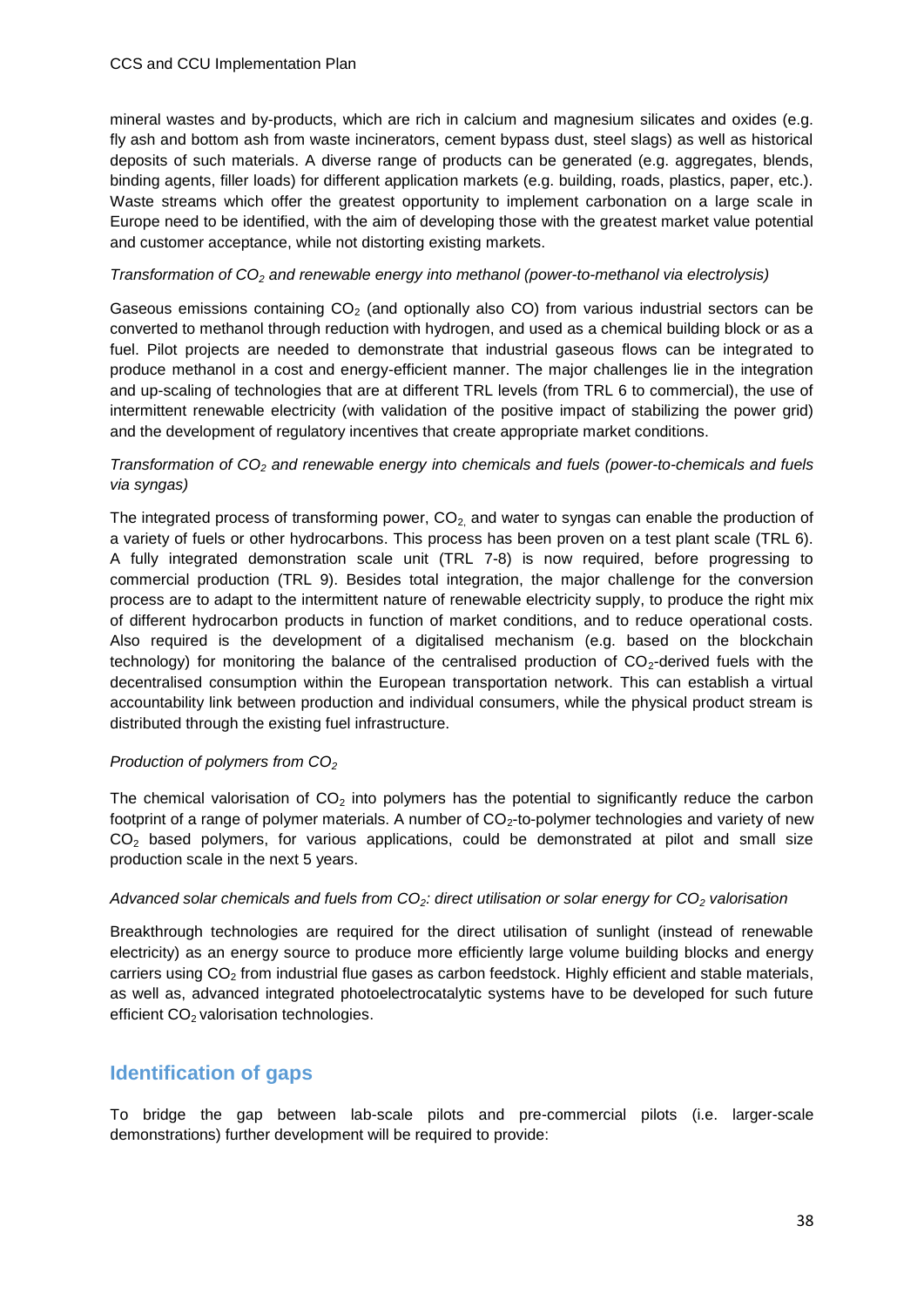- More competitive access to  $CO<sub>2</sub>$  through more efficient capture and purification technologies;
- $\bullet$  More efficient CO<sub>2</sub> valorisation process technologies;
- Reliable and widely accepted LCA methodologies to assess the sustainability of  $CO<sub>2</sub>$ valorisation products, compared to benchmarks, as needed to support decision-making.

The potential sustainability benefits (including net reduction of  $CO<sub>2</sub>$  emissions, reduction of the use of natural and fossil resources, valorisation of waste) of each  $CO<sub>2</sub>$  valorisation technology needs to be assessed, based on such widely agreed LCA based methodologies. This will be key in the design and justification of appropriate policy measures.

#### <span id="page-38-0"></span>**Pathway to 2030**

The readiness of the various CCU technologies outlined above varies over the complete range of TRL levels: some technologies are already at pilot, demonstration or even commercial stage (listed in the project annex), while breakthrough innovation technologies (such as advanced solar chemicals and fuels from  $CO<sub>2</sub>$ ) are only at lab scale. Each technology will need to progress independently to reach commercial scale production and dissemination, according to the timeframes outlined in the monitoring mechanisms listed in the table below. *It should be noted that most projects listed above are expected to start immediately (i.e. in 2018) and are expected to reach industrial pilot, demonstration, or even commercial stage around 2020 to 2025. The definition of further activities for the period until 2030 will depend on the results achieved by 2020-2025 and has therefore been described in less detail below.* 

#### **DOI Target Monitoring mechanisms to 2020** *Target 8:* At least 3 new pilots on promising new technologies for the production of fuels, value added chemicals and/or other products from captured  $CO<sub>2</sub>$ *Enabling competitive CO<sup>2</sup> valorisation*  • Proof of concept and development of: o Improved robust catalyst systems o Energy and cost competitive  $CO<sub>2</sub>$  capture and purification technologies from industrial flue gases Development of modular containerised pilots at industrial sites *Carbonation of industrial wastes with CO<sup>2</sup>* • Locations selected and technical specifications defined for at least 4 pilot plants (10-50 kt/year) focusing on different waste streams and end markets for products. *Transformation of CO<sup>2</sup> into methanol* At least 1 pilot plant (5-10 ktons/year) using intermittent renewable electricity commissioned *Transformation of CO<sup>2</sup> into chemicals and fuels*  At least one pilot operational *Production of polymers from CO<sup>2</sup>* At least 2 pilot plants operational Advanced solar chemicals and fuels from  $CO<sub>2</sub>$

### <span id="page-38-1"></span>**Table 7a: DOI Targets and Monitoring Mechanisms**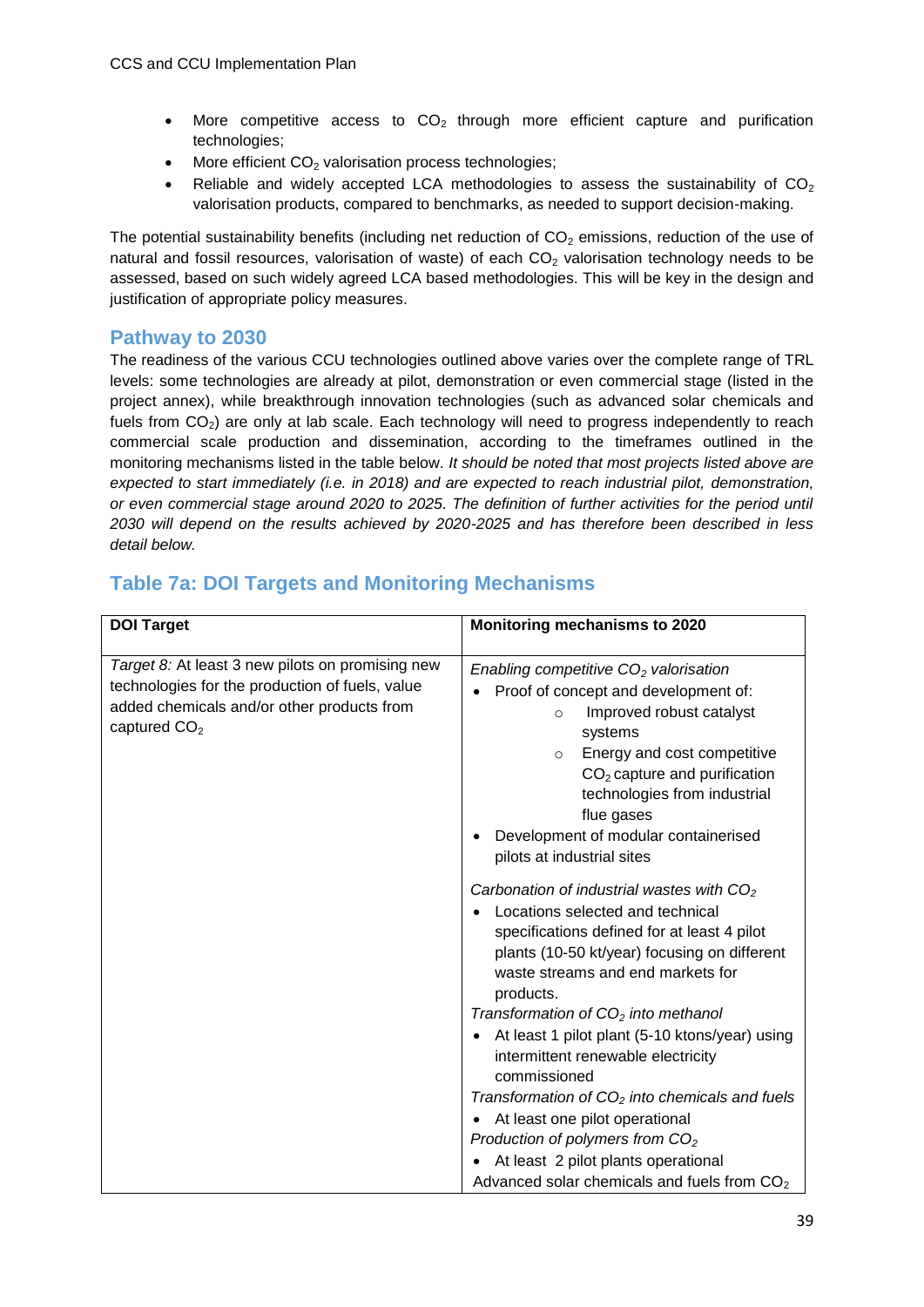|                                                                                                                                                                                                                      | At least 1 pilot (TRL 6) started<br>$\bullet$                                                                                                                                                                                                                                                                                                                                                                                                                                                                                                                                                                                                                                                                                                                                                                                                                                                                                                                                                                                                                                                                                                                                                                                                                                                                                                                                                                                                                                                                                                                                                |
|----------------------------------------------------------------------------------------------------------------------------------------------------------------------------------------------------------------------|----------------------------------------------------------------------------------------------------------------------------------------------------------------------------------------------------------------------------------------------------------------------------------------------------------------------------------------------------------------------------------------------------------------------------------------------------------------------------------------------------------------------------------------------------------------------------------------------------------------------------------------------------------------------------------------------------------------------------------------------------------------------------------------------------------------------------------------------------------------------------------------------------------------------------------------------------------------------------------------------------------------------------------------------------------------------------------------------------------------------------------------------------------------------------------------------------------------------------------------------------------------------------------------------------------------------------------------------------------------------------------------------------------------------------------------------------------------------------------------------------------------------------------------------------------------------------------------------|
| Target 9: Setup of 1 Important Project of                                                                                                                                                                            |                                                                                                                                                                                                                                                                                                                                                                                                                                                                                                                                                                                                                                                                                                                                                                                                                                                                                                                                                                                                                                                                                                                                                                                                                                                                                                                                                                                                                                                                                                                                                                                              |
| Common European Interest (IPCEI) for                                                                                                                                                                                 |                                                                                                                                                                                                                                                                                                                                                                                                                                                                                                                                                                                                                                                                                                                                                                                                                                                                                                                                                                                                                                                                                                                                                                                                                                                                                                                                                                                                                                                                                                                                                                                              |
| demonstration of different aspects of industrial                                                                                                                                                                     |                                                                                                                                                                                                                                                                                                                                                                                                                                                                                                                                                                                                                                                                                                                                                                                                                                                                                                                                                                                                                                                                                                                                                                                                                                                                                                                                                                                                                                                                                                                                                                                              |
| CCU, possibly in the form of Industrial Symbiosis                                                                                                                                                                    |                                                                                                                                                                                                                                                                                                                                                                                                                                                                                                                                                                                                                                                                                                                                                                                                                                                                                                                                                                                                                                                                                                                                                                                                                                                                                                                                                                                                                                                                                                                                                                                              |
| Pathway to 2030                                                                                                                                                                                                      | Monitoring mechanisms to 2030                                                                                                                                                                                                                                                                                                                                                                                                                                                                                                                                                                                                                                                                                                                                                                                                                                                                                                                                                                                                                                                                                                                                                                                                                                                                                                                                                                                                                                                                                                                                                                |
| Several large scale commercial plants in place in<br>Europe for each of the main $CO2$ valorisation<br>routes, i.e. carbonation, transformation into<br>methanol, fuels and chemicals, and production of<br>polymers | Enabling competitive $CO2$ valorisation<br>Potential commercial-scale projects have<br>been identified<br>Catalyst systems for $CO2$ valorisation<br>$\bullet$<br>developed, which are less prone to catalyst<br>poisoning and deactivation, lower cost, and<br>operate at lower temperature and pressure.<br>Improved process analytical technology<br>(PAT) development for on-line monitoring of<br>$CO2$ quality<br>Modular and containerised pilot facilities at<br>$\bullet$<br>industrial site<br>Carbonation of industrial wastes with $CO2$<br>By 2021, four pilot plants are operational<br>(10-50 kt/year), and by end 2022 ready for<br>commercial scale development.<br>By 2030, several large scale commercial<br>$\bullet$<br>plants valorizing each of the different waste<br>streams demonstrated via the 4 pilot plants.<br>Transformation of $CO2$ into methanol<br>By 2025 at least 1 operational industrial<br>plant producing 50-100 kt/year of methanol<br>using one of the different CO <sub>2</sub> /H <sub>2</sub> feedstock<br>configurations.<br>By 2030, several large scale commercial<br>٠<br>plants.<br>Transformation of $CO2$ into chemicals and fuels<br>Production upscaled in 2022 to 10 million<br>$\bullet$<br>litres of hydrocarbons per year, with<br>commercial scale production from 2023<br>By 2030, several large scale commercial<br>plants.<br>Production of polymers from $CO2$<br>By 2030 at least one large-scale<br>commercial plants.<br>Advanced solar chemicals and fuels from $CO2$<br>Upscaling depending on results of the<br>pilot |

### <span id="page-39-0"></span>**Expected deliverables and timeline to 2020**

An agreed approach to determine sustainability and net  $CO<sub>2</sub>$  emission reduction potential will be applied to each deliverable:

*Enabling competitive CO<sup>2</sup> valorisation*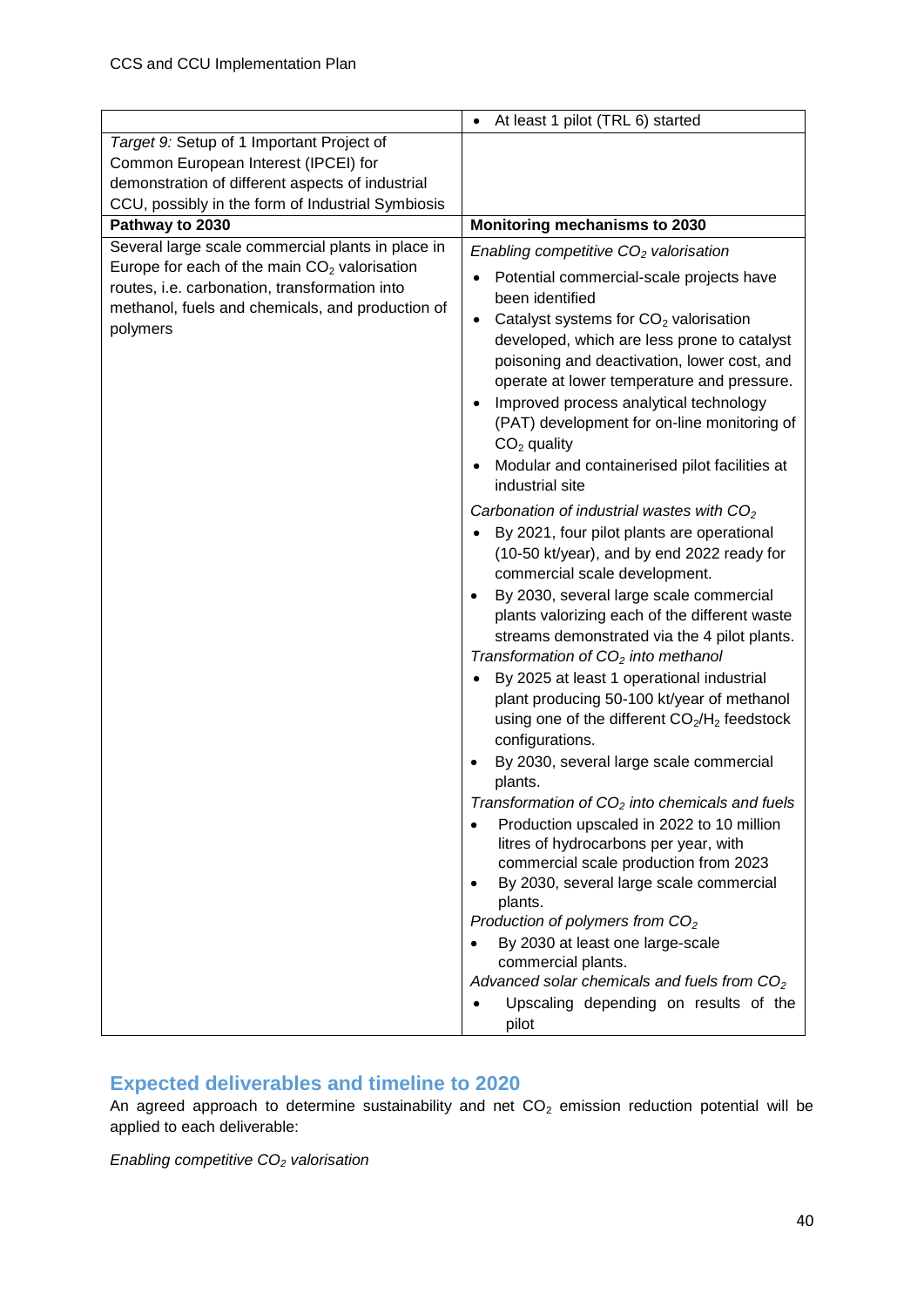- **•** Development and testing of catalyst systems for  $CO<sub>2</sub>$  valorisation, less prone to poisoning and disactivation, operating at lower temperature and pressure, produced at lower cost , **2020**
- $\bullet$  CO<sub>2</sub> separation and purification membranes developed for direct use of flue gases in CO<sub>2</sub> conversion processes to chemicals, **2020**
- Development of improved process analytical technologies (PAT) for online monitoring of  $CO<sub>2</sub>$ quality, **2020**

*Carbonation of industrial wastes with CO<sup>2</sup>*

 Inventory of potential waste streams, potential market size, and sustainability assessment including  $CO<sub>2</sub>$  emission reduction potential vs. benchmark of the products completed, and locations for 4 pilot plants (10-50 kt/year) and priority waste streams identified **2019-2020**.

*Transformation of CO<sup>2</sup> into methanol*

 At least 1 pilot scale project at TRL7 (5-10 kt/year) producing methanol from flue gas using intermittent renewable electricity, **2020**

*Transformation of CO<sup>2</sup> into chemicals and fuels* 

- Demonstration of an innovative syngas production with > 70% total energy efficiency (power to syngas) and industrialisation from TRL 6 to 9, **2020**
- Demonstration of digital blockchain mechanism which can establish a virtual accountability link between centralized e-Fuel production and individual e-Fuel consumers, **2020**
- Pilot-scale production of syngas (> 1 MW/hour of syngas), and first conversion to hydrocarbon products (500k litres/year), **2020**

*Production of polymers from CO<sup>2</sup>*

At least 2 new pilot projects for the production of new or existing polymers based on  $CO<sub>2</sub>$ produced, with the carbon footprint of the products reduced by at least 15% compared to conventional fossil based products, **2020**.

Advanced solar chemicals and fuels from  $CO<sub>2</sub>$ 

At least 1 pilot (TRL6) started, **2020**.

#### <span id="page-40-0"></span>**Table 7b: Financing of planned activities to 2020**

| <b>Project/Parties</b>                                              | <b>Implementation Instruments</b> | <b>Indicative financing</b><br>contribution |
|---------------------------------------------------------------------|-----------------------------------|---------------------------------------------|
| Enabling competitive $CO2$ valorisation                             |                                   |                                             |
| Industry, Member States,<br>European Commission, with               | Industrial funding                | See Table 7c                                |
| overall coordination at an EU<br>level                              | State funding                     |                                             |
|                                                                     | EU funding                        |                                             |
| Carbonation of industrial wastes and by-products with $CO2$         |                                   |                                             |
| Industry, Member States,                                            | Industrial funding                | See Table 7c                                |
| European Commission, with<br>overall coordination at an EU<br>level | State funding                     |                                             |
|                                                                     | EU funding                        |                                             |
| Transformation of $CO2$ into methanol                               |                                   |                                             |
| Industry, Member States,                                            | Industrial funding                | See Table 7c                                |
| European Commission, with<br>overall coordination at an EU          | State funding                     |                                             |
| level                                                               | EU funding                        |                                             |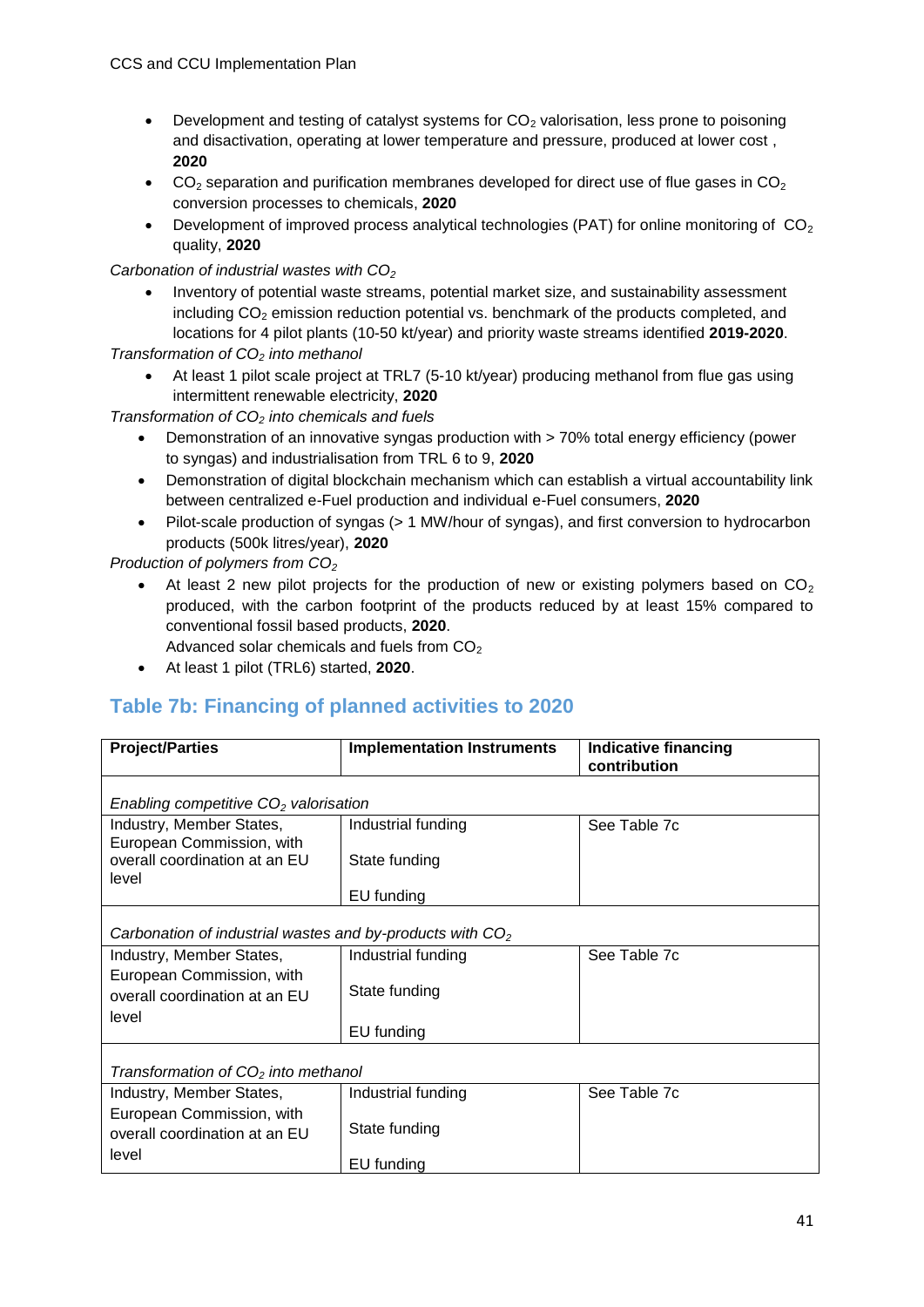| Transformation of $CO2$ into valuable chemicals and fuels  |                    |                                   |
|------------------------------------------------------------|--------------------|-----------------------------------|
| Industry, Member States,                                   | Industrial funding | See Table 7c                      |
| European Commission, with<br>overall coordination at an EU | State funding      |                                   |
| level                                                      | EU funding         |                                   |
| Production of polymers from $CO2$                          |                    |                                   |
| Industry, Member States,<br>European Commission, with      | Industrial funding | See Table 7c                      |
| overall coordination at an EU<br>level                     | State funding      |                                   |
|                                                            | EU funding         |                                   |
|                                                            |                    | <b>Total budget required: See</b> |
|                                                            |                    | Table 7c for projected costs to   |
|                                                            |                    | 2030                              |

## <span id="page-41-0"></span>**Table 7c: Financing of planned activities to 2030**

| <b>Project/Parties</b>                                     | <b>Implementation Instruments</b> | <b>Indicative financing</b><br>contribution |
|------------------------------------------------------------|-----------------------------------|---------------------------------------------|
|                                                            |                                   |                                             |
| Enabling competitive $CO2$ valorisation                    |                                   |                                             |
| Industry, Member States,                                   | Industrial funding                | Total indicative budget of €35              |
| European Commission, with<br>overall coordination at an EU |                                   | million to 2025                             |
| level                                                      | State funding                     |                                             |
|                                                            | EU funding                        | STATUS: proposed                            |
|                                                            |                                   |                                             |
| Carbonation of industrial wastes with CO <sub>2</sub>      |                                   |                                             |
| Industry, Member States,                                   | Industrial funding                | Total cost for 4 pilot plants:              |
| European Commission, with                                  |                                   | approximately €10-20 million to             |
| overall coordination at an EU                              | State funding                     | 2022 - depending on the scale               |
| level                                                      | EU funding                        | and level of flexibility to accept          |
|                                                            |                                   | diverse waste streams.                      |
|                                                            |                                   |                                             |
|                                                            |                                   | STATUS: proposed                            |
| Transformation of $CO2$ into methanol                      |                                   |                                             |
| Industry, Member States,                                   | Industrial funding                | Total budget for 1 pilot scale              |
| European Commission, with                                  |                                   | plant (10 ktons/y): € 20 million            |
| overall coordination at an EU                              | State funding                     | to 2023                                     |
| level                                                      |                                   |                                             |
|                                                            | EU funding                        | STATUS: proposed                            |
|                                                            |                                   |                                             |
| Transformation of $CO2$ into chemicals and fuels           |                                   |                                             |
| Industry, Member States,                                   | Industrial funding                | Indicative budget €100 million              |
| European Commission, with                                  | State funding                     | for 1 pilot, over 4-year time               |
| overall coordination at an EU                              |                                   | period until commercial                     |
| level                                                      | EU funding                        | production, starting in 2023                |
|                                                            |                                   | STATUS: proposed                            |
|                                                            |                                   |                                             |
| Production of polymers from $CO2$                          |                                   |                                             |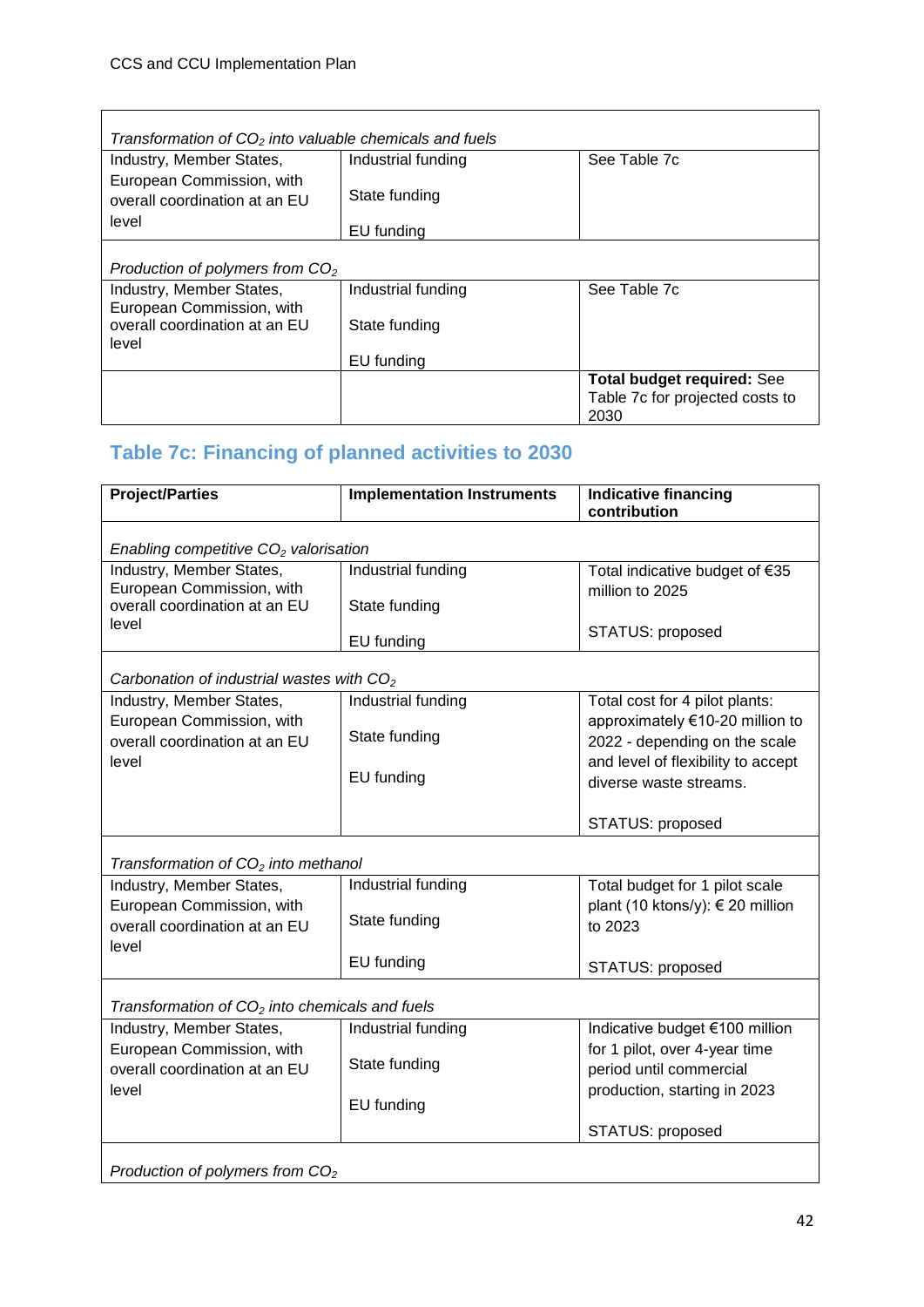| Industry, Member States,<br>European Commission, with<br>overall coordination at an EU<br>level | Industrial funding<br>State funding<br>EU funding | At least 2 pilot projects<br>Indicative budget €70 million to<br>2022<br>STATUS: proposed                                                                                                                         |
|-------------------------------------------------------------------------------------------------|---------------------------------------------------|-------------------------------------------------------------------------------------------------------------------------------------------------------------------------------------------------------------------|
| Advanced solar fuels and chemicals from $CO2$                                                   |                                                   |                                                                                                                                                                                                                   |
| Industry, Member States,<br>European Commission, with<br>overall coordination at an EU<br>level | Industrial funding<br>State funding<br>EU funding | At least 1 photoelectrocatalytic<br>process pilot with high<br>efficiencies and scalability,<br>including an assesment of<br>sustainabiltiy and net $CO2$<br>emission reduction potential vs.<br><b>Benchmark</b> |
|                                                                                                 |                                                   | Total estimated budget: €40<br>million to 2025<br>STATUS: proposed                                                                                                                                                |
|                                                                                                 |                                                   | Total budget required: To be<br>determined                                                                                                                                                                        |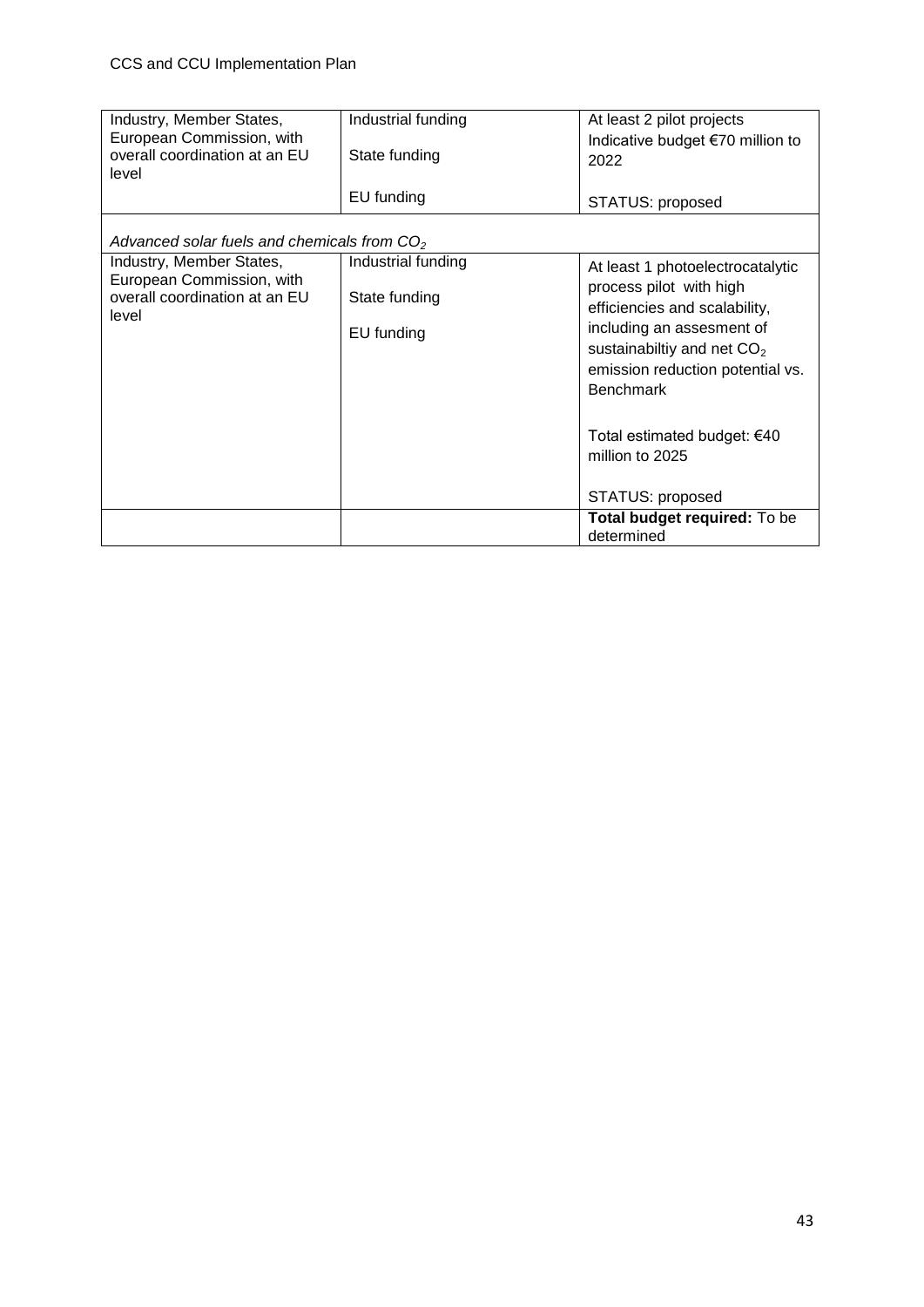### <span id="page-43-0"></span>**R&I Activity 8: Understanding and communicating the role of CCS in meeting European and national energy and climate change goals**

Responds to *Target 10: By 2020, Member States having delivered as part of the Energy Union Governance their integrated national energy and climate plans for after 2020, and having identified the needs to modernise their energy system including, if applicable, the need to apply CCS to fossil fuel power plants and/or energy and carbon intensive industries in order to make their energy systems compatible with the 2050 long-term emission targets*

#### <span id="page-43-1"></span>**Overview of existing and planned activities**

#### *Energy-systems modelling to understand the role of CCS*

Successful deployment of CCS and CCU requires technology and policy to be developed in parallel. Action on technology improvement will reduce the costs related to CCS and CCU, but policies are required to support early deployment of CCS and CCU in Europe. Longer–term, CCS and CCU are expected to be deployed when the cost of emitting  $CO<sub>2</sub>$  becomes higher than the cost of CCS and CCU. Establishing appropriate policy mechanisms at a European and national level requires an understanding of the potential role of CCS and CCU in the coming decades through advanced energy systems and economic modelling.

One example for such a tool is the JRC-EU-TIMES model, operated by the Joint Research Centre, for assessing long term development pathways for SET-Plan technologies. The JRC-EU-TIMES model is able to capture the interaction between sectors, e.g. transportation and power. This enables the model to help in understanding cross-sector synergies (e.g. modelling the shared cost-benefits between CCS deployment in industrial, power, heat and transport sectors) or side effects, making the JRC-EU-TIMES model suitable to identify for example the opportunity cost for CCS, the incremental change in the system costs caused by CCS exclusion. Furthermore, the comprehensive integration of hydrogen as a low carbon energy vector and its production alongside CCS and CCU has been implemented in the JRC-EU-TIMES model. Methodological improvements of systemic modelling (in particular the interaction of the energy system with related fields) and concrete results for the role of CCS and CCU can be expected to materialise from recently started H2020 projects on modelling transitions pathways such as REEEM $^{14}$ , SET-NAV $^{15}$ , REFLEX $^{16}$  and MEDEAS $^{17}$ .

Pan-European analysis should be complemented by regional and national energy system modelling that considers the role of CCS and CCU in the period to 2030 and beyond. In line with the JRC-EU-TIMES model regional and national assessments should focus on all sectors of the economy, consider cross sector synergies and explore the impacts of not deploying CCS and CCU at the national and regional level. This analysis will provide a key input to the development of the integrated national energy and climate plans under the new Energy Union Governance. In the UK analysis is undertaken on the actions and policies that are required to deliver on future carbon budgets under the Climate Change Act. This analysis is underpinned by detailed energy system modelling which highlights the role of different technologies across all energy sectors.

#### *Understanding and communicating the socio-economic case for investing in CCS and CCU*

Analysis from internationally respected organisations, including the IPCC and International Energy Agency, has identified CCS as a key technology to deliver on the Paris Agreement. Despite this evidence the value of CCS is often questioned and not yet integrated into national climate and energy

 $\overline{\phantom{a}}$ <sup>14</sup> http://www.reeem.org/

<sup>15</sup> <http://www.set-nav.eu/>

<sup>16</sup> http://reflex-project.eu/

<sup>17</sup> http://medeas.eu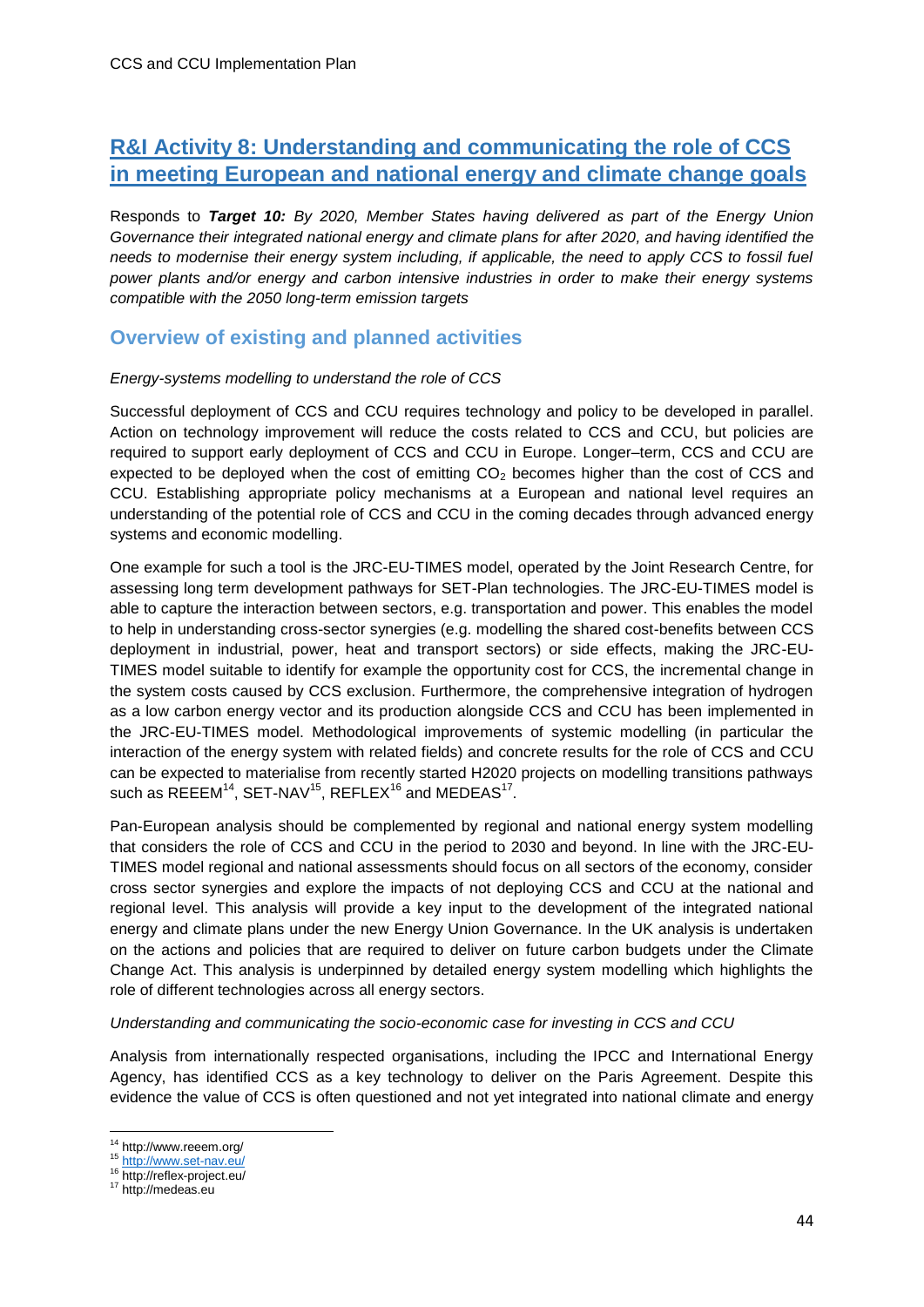policies. Further research is required into how the socio-economic benefits and the case for investing in CCS and CCU – where this contributes to net reduction in  $CO<sub>2</sub>$  - can be conveyed to Governments, key stakeholders and the public.

For example, Sweden is assessing the socio-economic prospects for deploying BECCS at the scales suggested in modelling scenarios through: 1) mapping prioritisations of BECCS among key actors and in national climate targets and strategies; 2) exploring factors that may influence preferences; and, 3) assessing how models can approximate BECCS' socio-economic dimension. The project provides crucial input to realistic mitigation scenarios and the incentives or disincentives for deployment of BECCS. In the UK, Government and a cluster of energy intensive industries located in Teesside have undertaken a study looking at the creation of a clean industrial development based around a CCS and CCU equipped industrial zone. The goal of the project is retain the regional industrial base, attract new investment and jobs and contribute to meeting the UK's climate change targets.

#### *Policy actions to realise socio-economic benefits of CCS and CCU*

Where the analysis above demonstrates the importance of CCS and CCU at the national level then it will be necessary for stakeholders – including European Institutions, national and regional governments and industry – to collaborate in the development and implementation of strategies, roadmaps and action plans that enable the further development and deployment of CCS and CCU in Europe. Taken as a whole the above actions will provide evidence base to support and justify the required investment in CCS and CCU.

#### <span id="page-44-0"></span>**Identified gaps**

There is a need for significantly more analysis and understanding of long-term decarbonisation scenarios at the European, regional and national level as relatively few national governments have undertaken the detailed modelling work required. The Energy Union Governance arrangements could make a contribution to closing this gap. Activities to understand the socio-economic case for CCS and CCU deployment and the policy actions required to realise CCS and CCU are more fragmented and more significantly more initiatives are needed.

### <span id="page-44-1"></span>**Pathway to 2030**

R&I activity 8 should be considered an ongoing activity that is periodically reviewed and updated in light of increased understanding of the efforts needed to address  $CO<sub>2</sub>$  emissions and the role of CCS and CCU in industrial, energy and climate policy.

### <span id="page-44-2"></span>**Table 8a: DOI Targets and Monitoring Mechanisms**

| <b>DOI Target</b>                                                                                                                                                                                                                                                             | <b>Monitoring mechanism</b>                                                                                                                                                                                                                                     |
|-------------------------------------------------------------------------------------------------------------------------------------------------------------------------------------------------------------------------------------------------------------------------------|-----------------------------------------------------------------------------------------------------------------------------------------------------------------------------------------------------------------------------------------------------------------|
| Target 10: By 2020, Member States having                                                                                                                                                                                                                                      | Energy-systems modelling to understand the role                                                                                                                                                                                                                 |
| delivered as part of the Energy Union                                                                                                                                                                                                                                         | of CCS and Understanding and communicating                                                                                                                                                                                                                      |
| Governance their integrated national energy and                                                                                                                                                                                                                               | the socio-economic case for investing in CCS and                                                                                                                                                                                                                |
| climate plans for after 2020, and having identified                                                                                                                                                                                                                           | CCU                                                                                                                                                                                                                                                             |
| the needs to modernise their energy system<br>including, if applicable, the need to apply CCS to<br>fossil fuel power plants and/or energy and carbon<br>intensive industries in order to make their energy<br>systems compatible with the 2050 long-term<br>emission targets | European countries have completed<br>$\bullet$<br>modelling work to determine the role of<br>CCS and CCU in meeting their national<br>energy and climate change targets.<br>Continuation of support for ETIP ZEP<br>$\bullet$<br>under Horizon 2020 Energy work |
|                                                                                                                                                                                                                                                                               | Programme                                                                                                                                                                                                                                                       |
|                                                                                                                                                                                                                                                                               | Policy actions to realise socio-economic benefits                                                                                                                                                                                                               |
|                                                                                                                                                                                                                                                                               | of CCS and CCU                                                                                                                                                                                                                                                  |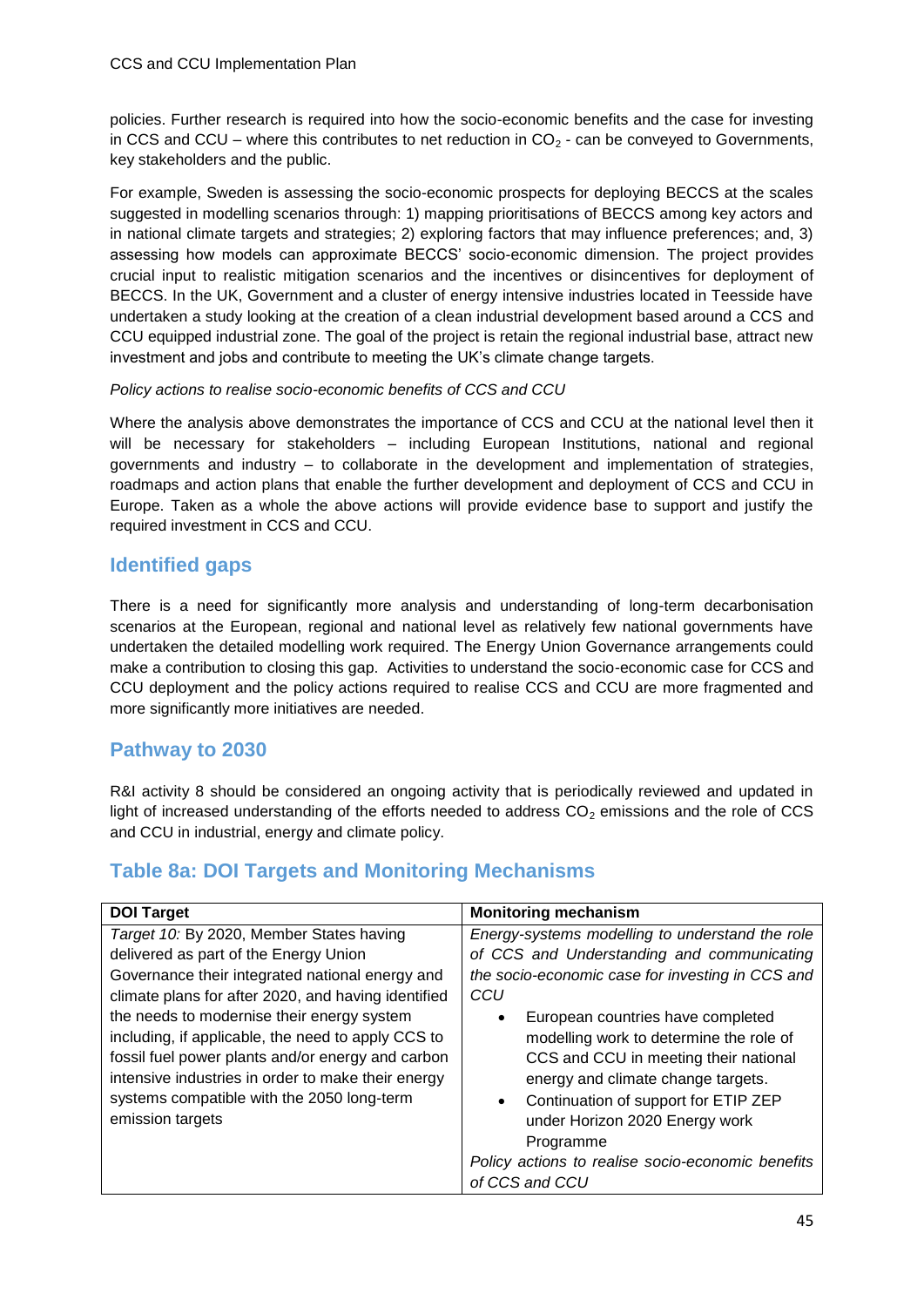|                                                 | National and European policies which<br>$\bullet$   |  |
|-------------------------------------------------|-----------------------------------------------------|--|
|                                                 | currently support/act as a barrier to CCS           |  |
|                                                 | and CCU projects have been identified.              |  |
| Pathway to 2030 and Beyond                      | <b>Monitoring mechanism</b>                         |  |
| Policies in place which support the delivery of | Energy-systems modelling to understand the role     |  |
| CCS projects                                    | of CCS and Understanding and communicating          |  |
|                                                 | the socio-economic case for investing in CCS and    |  |
|                                                 | CCU                                                 |  |
|                                                 | Periodic review and update of National<br>$\bullet$ |  |
|                                                 | and European energy-systems modelling               |  |
|                                                 | demonstrating the role of CCS and CCU.              |  |
|                                                 | Policy actions to realise socio-economic benefits   |  |
|                                                 | of CCS and CCU                                      |  |
|                                                 | Periodic analysis of National and<br>$\bullet$      |  |
|                                                 | European policies which support/act as a            |  |
|                                                 | barrier to CCS and CCU projects.                    |  |
|                                                 |                                                     |  |

### <span id="page-45-0"></span>**Expected deliverables and timeline**

- Ongoing cooperation with the Dutch government to develop a CCS and CCU Roadmap in collaboration with industry in the Netherlands (oil and gas, power sector, industry) [ongoing]
- Swedish study on the socio-economic prospects for BECCS (P42390-1) [ongoing]
- Further engagement with CCS sand CCU and academic/modelling communities
- Knowledge sharing networks established

### <span id="page-45-1"></span>**Table 8b: Financing of planned activities to 2020**

| <b>Project/Parties</b>                                                               | <b>Implementation Instruments</b>     | <b>Indicative financing</b><br>contribution             |  |  |
|--------------------------------------------------------------------------------------|---------------------------------------|---------------------------------------------------------|--|--|
| Energy-systems modelling to understand the role of CCS                               |                                       |                                                         |  |  |
| Member States, European<br>Commission, JRC                                           | Horizon 2020                          | Costs to be determined                                  |  |  |
|                                                                                      | <b>National Research Councils</b>     |                                                         |  |  |
|                                                                                      | State funding                         |                                                         |  |  |
| Support from the Zero Emission                                                       |                                       |                                                         |  |  |
| Technology and Innovation                                                            |                                       |                                                         |  |  |
| Platform                                                                             |                                       |                                                         |  |  |
| Understanding and communicating the socio-economic case for investing in CCS and CCU |                                       |                                                         |  |  |
| Support from the Zero Emission                                                       |                                       |                                                         |  |  |
| Technology and Innovation                                                            |                                       |                                                         |  |  |
| Platform                                                                             |                                       |                                                         |  |  |
| <b>EERA CCUS to Contribute</b>                                                       |                                       |                                                         |  |  |
| towards R&D actions                                                                  |                                       |                                                         |  |  |
| Policy actions to realise socio-economic benefits of CCS and CCU                     |                                       |                                                         |  |  |
| National Governments and                                                             | State support                         | Costs to be determined                                  |  |  |
| <b>European Commission</b>                                                           | <b>European Commission</b><br>support |                                                         |  |  |
|                                                                                      |                                       | <b>Total budget required: Costs</b><br>to be determined |  |  |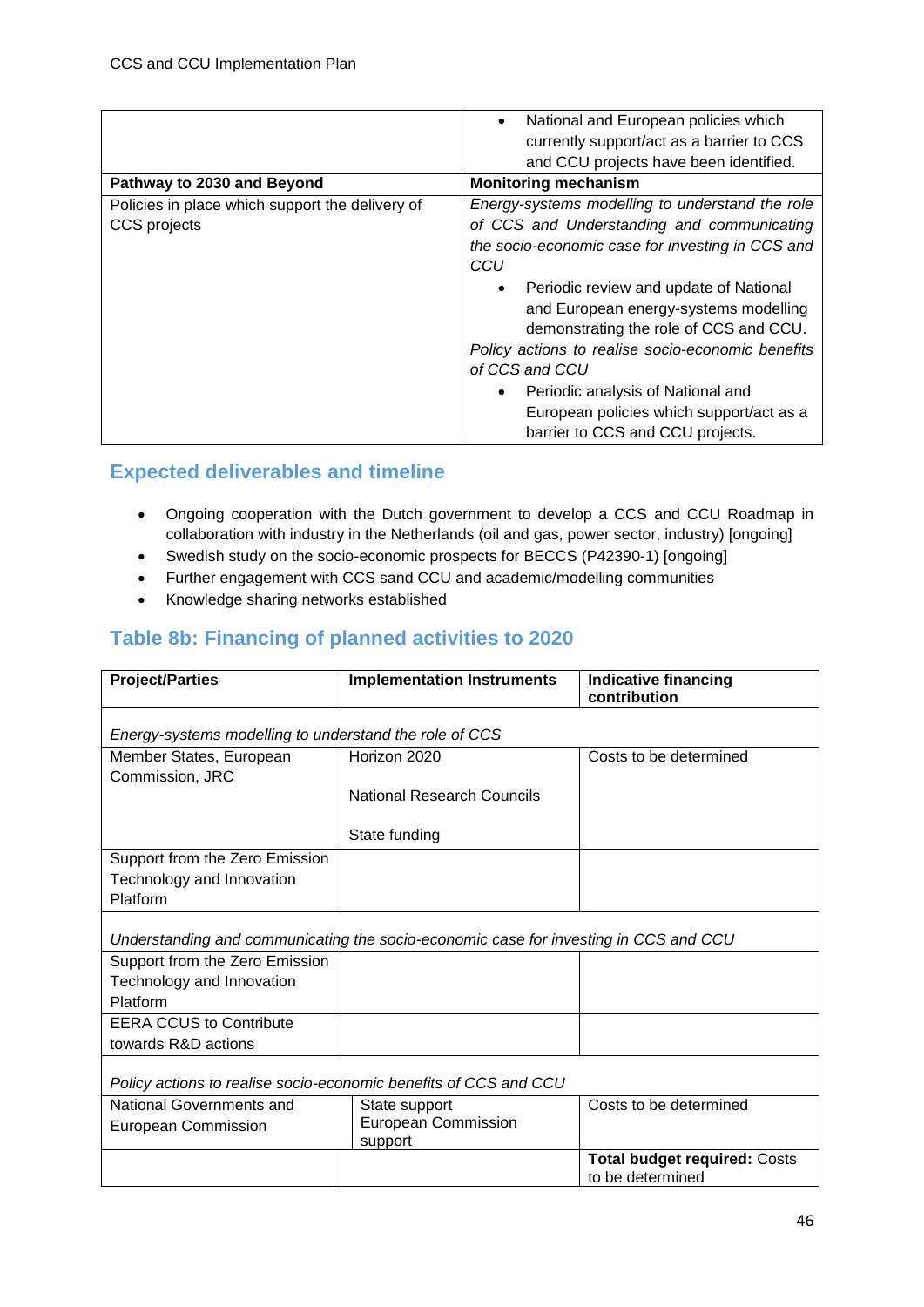## <span id="page-46-0"></span>**Table 8c: Financing of planned activities to 2030**

| <b>Project/Parties</b>                                                               | <b>Implementation Instruments</b> | <b>Indicative financing</b><br>contribution             |  |  |
|--------------------------------------------------------------------------------------|-----------------------------------|---------------------------------------------------------|--|--|
| Energy-systems modelling to understand the role of CCS                               |                                   |                                                         |  |  |
| Member States, European                                                              | <b>National Research Councils</b> | Costs to be determined                                  |  |  |
| Commission, JRC, Zero                                                                |                                   |                                                         |  |  |
| Emission Technology and                                                              | State funding                     |                                                         |  |  |
| <b>Innovation Platform</b>                                                           |                                   |                                                         |  |  |
|                                                                                      |                                   |                                                         |  |  |
| Understanding and communicating the socio-economic case for investing in CCS and CCU |                                   |                                                         |  |  |
| Support from the Zero Emission                                                       |                                   |                                                         |  |  |
| Technology and Innovation                                                            |                                   |                                                         |  |  |
| Platform                                                                             |                                   |                                                         |  |  |
| EERA JP CCS to contribute to                                                         |                                   |                                                         |  |  |
| R&D actions                                                                          |                                   |                                                         |  |  |
| Policy actions to realise socio-economic benefits of CCS and CCU                     |                                   |                                                         |  |  |
| National Government and                                                              | State support                     | Costs to be determined                                  |  |  |
| <b>European Commission</b>                                                           | European Commission support       |                                                         |  |  |
|                                                                                      |                                   | <b>Total budget required: Costs</b><br>to be determined |  |  |